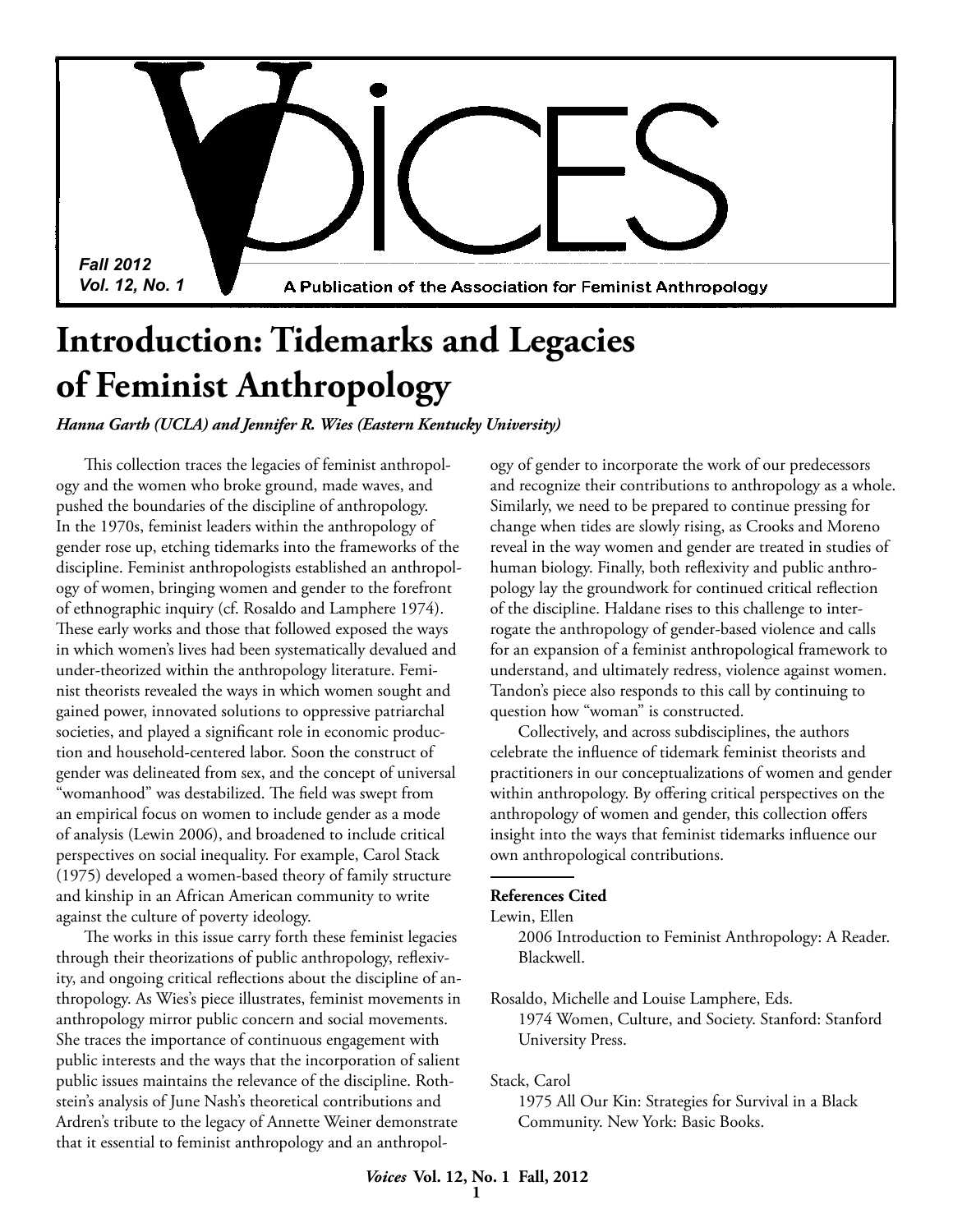## **In this issue of** *Voices*

*Introduction: Tidemarks and Legacies of Feminist Anthropology, Hanna Garth and Jennifer R. Wies*, p. 1

*On the Material and Mentoring Cultures of Feminist Anthropology, Jane Henrici*, p. 2

*Meet our 2012-2013 AFA Officers,* p. 3

*Sylvia Forman Prize,* p. 4

*AFA Dissertation Fellowship Announcement,* p. 4

*June Nash and the Gendering of Political Economy, Frances Rothstein,* p. 5

*Slowly Rising Waters: Women in Human Biology, Deborah L. Crooks and Geraldine Moreno-Black,* p. 9

*The Women-Nature Correlation: Mapping the Legacy of Ecofeminism, Indrakshi Tandon,* p. 15

*Women's Production: Annette Weiner and the Study of Gender in the Prehispanic New World, Traci Ardren,* p. 23

*Report on the Zora Neale Hurston Travel Award,* p. 27

*What Are We Missing? Expanding the Feminist Approach to Gender-Based Violence, Hillary J. Haldane*, p. 28

*Join the Association for Feminist Anthropology Today!,*  p. 31

*Feminist Anthropology for the Publics: Tidemarks, Legacies, and Futures, Jennifer R. Wies*, p. 32

## *Voices* **Editorial Board**

#### **Editor**

Amy Harper, aeharper@cocc.edu (2013)

**Guest Editor** Jennifer R. Wies, jennifer.wies@eku.edu

#### **Associate Editors**

Beth Uzwiak, bethann@temple.edu (2013) Linda Isako Angst, angst@lclark.edu (2012) Rebecca Boucher

### **On the Material and Mentoring Cultures of Feminist Anthropology**

#### *Jane Henrici, August 2012, afapres@gmail.com*

In July 2012, I spent a morning looking through some of the letters sent out as part of the founding and setting up of the Association of Feminist Anthropology in late 1988. I owed my opportunity to the fact that, thanks to the work of previous AFA presidents, many of the records central to the history of the AFA now form a functioning archive. Correspondence and other papers from the time of the establishment of AFA through 2010 are accessible for research at the National Anthropological Archives of the Smithsonian Institution's Support Center (http://www.nmnh.si.edu/naa/ about.htm) just outside of Washington, DC; in 2012, I also began discussions with the Smithsonian archivists to be able to add more recent and future AFA records digitally.

Looking through those early letters it seemed to me that nearly 25 years later many of the same issues that confronted feminists in anthropology, anthropologists interested in gender, race, sexuality, and other aspects of identity, and women globally remain pertinent. Certainly, those who contribute to AFA activities—through sessions, writings, workshops, award submissions, and meetings—continue to have to push communications and the sharing of responsibilities to improve conditions across borders, taxonomies, prejudices, policies, practices, and stereotypes.

These issues appear within our research, our jobs, our correspondence, and our service to one another. Perhaps it is unsurprising that a section such as ours, founded with an overtly politicized core, would support activist and sometimes angry exchanges. In addition, it seems almost a cliché about global feminisms that many of us who have volunteered to serve as elected or appointed board members have agreed to do so in large part because of some seemingly shared sense of the obligations and joys of mentoring. A quick search through past AFA candidates' platform statements comes up often with variations on the idea of serving on the board as a way to help other feminist anthropologists, as the candidates themselves had been helped, as well as to encourage successive "generations" of anthropology to remain feminist—however defined or understood.

The practice of mentoring—however defined or understood—meanwhile has expanded in recent decades as an activity far beyond that of feminisms and feminist anthropologies. Most of the activities that receive the title of "mentoring" internationally nevertheless remain informal, untrained, unsupervised, unevaluated, and perhaps of questionable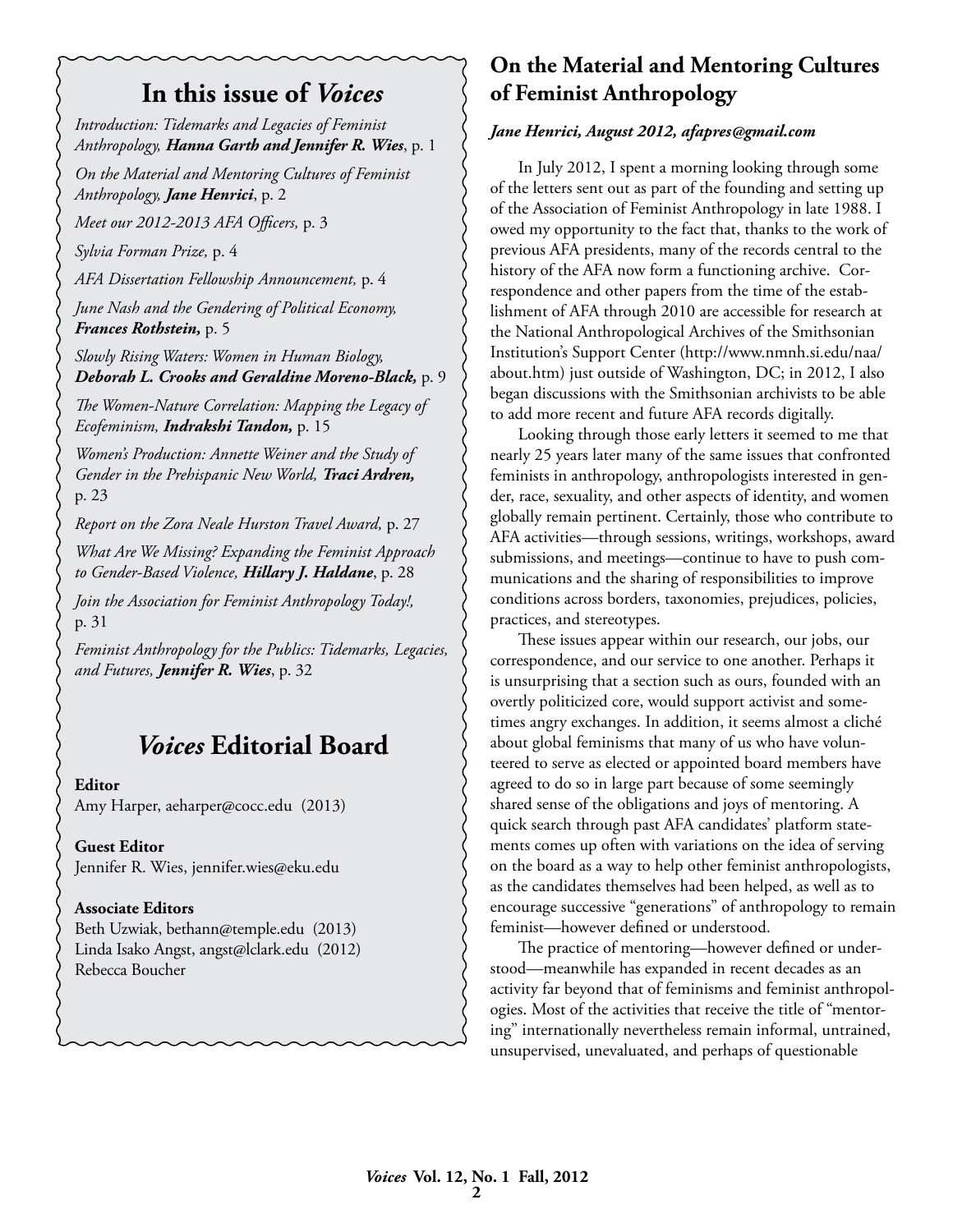worth. At the same time, scholarship on the topic indicates that mentoring, like so many other exchanges, can be a deliberately political act which, when part of a larger context of such support, indeed can strengthen and expand networks and other resources for both individuals and collectives.

In research on women's political and labor participation and policies relevant to those, we find that informal and formal, and between and across (peer) levels, of mentoring increasingly are regarded as fundamental to career development for a range of occupations at different income levels. Meanwhile, mentoring in many nations is touted as especially helpful within efforts toward staff and colleague development and diversity—however defined or understood. One example of this is the policy in several nations to encourage greater numbers of women and persons of other relatively marginalized groups to prepare for jobs that average higher wages, which at present means a focus on the fields of science, technology, engineering, and mathematics (STEM); mentoring is considered important to that intervention.

This widening demand for mentoring however does not seem accompanied by a tightening of standards for its practice. Instead, guidelines and limitations tend to proliferate for those supposedly being mentored while those who claim the title of mentor seem to receive it as a sort of side effect of experiences and accomplishments.

In addition, existing research on mentoring shows that as potentially constructive as the activity can be it is insufficient to remove inequalities and discriminations or set up protections. Safety and trust, and challenges from many sides including that of competition for jobs and promotions, also affect mentoring efforts. Finally, finding time, space, and other resources with which to aid one another might help a field, organization, or people more generally but like any such exchange come with costs that some participants try to circumvent.

A session at the AAAs in 2009, organized by Hanna Garth and Holly Wardlow and sponsored by the Committee on the Status of Women in Anthropology, reportedly included a set of presentations that discussed mentoring within different research contexts and questioned it as an activity especially for and by women and limited to a specific set of roles. Indeed, the session abstract notes concern for the potentially exploitative character of what may be labeled as mentoring.

Within the politics of feminist anthropology, it seems important to continue to question the concept of mentoring even as we might push to demand that the activity improve. For one thing, mentoring practices need to evolve along with the context and content of work, including that of anthropology, just as we have to find digital ways to share our past

history within our archives. For another, since mentoring itself is also a form of work, then standards for its improvement also actually could benefit from forms skill training and professional development, and perhaps should be reviewed for compensation. Regardless, along with so many other issues critical to conditions affecting differences among and for women, mentoring seems part of not only the past quarter of a century of AFA history, but its present and immediate future.

### **2012 – 2013 AFA Officers**

**Jane Henrici, President Ellen Lewin, President Elect Sandra Faiman-Silva, Treasurer Lynn Kwiatkowski, Secretary Holly Dygert, Executive Board Member Susan B. Hyatt, Executive Board Member Nadine Fernandez, Executive Board Member Chelsea Blackmore, Executive Board Member Isabelle LeBlanc, Student Representative Jennifer Patico, Program Chair Debarati Sen, Assistant Program Chair Jamie Sherman, Website/Listserve Manager Jessica Smith Rolston, AN Contributing Editor Damla Isik, AN Contributing Editor Lauren Fordyce, Book Review Editor Rebecca Boucher, Twitter Account Manager**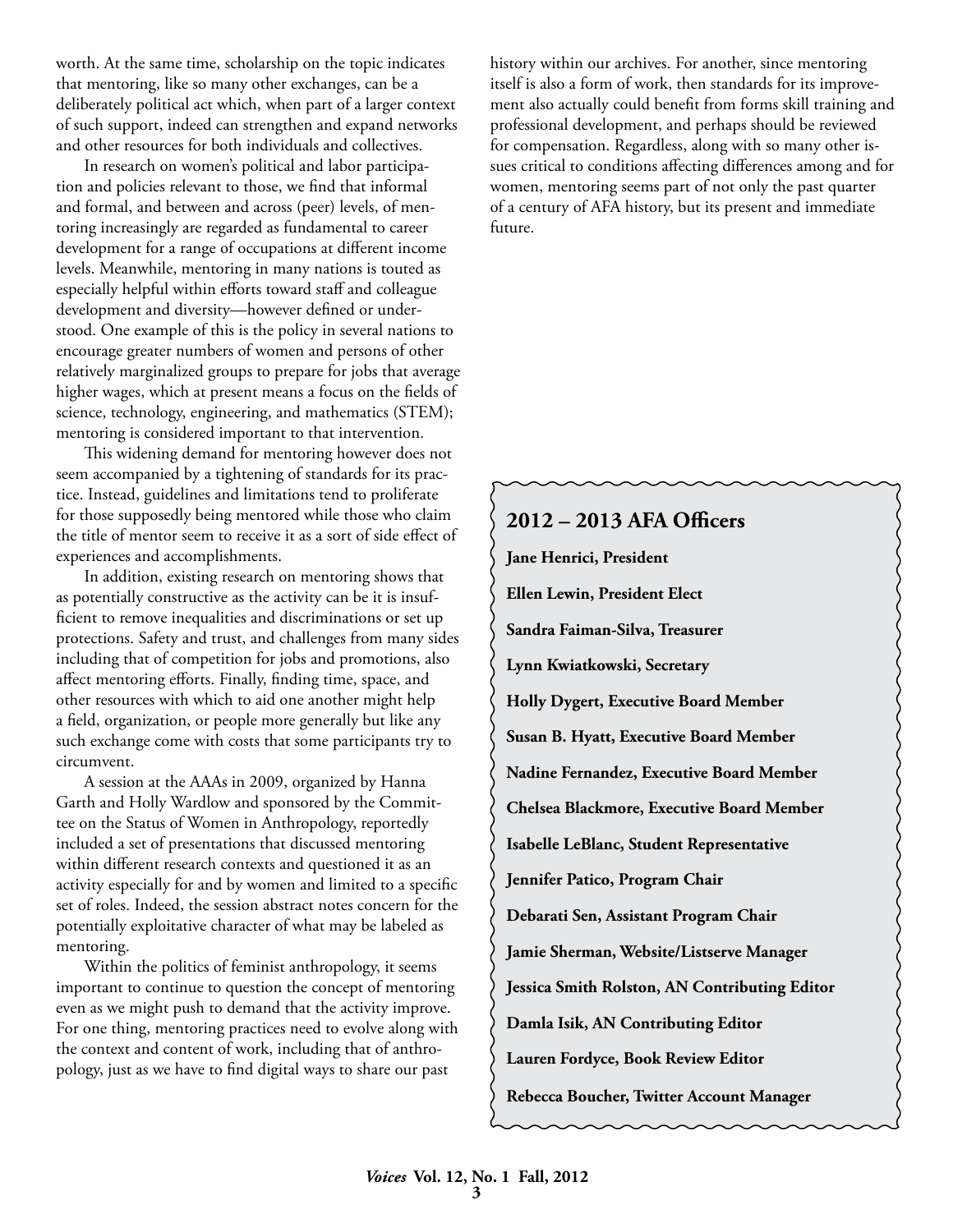# **Sylvia Forman Prize**

### **Congratulations 2011 Silvia Forman Award Winners**

### **Graduate award**

Jacob Nerenberg (University of Toronto), advised by Naisargi Dave (Assistant Professor, Department of Anthropology, University of Toronto)

### **Undergraduate award**

Shannon Ward (Wellesley College), advised by Isabell Onians (School for International Training) and Katrina Edwards (Red Cross Tibet, Mother's and Child's Health)

AFA is pleased to invite graduate and undergraduate students to submit essays in feminist anthropology in competition for the Sylvia Forman Prize, named for the late Sylvia Helen Forman, one of the founders of AFA, whose dedication to both her students and feminist principles contributed to the growth of feminist anthropology. The winners, one graduate student and one undergraduate student, will receive a certificate; a cash award (\$1,000 graduate and \$500 undergraduate); and have their essay summaries published in the Anthropology Newsletter.

We encourage essays in all four subfields of anthropology. Essays may be based on research on a wide variety of topics including (but not limited to) feminist analysis of women's work, reproduction, sexuality, religion, language and expressive culture, family and kin relations, economic development, gender and material culture, gender and biology, women and development, globalization, and the intersectionality of gender, race, and class. Please Check the AFA web page for details of the 2012 competition: http://www.aaanet.org/sections/ afa/forman.html

The 2012 undergraduate and graduate award winners will be announced at the AFA business meeting in San Francisco.

## **JOIN THE AFA LISTSERVE**

Subscribe to the AFA listserve for discussion relevant to the AFA, and to learn about job announcements, calls for papers, and other opportunities. To subscribe, visit **http://www.aaanet.org/sections/afa/listserv.html.**

## **AFA Dissertation Fellowship Announcement**

The 2011 AFA Dissertation Fellowship winner was Shankari Patel (UC Riverside, Thomas Patterson, advisor) with "Journey to the East: Pilgrimage, Politics, and Gender at Postclassic Yucatan."

The AFA Dissertation Fellowship provides a \$2000 award to a doctoral candidate in anthropology for a dissertation project that makes a significant contribution to feminist anthropology. The award is intended for the write-up phase of a dissertation project. The 2012 grantee will be announced at the AFA business meeting in San Francisco. The deadline for the 2013 applications is June 15, 2013. Please check the AFA website for updates and more complete information on the fellowship competition.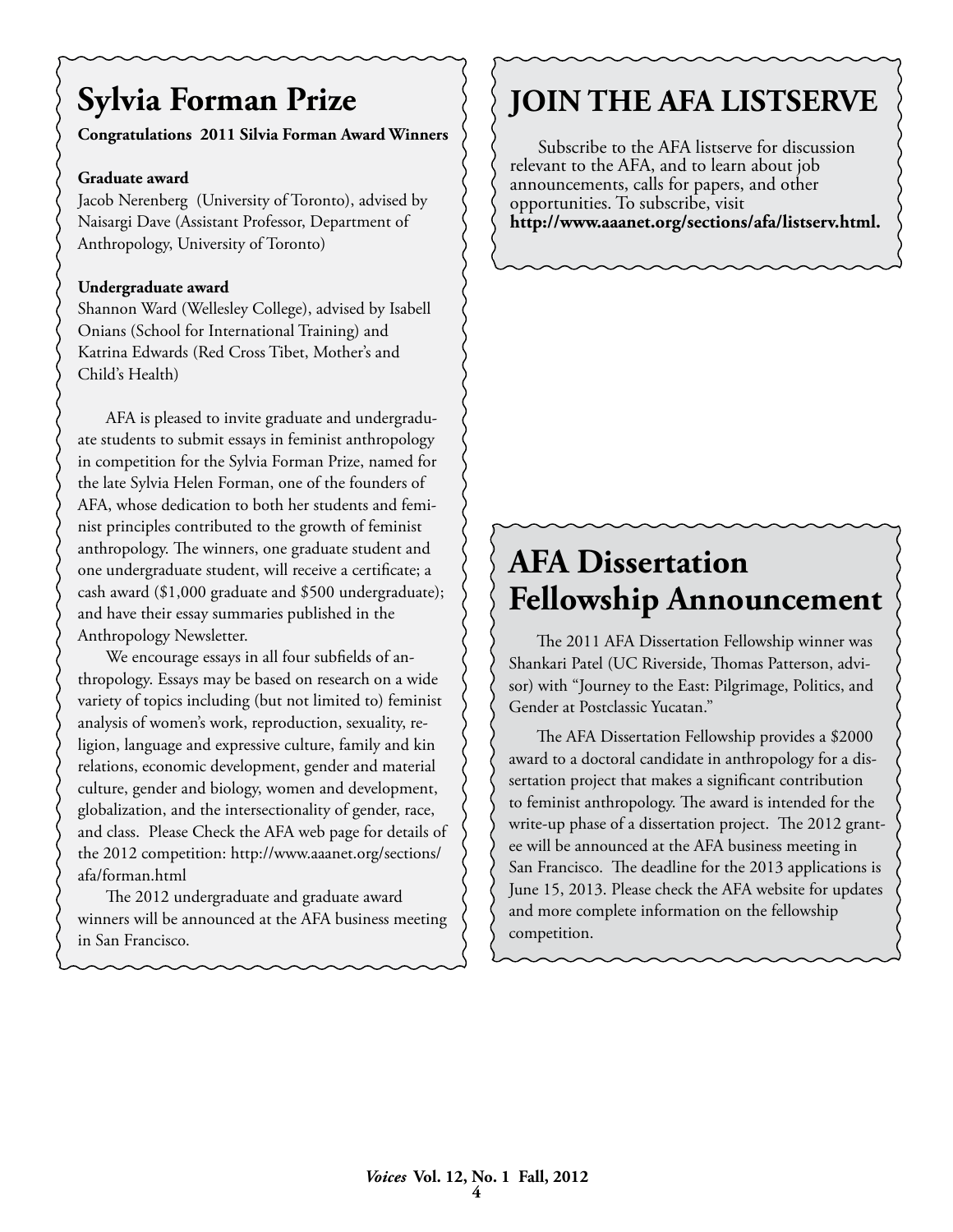# **June Nash and the Gendering of Political Economy**

*Frances Rothstein, Montclair State University (rothsteinf@mail.montclair.edu)*

As Freeman (2001), Lutz (1995), and others have pointed out, theory is most often what men do about men. Even with the significant influence of feminist anthropology over the last few decades, if one looks at anthropological theory syllabi or books, "theorists" are still overwhelmingly men writing about men. Except for Mary Douglas, Margaret Mead, and Ruth Benedict, where women have entered theory it has often been in a separate section (or ghetto) called "Feminist Anthropology." The purpose of this paper is to suggest that women writing theory goes beyond such a limited gaze. By analyzing selected works of June Nash I will show how her contributions have transformed anthropological political economy. As Freeman, commenting on the impact of using gender in discussions of globalization, notes "taking gender seriously not only adds to the analysis at hand but produces a different analysis" (2001:1008). I will show how Nash by focusing on the division of labor within, among, and beyond families has contributed to a different and deeper understanding of class, gender, capitalism, and culture. As Barbara Leons (email to the author, August 1, 2011) commenting on an earlier version of this paper suggested, Nash developed a "more sophisticated political economy, which included a broader range of experience (including family [and] women, among other things." In doing so "she produc[ed] a "truer' picture of reality …..that is not bound to a truncated vision that excludes female experience … just as it must not exclude history, globalization, " or, I would add, men or anyone else.

In her introduction to a special issue of *Critique of Anthropology* entitled "Autonomy in an Age of Globalization: The Vision of June Nash" Florence Babb points out that "June Nash's biography and bibliography reveal some of the landmark moments in anthropology's history" (2005:211). This paper is divided into four parts. Each part focuses on a particular work representing a different period in anthropology and in Nash's career and landmark moments present in those works: superb ethnography, attention to class, gender, power, and history, placing the local in the context of broader processes and the impact of local agency on those processes.

In the first part I discuss Nash's first monograph, *In the Eyes of the Ancestors: Belief and Behavior in a Mayan Community* (1970). I describe how in this analysis researched and written in the late 1950s and 1960s one can see the beginnings of what Babb (referring to Nashs's co-edited works on gender in the 1970s and 80s) describes as "insights [which] are the bedrock of much subsequent theorizing on gender and political economy" (2005:211-12).

In part two, I explore her 1979 book *We Eat the Mines and the Mines Eat Us: Dependency and Exploitation in Boliv-* *ian Tin Mines*. Here she breaks new ground with a powerful analysis of class and labor conflict. Despite its subject of mines, which are treated in most analyses only in terms of men, in this book (as in the later autobiography of mineworker Juan Rojas, *I Spent My Life in the Mines*) gender is an important framework that deepens the analysis of class.

In part three, I briefly touch upon three volumes which most explicitly address gender, *Sex and Class in Latin America* (1980), co-edited with Helen Safa, *Women, Men and the International Division of Labor* (1983), co-edited with Maria Patricia Fernandez Kelly, and *Women and Change in Latin America* (1986), a follow up volume of the earlier collection, again co-edited with Helen Safa. In these volumes we see how Nash's earlier insights are developed in conjunction with the growing feminist scholarship, globalization, and the new international division of labor.

Part four discusses her book, *Mayan Visions: The Quest for Autonomy in an Age of Globalization* (2001) in which she weaves together the complex threads of culture, gender, ethnicity, class, and globalization and produces an account that provides a model for contemporary anthropological political economy.

### *In the Eyes of the Ancestors: Belief and Behavior in a Mayan Community*

Like other works of the 1950s and 60s, *In the Eyes of the Ancestors* is a holistic description of kinship, religion, politics and economics in an indigenous Mayan community. Although it is in many ways a structural–functionalist analysis, her innovative departures from that approach run throughout the monograph and represent important steps towards the anthropological political economy that she increasingly develops in subsequent works.

One of the most important legacies of this book is her emphasis on what people in the community she was studying thought as well as what they did. Other works of the time often emphasized thoughts as opposed to behavior and their authors' idea of what people thought was often what the anthropologist thought they thought. Nash, on the other hand, listened to what was said. Her stress on "local-level understanding" led her to use participant-observation with what she describes as "extensive eliciting." She questioned the "the implicit assumption in participant-observation that 'seeing is believing'." Instead, she says "rather than impose my own perceptions on the simplest field description, I relied on informants' statements about where, when, what, to whom, and how things were happening." (1970: xxiii) Furthermore, she paid attention to all the people, not just men.

Perhaps because of her sensitivity to what people in the community were actually saying and experiencing, she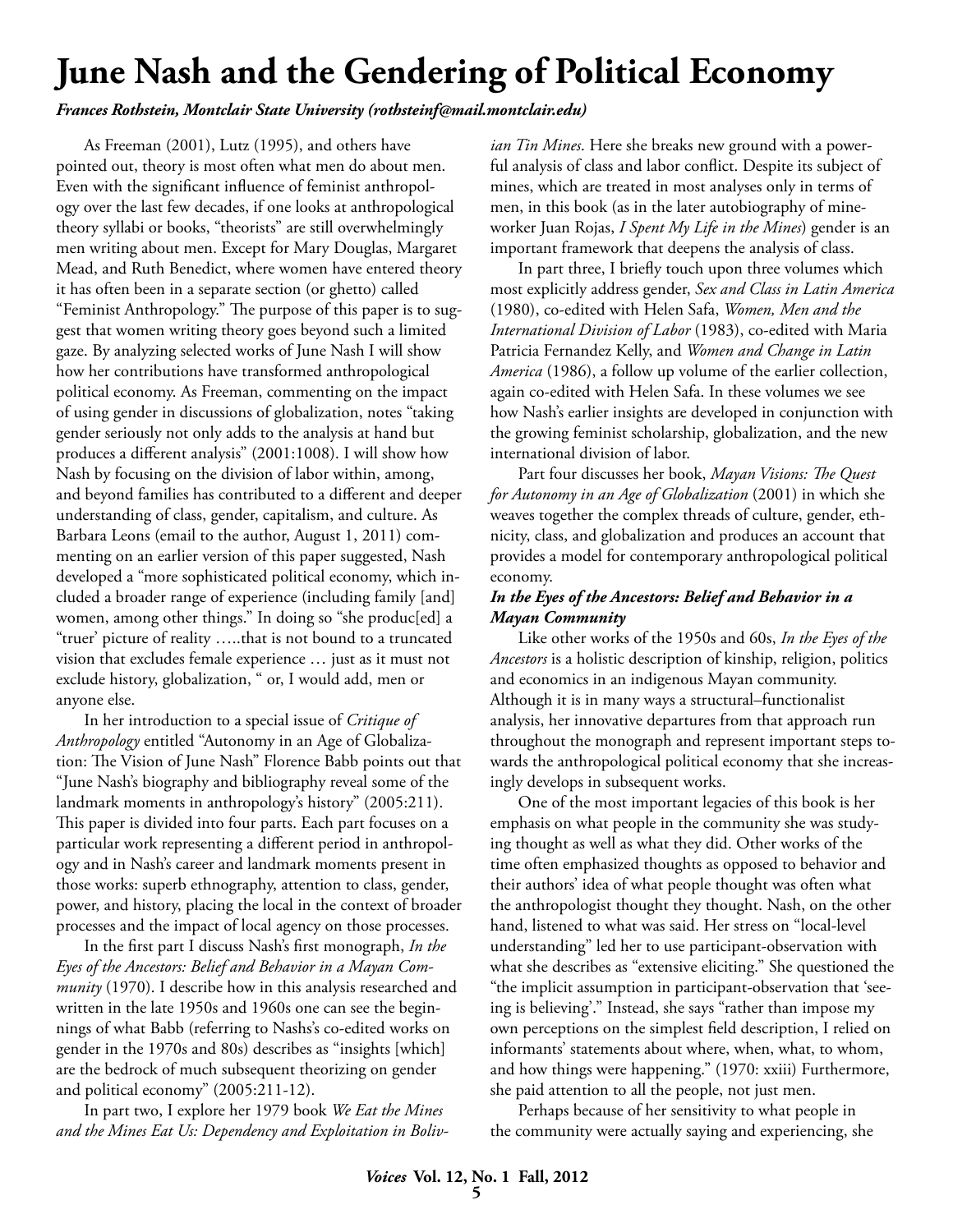presents a community that is neither static nor homogeneous. In contrast to the dominant structural-functional approaches of the time, change and variation are constant threads throughout her analysis. Much of the book addresses the influence of extra-local relations, at the same time, continuity, an important concern of many community members, is also very present in her analysis. She also perceptively critiques analyses which are based on the erroneous assumption that there is a single perception of the way things ought to be done and she stresses the range of permissible behavior (1979:xxiii, xxiv).

In Chapter One (and then later in Chapter Eleven), years before the anthropology of space and place became an important concern in the discipline, she describes the organization of place by both the nation for political administration and by indigenous beliefs about good and bad spirits. Chapters Two and Three focus on traditional and new economic activities. Women's, men's, and children's activities are included and she describes such changes as the decreasing authority of older generations and the way in which new commercial activities are reformulated "to fit their own pattern" (1970:96). In the chapters on family and rituals, again, she shows change as well as well as continuity and provides rich descriptions of the behavior of both men and women. After description and analysis of religious life and politics in Chapters Five through Eight, she offers a prescient examination of "The Competition for Power" between new young leaders familiar with the national culture and the established pattern of the agedominated authority system, between the civil authority and the curers, factionalism based on new economic activities, and other conflict areas involving the new and the old. Local agency is recognized in her stress on "the large input of local energies in bringing about change" and how the example of Amatenango "defeats the notion of the non-western segment of the world as a passive recipient of the gifts of the West" (1970:268).

#### *We Eat the Mines and the Mines Eat Us*

If change is part of the story in *In the Eyes of the Ancestors*, in *We Eat the Mines and the Mines Eat Us* (1979) it is the story. Historical process is more apparent here. Nash begins with a history of mining in Bolivia and the national and international political and economic contexts of Bolivia's mines over time. Chapter Two traces the impact of mining on the lives of miners and their families as revealed through miners' autobiographies, myths about the past, and historical accounts of mining and labor organizing in Bolivia. As in Eyes, a major theme is how tradition may ease the transition to modernization (1979:6) and how "[p]resent and past are fused in the struggle for survival" (1979:21). In many ways *We Eat* is similar to *Eyes*. She begins with the miners' history and the larger context of national and international political events, then she discusses family life, housing, and services. She stresses the ways in which workers and their families

continue to define and assert themselves through traditional kin groups, patterns of reciprocity and exchange, and spiritual beliefs and practices in a new context. Nash describes how women tend to be restricted to domestic activities with limited opportunities to generate an income but, again with incredible foresight, she anticipates contemporary work on social reproduction with a discussion of the significance of women's organization around consumption issues and their importance in "maintain[ing] the traditions that make life seem worthwhile and may even ensure survival" (1979:313).

The greater part of her analysis in *Mines*, and what has attracted the most attention from other scholars, centers around the inhumane work conditions of the mines, class consciousness, and the struggles to change those conditions. These themes lead her to an important analysis of class consciousness, alienation, and struggles to change conditions in the mines and mining communities. The theme of inequality and exploitation dominates this as well as her subsequent work. But, Nash continues to listen to the people with whom she works and to integrate their thoughts about domination and exploitation and its impact on their lives into broader theoretical frameworks. In the concluding chapter of *Mines* Nash discusses class consciousness. She critiques what she refers to as "meta-theories … [that] put the conditions observed in a set of propositions the theoreticians would derive if they were experiencing those conditions." This, she points out, does not "always (or perhaps ever) coincide with the ontological propositions of the men and women in the work setting (1979: 321).

She goes on to incorporate the view from the ground level, using the perspectives of various groups of men and women of the mining community, rather than her own, to propose a double dependency among the workers in Bolivia and in Third World countries. This more generally involves a "position between consciousness of exploitation, which stems from alienation from the rewards of one's work, and consciousness of dependency, which stems from alienation from the means of production" (1979: 334). This double dependency, she notes, has not been adequately treated in theory or practice" (1979:334).

This might in fact be an appropriate conception with which to begin to address questions about class consciousness and the intersection of gender and class, an area that we have still not yet fully theorized. One of the points she makes about the two types of consciousness is that they "may negate each other, since consciousness of dependency leads to a search for security and the cultivation of patron-client relations." (1979:332). She goes on to suggest that "By rejecting not only the tactics springing from this dependency but even the existence of such consciousness in the working class, theorists have failed to deal directly with the kinds of relationship in which dependency is cultivated" (1979:334-35). In her subsequent work Nash pursues this issue of depen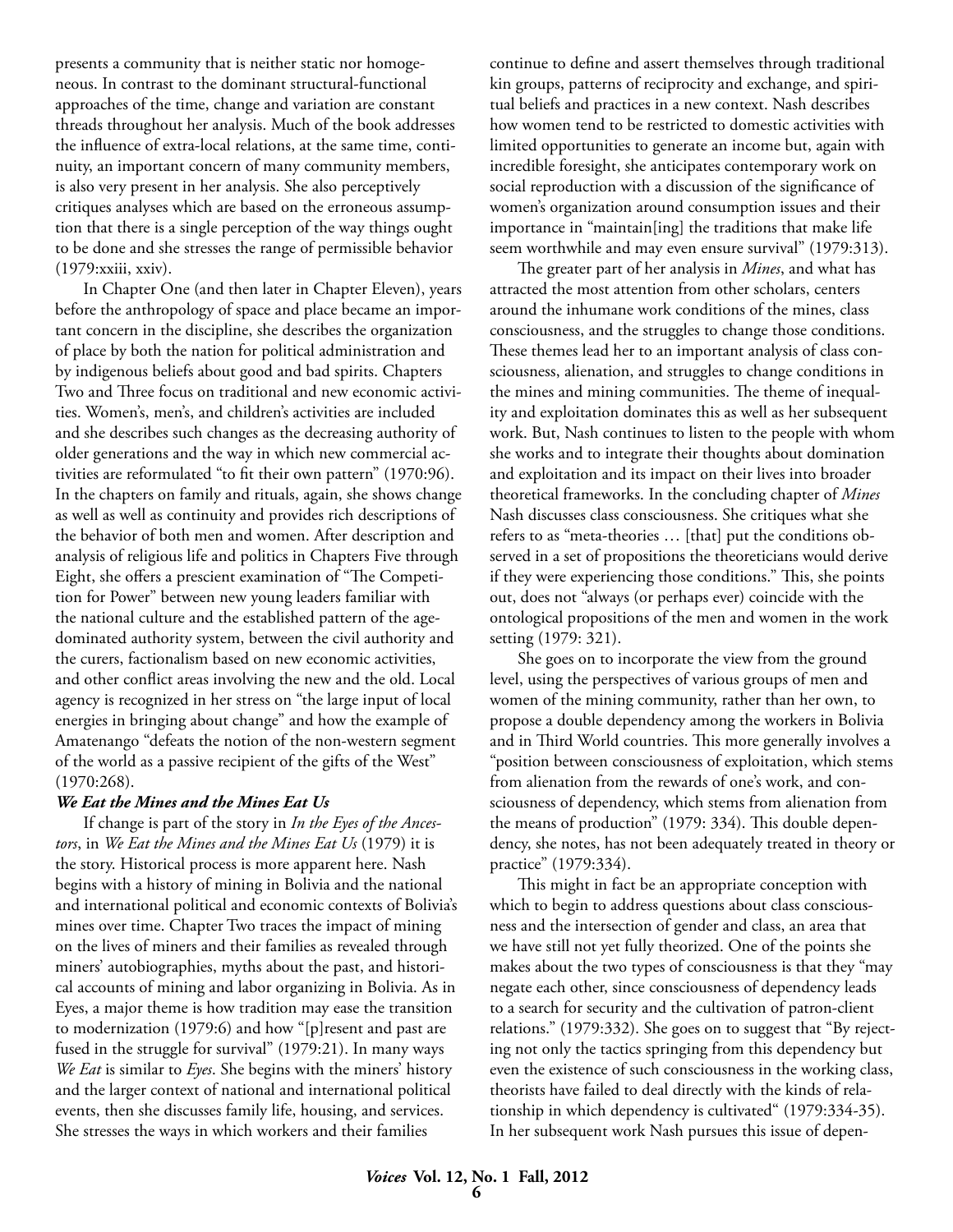dency, for example in her analyses of Pittsfield (1985, 1989), and especially in her work on women, their reproductive and productive work, and the relationship between dependency and the devaluation of women's work.

#### **Gender and Class**

These concerns also underlie her writings and the articles included in the three volumes that she co-edited in the early 1980s. This body of work begins with Nash's chapter in the 1980 collection *Sex and Class in Latin America* which critiques both existing social science models as well as those of first world feminists. Her chapter and the articles included have influenced feminist and gender studies within and beyond anthropology and anthropological political economy for decades. One of the many notable characteristics of this volume as well as much of Nash's efforts throughout her career is her recognition of the importance of the work of Latin American scholars. Half of the articles in *Sex and Class* are by Latin Americans. Not only does Nash listen to people in the communities she studies for the everyday details of their lives, but she listens also to the scholars from those areas whose contributions help her and her readers understand those lives.

The second volume, *Women, Men and the International Division of Labor* (1983), focuses on the growth and consequences of the new international division of labor. It has been cited hundreds of times and has influenced research and theory on production, consumption, globalization, and many other areas in many disciplines. Although awareness of the importance of gender is present in all of Nash's work, from the earliest to the latest, her writings are never confined to women or gender. She has always stressed intersecting inequalities, including gender, ethnicity, and class. Here her analyses are framed in the context of new patterns of exploitation, such as globalization, and old and new patterns that may counter that exploitation.

### *Mayan Visions: The Quest for Autonomy in an Age of Globalization*

As mentioned earlier, Nash concluded her analysis of power in Amatenango in *Eyes for the Ancestors* by suggesting that the Amatenango case "defeats the notion of the nonwestern segment of the world as a passive recipient of the gifts of the West" (1970:268). Twenty four years after *Eyes for the Ancestors* was published, on January 1, 1994 the West was made fully aware of what the non-western segment of the world, as represented by the Zapatistas, thought about the "gifts of the West." In *Mayan Visions: The Quest for Autonomy in an Age of Globalization* we see the coming together of the many strengths already noted: listening to the voices of those she studies, attention to agency as well as structure, history, and culture, and even more than in the past, a pulling together of Mayan voices (with their alternative logic to that of international capitalism) with a wide range of accounts, including her own and others' earlier analyses, and comments by scholars, journalists, and political figures. In this way she describes and analyzes the various threads over time, place, and diverse groups that eventually brought thousands of *campesinos* and indigenous people together and she describes the religious and secular organizations, meetings, networks, and processes through which their demands for autonomy have been expressed.

#### **Conclusion**

I began this paper by noting that Nash is not often found on theory syllabi or in theory books. Although her work has been enormously significant, as indicated above, Nash, like other women, is often absent in discussions of theory. She is a superb ethnographer who listens to those she ultimately writes about. In part, this may be why she is absent from our theory books. I want to suggest, however, that this is precisely why she should be included in those books. In her 1992 article, "Interpreting Social Movements: Bolivian Resistance to Economic Conditions Imposed by the International Monetary Fund," Nash notes how in the deconstructive critique of anthropologists such as Clifford and Marcus, the authoritative voice of the anthropologist is questioned. She points out that this "authoritative voice" often comes by usurping informants' contributions. Nash, not only did not usurp anyone's voice, but she consistently acknowledges the importance of the many voices of her informants. In this article that meant giving voice to "the complexity of 10,000 people" (Nash, email to the author, October 23, 2011). She suggests that "we must constantly test our own interpretations against those of our informants in a dialogic approach" (1992:292). It is this ability to always keep both broader theoretical analysis in relation to what is really going on from the perspectives of the participants that makes Nash's work so significant.

In her article on "The Gender of Theory" Catherine Lutz asks "What is theory?" (1995:252). She answers by noting several "signals" that something is theory. Among the signals she suggests are the following: First, she mentions selflabeling, as when an author such as Bourdieu (and I would add Ortner below), entitles a work *Outline of a Theory of Practice*. Second is a signal "that the writing allows readers to imagine that the writing describes a wide variety of instances rather than a single case" or where "statements are denuded of their origin in a writer and his or her experience or are stripped of their reference to a concrete phenomenal world of specific contexts and history" (Dorothy Smith, cited by Lutz 1995:253). Lutz points out also that abstract language, academic jargon, and what is seen as more difficult to read than ethnography are also signals of "theory." And she asserts "Writing theory is celebrated as an art (as opposed to the craft of ethnography) and coded masculine" (1995:255). This opposition between ethnography and theory is apparent in William Roseberry's 1988 article in the *Annual Review of Anthropology* on political economy. He writes: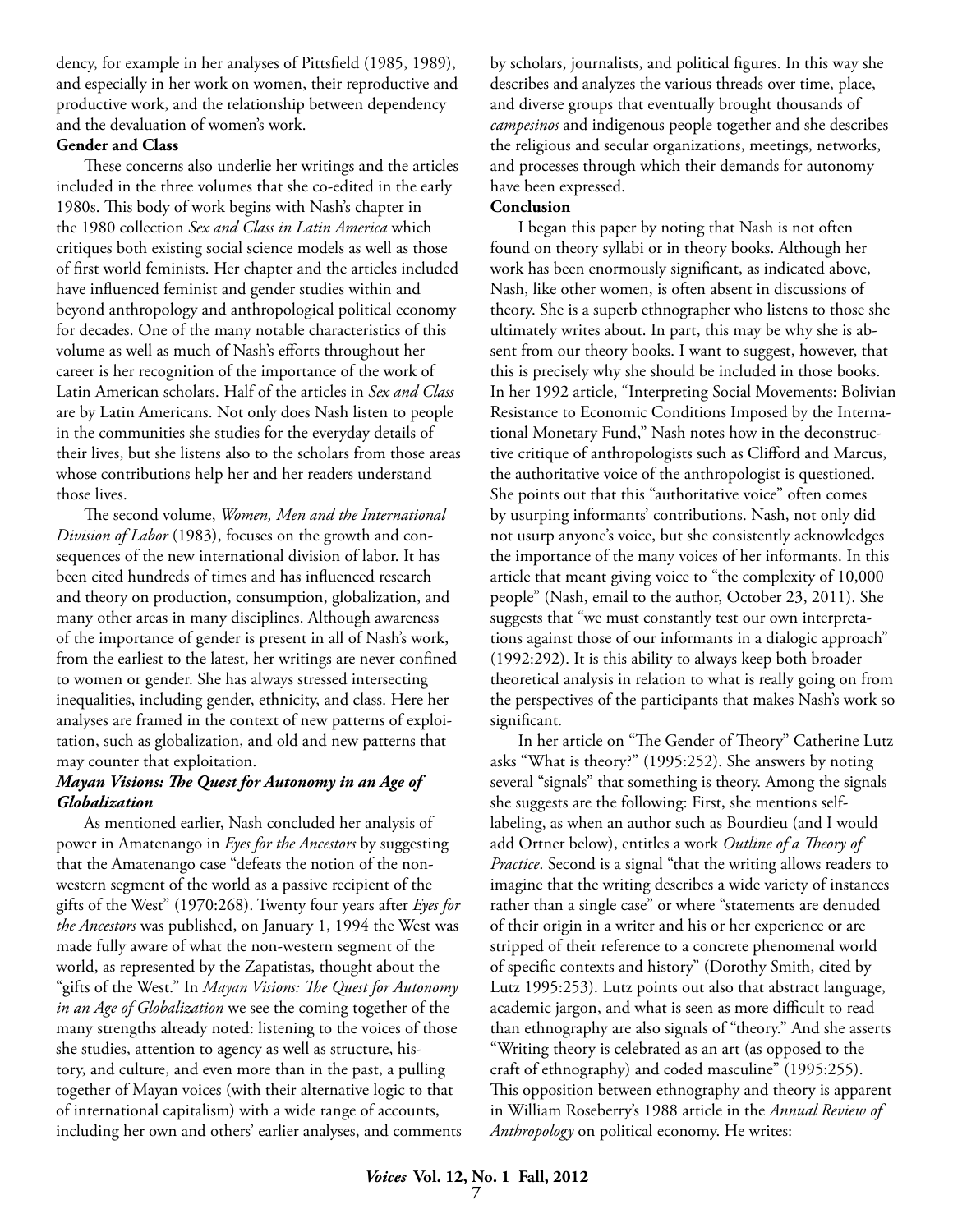More than the others cited here [Wolf, Mintz, and Leacock]

she [Nash] has always taken a fundamentally ethnographic approach to political economic problems" (165).

What Roseberry did not acknowledge, however, is the importance of Nash's ethnographic approach to contemporary anthropological political economy. Ortner in a critical review of political economy in a 1984 article entitled "Theory in Anthropology since the 60s" repeats (without mentioning Nash) a number of the criticisms of political economy that Nash had earlier made in her 1981article in the *Annual Review of Anthropology* and in *Mines*. For both Nash and Ortner (and probably many others) anthropology's distinctive contribution to political economy comes from "viewing other systems from ground level," that is, "from the perspective of the folks" being studied" (Ortner 1984:143). Ortner also comments that political economy is "too economic, too strictly materialist." and for this reason is often seen as having little to offer anthropology" (1984:142).

Looking at Nash's political economy we can see that political economy has a great deal to offer anthropology. Nash's work has all of the stresses that Ortner found missing in political economy: attention to culture and symbolic processes, history, and a society's own structure and history. This is exactly what Nash has been arguing since her earliest efforts. Long before Ortner, for Nash, like Eric Wolf, history does NOT just arrive, like a ship from outside. In fact, what makes Nash's contribution to anthropological political economy so unique and so important is that she sees history, and not simply the history of what happens in terms of "the impact of (our) history on that society "[as Ortner rightly points out is often the case (1984:143)]. For Nash, and this perhaps is one of her most important contributions, a community's history is important also for offering alternative solutions to the inequalities of the present whether they are inequities of gender, class, race, and/or ethnicity.

In conclusion, I would like to suggest that June Nash engendered anthropological political economy but that was only part of her enormous contribution. What Nash does:

> validates and honors peoples' own perspectives and understandings while always providing context in what we might term embedded theory. Nothing that she has done has ever left "theory" in the same place where she found it (Leons, email to the author, August 1, 2011).

Although not always recognized in discussions of theory, her influence on feminist anthropologists, political economists, and Latin Americanists among many others, attests to the importance of this embedded theory.

#### **References Cited**

Babb, Florence 2005 Introduction: Autonomy in an Age of Globalization: The Vision of June Nash Critique of Anthropology. 25(3):211-216. Freeman, Carla 2001 Is Local: Global as Feminism: Masculine? Rethinking the Gender of Globalization. Signs 26(4):1007-1037. Lutz, Catherine 1995 The Gender of Theory. In Women Writing Culture. Ruth Behar and Deborah Gordan, eds. Pp. 249-266. Berkeley: University of California Press. McGee, Jon and R. Warms, Eds. 2004 Anthropological Theory: An Introductory History. NY: McGraw-Hill. Nash, June 1970 In the Eyes of the Ancestors: Belief and Behavior in a Maya Community. New Haven: Yale University Press. 1979 We Eat the Mines and the Mines Eat Us: Dependency and Exploitation in Bolivia's Tin Mines. New York: Columbia University Press. 1981 Ethnographic Aspects of the World Capitalist System. Annual Review of Anthropology 10:393-423. 1985 Deindustrialization and Economic Restructuring in a New England City. Urban Anthropology 14 (1-3): 31-82. 1989 From Tank Town to High Tech:The Clash of Community and Industrial Cycles. Albany: State University of New York Press 1992a Interpreting Social Movements: Bolivian Resistance to the Economic Conditions Imposed by the International Monetary Fund. American Ethnologist 19(2):275-1293. 1992b I Spent My Life in the Mines: The Story of Juan Rojas, Bolivian Tin Miner: New York: Columbia University Press. 2001 Mayan Visions: The Quest for Autonomy in an Age of Globalization. New York: Routledge. Nash, June and Helen Safa, eds. 1980 Sex and Class in Latin America. South Hadley: J.F. Bergin Publishers, Inc. Nash, June and M. Patricia Fernandez-Kelly, eds. 1983 Women, Men and the International Division of Labor. Albany: SUNY Press. Nash, June and Helen Safa, eds., 1985 Women and Change in Latin America. South Hadley: Bergin and Garvey. Ortner, Sherry. 1984 Theory in Anthropology since the Sixties. Comparative Studies in Society and History 26(1):126-166. Roseberry, William 1988 Political Economy. Annual Review of Anthropology. 17:161-185.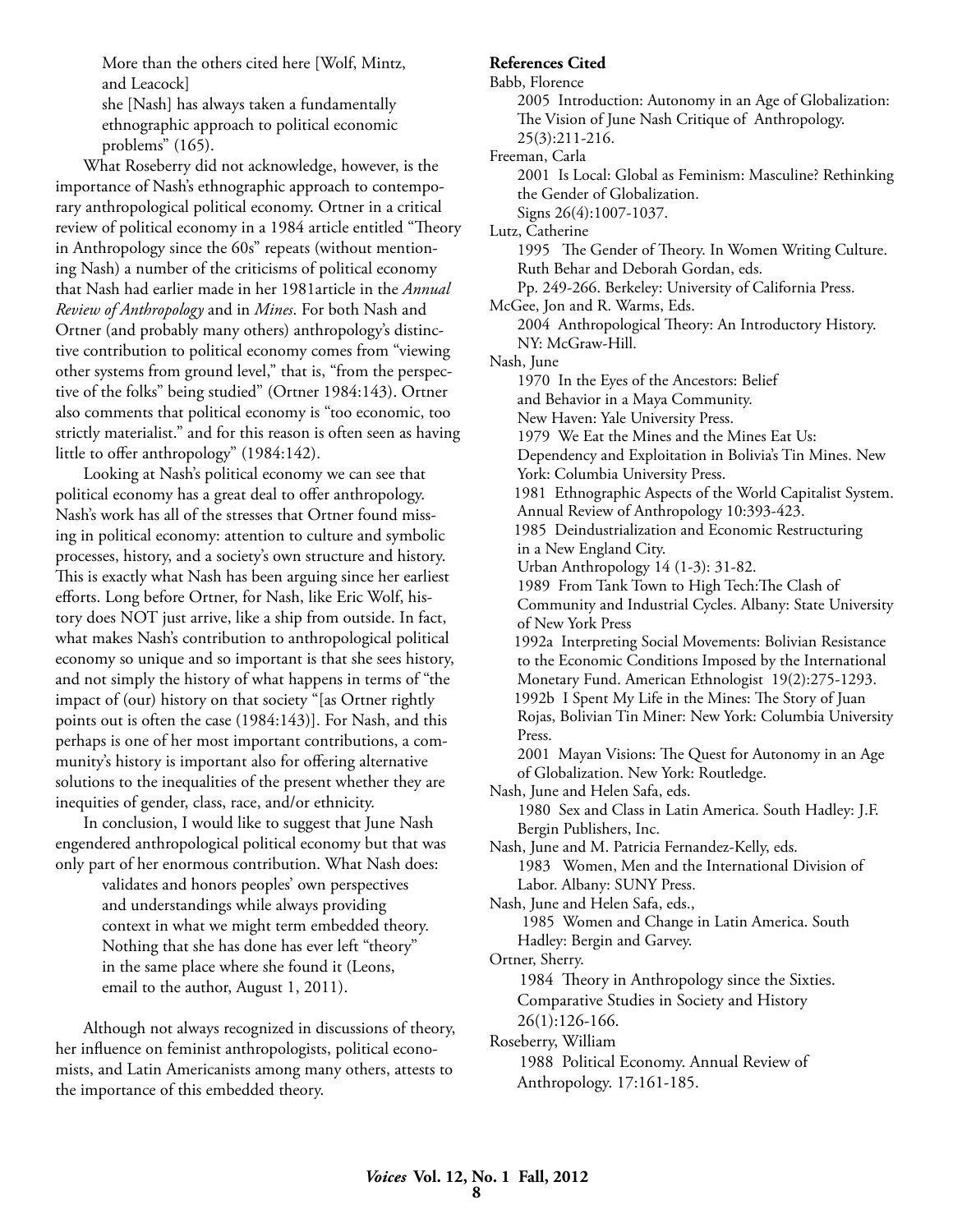# **Slowly Rising Waters: Women in Human Biology**

#### *Deborah L. Crooks, University of Kentucky; dlcrooks@uky.edu Geraldine Moreno-Black, University of Oregon; gmorenob@uoregon.edu*

In their 2006 edited volume, *Feminist Anthropology: Past, Present and Future*, Geller and Stockett (2006:2) write that "physical anthropology has yet to even adopt some of the most rudimentary feminist insights." It is this statement that we seek to explore in our paper. First – as a point of clarification – we will be addressing a sub-field within the larger frame of "physical anthropology," that of biological anthropology, or human biology. This is the field of study that seeks to understand human biological variation – how it is patterned (or not) and the causes behind that variation. Like other aspects of physical anthropology, human biology is embedded in an intellectual history that is marked by a strong, and often explicit, identification with science, an objectivist approach and the scientific method. At the same time, human biology, as practiced by biological anthropologists, is firmly grounded in anthropological understandings of the relationship between the body and the complex social, cultural and natural environment of which it is a part. Thus, our examination of feminism and human biology begins by exploring connections between feminism and physical anthropology.

During the past four decades, the development of feminist scholarship has raised fundamental challenges to the way many "scientific" disciplines, including physical/ biological anthropology, formulate hypotheses, collect and analyze data and develop theories. An emphasis of feminist scholarship is that there is no single "truth" in science – there are multiple truths that are, in part, the consequences of different experiences of and in the world by both the researcher and the researched (see, e.g., Harding 1986, 1987; Hartsock 1997; Mayberry and Rees 2001). This recognition has led to numerous suggestions, and even demands – from reformist to revolutionary – to change science as we know it. From the perspective of a feminist human biology, those changes demand a deconstruction of false axioms, logic and conclusions and a reconstruction of reality. This reconstructed reality challenges biological determinism through recognition of biological development as the result of complex processes not solely arising from genetic blueprints, but through a larger engagement of organisms with their worlds. These "worlds" are not always the same, nor are they experienced in the same way by different people. As Darna Dufouri points out in the 2005 Pearl Memorial Lecture to the Human Biology Association, rather than "biology," what we may need to think about are "biologies" (Dufour, 2006).

By the 1970s, this work of deconstruction and reconstruction in human biology was taken up by some feminist researchers in physical anthropology and its cognate disciplines, e.g., primatology, paleoanthropology and prehistory. Women scholars of primatology began to question stories of primate behavior that privileged androcentric groupings, male choice of mates, and warfare and infanticide as central drivers of, and contributors to, the perpetuation of the species. Instead, women primatologists such as Linda Fedigan (1982), Sarah Blaffer Hrdy (1981) and Barbara Smuts (1985), among others, asked questions about and observed the behaviors of female primates in relation to each other, to their offspring, and to male primates. Based on more complete empirical evidence than was previously available because of gender bias in the doing of science and the production of knowledge from that doing, these scholars were able to re-write stories of non-human primate behavior that centered female primates in the narrative. In this way, they were able to account for what Haraway (1989) argues is a fuller and more valid understanding of their research subjects and their relationships in and to their worlds.

Scholars of science such as Londa Schiebinger (1999) argue that this revolution in primatological thinking and scholarship occurred because these women scientists chose to ask different kinds of questions based on their own gendered ways of being in the world. By doing so, they challenged the very structure of primatological science and the narratives produced from it. They, like some archeologists (Gero and Conkey, 1991; Conkey and Gero, 1997) brought social theory to their research, and by doing so made clear that gender as process in primate societies had consequences for potential behavioral and biological outcomes. They did not assume naturalized divisions of behavior based primarily on sexually dimorphic, reproductive biologies.

Earlier, scholars of human evolution such as Adrienne Zihlman (1987), Sally Slocum (1975), Nancy Tanner (1981) and others were re-thinking and challenging male-centric stories of hominid origins and evolution. From their perspective, the "hominid way of life" took on new and different dimensions when they privileged female gathering over male hunting and the carrying of offspring and gathered food over the carrying of meat and tools. In her rendering of this important aspect of the gendered history of anthropological science, Schiebinger (1999) points out that these attempts to re-write evolutionary stories were less successful than were those of women primatologists and later, women prehistorians. Citing Meg Conkey (Schiebinger 1999:138), she argues that the perspective of these important scholars did not go far enough in challenging "naturalized" dualisms, e.g., man the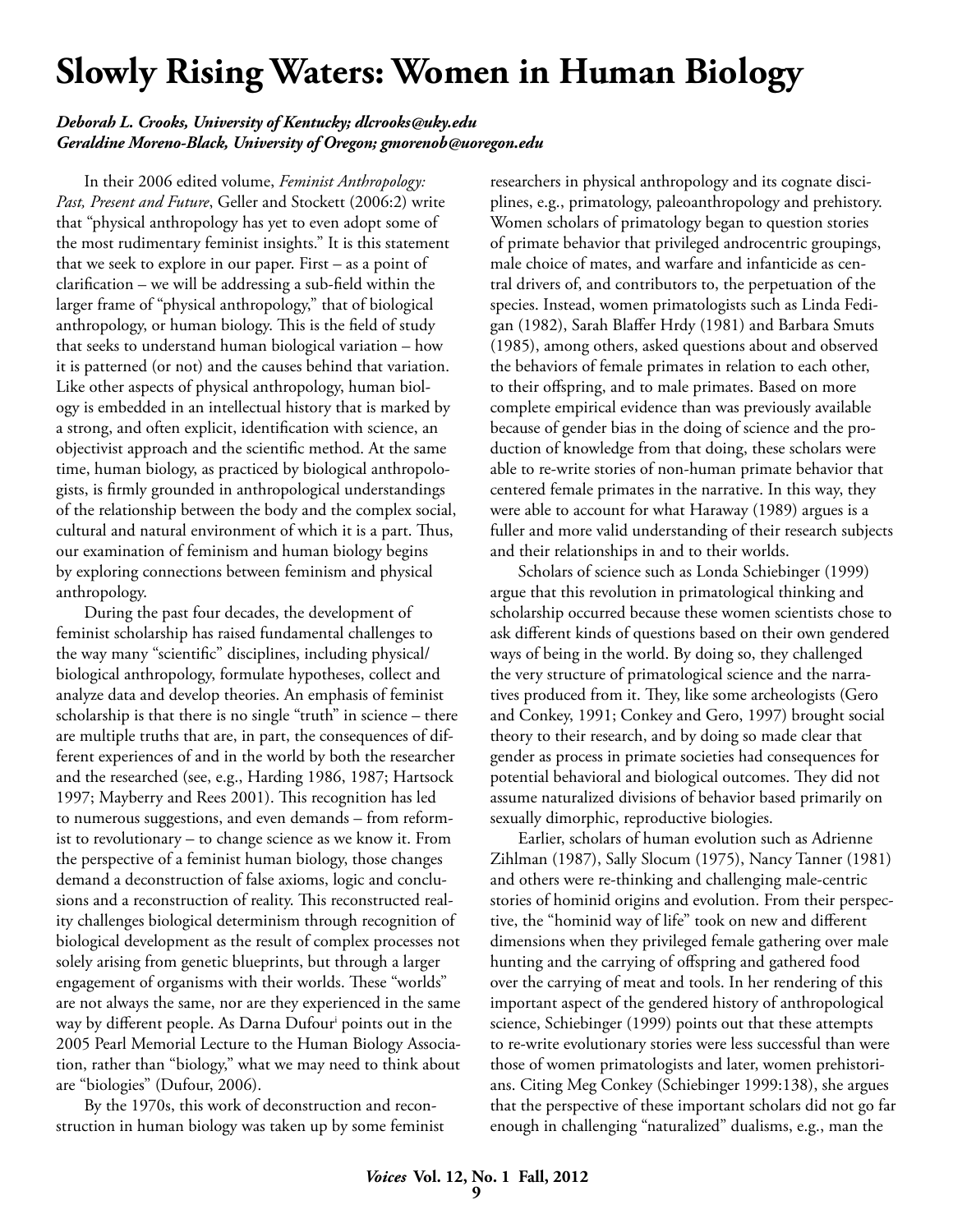hunter vs. woman the gatherer, and male vs. female divisions of labor. Nevertheless, as made clear by numerous authors in Hager's (1997) edited volume, *Women in Human Evolution*, this body of work subverted the patriarchal notion of women as mere reproductive vessels through which the species is perpetuated. Instead, this research and scholarship centered women as contributors to and innovators of many of the behaviors that we now characterize as fundamentally human.

Challenging the basis of scientific stories, as pointed out by many feminist scholars of science, requires that we challenge the very structure of our science and the way we do it (e.g., Birke, 1986; various authors in Tuana, 1989; Nelson and Wylie 2004 and other authors in same issue). Thus, in engendering primatology, paleoanthropology and prehistory, the research enterprise changed as theoretical and methodological underpinnings shifted and the very idea of what counted as "data" was altered to become more varied and inclusive. Female primates were "fleshed out," and their central roles in social organization and production of culture were added to their roles as mothers and sexual partners (Fedigan 1982). And the lost women of prehistory were looked for and found, and their central places as inventors of things and innovators of culture uncovered (Gero and Conkey, 1991). This excavation of gender required asking broader questions about gender at work, about gendered social dynamics and interpersonal relationships.

Given the importance of the feminist critique and resulting response by some feminist researchers in fields that contribute to our understanding of past and present human biology – responses that in many ways reconfigured the science – we ask whether human biology research and scholarship has risen to the challenges posed by the feminist critique? To answer this question, we turn to three analyses of journal articles in human biology done by Geraldine Moreno-Black (and in the case of the first analysis, her student Cheri Vitez) between the years 1977 and the present. In these analyses, we trace the number of articles about women, but also, we look for a feminist influence in these articles. As Schiebinger (1999) and others caution, the movement of women into fields of science, and the increasing appearance of scientific work by and about women do not necessarily guarantee a more feminist approach to scholarship.

#### **Waves, Currents and Tides**

The western feminist critique in anthropology and other disciplines is often explained through the use of the wave metaphor. In this explanatory model, periods of activism toward specific liberatory goals are organized into three distinct time frames called "waves."ii American feminism's First Wave is usually defined as the period of activism from the 1830s through the culmination of the women's suffrage movement of the 1920s. During this time, the women's movement focused on bringing women into full participation in public and professional life. Within the academy, anthropologists

sought to include women's voices in ethnography to give a "female" perspective to events. However, given the male bias in ethnographic accounts resulting from a culture that valued men's experiences over women's (Reiter 1975) and/or the inability of male researchers to access women as research participants (Stockett and Geller 2006), this effort proved less than successful.

The Second Wave Movement in American feminism, from the 1960s through the 80s,<sup>iii</sup> saw feminist philosophers of science challenging science as "objective empiricism" and calling for a science built from multiple knowledges and multiple ways of being in the world (di Leonardo 1991). Anthropologists began to challenge paradigms and models that excluded women from culture or equated their role in society with reproductive biology (see, e.g., Rosaldo and Lamphere 1974; Reiter 1975). "Sex" and "gender" were criticized as descriptive categories that could be used interchangeably and that naturalized the consequences of cultural ideologies and social processes. And the category "woman" was criticized for its assumption that the experience of being a woman was a monolithic one – a criticism that would take on greater importance with the following Third Wave.

The literature review that forms the analytic portion of this paper begins during the Second Wave, and encompasses the period 1977-1988 when Second Wave critiques were at their height. Searching for strands of feminism in human biology, Moreno-Black and Vitez (1990) embarked on a project of reviewing human biology/medical anthropology articles. At that time, the *American Journal of Human Biology*, the official publication of the Human Biology Council (later the Human Biology Association) was not in existence, so Moreno-Black and Vitez drew on articles from seven journals in which human biologists published,<sup>iv</sup> selecting all of the articles written about women or gender, a total of 220 articles. They then tracked the number of articles written over the ten years looking for publication trends. Figure 1 indicates a



valleys vis-à-vis specific journals. All in all, however, there is slight movement upward in the number of articles written by and/or about women. We see this as a small a current, if not a wave.

Heeding the critique of women as simply "reproductive vessels," Moreno-Black and Vitez then sorted the 220 articles

peaks and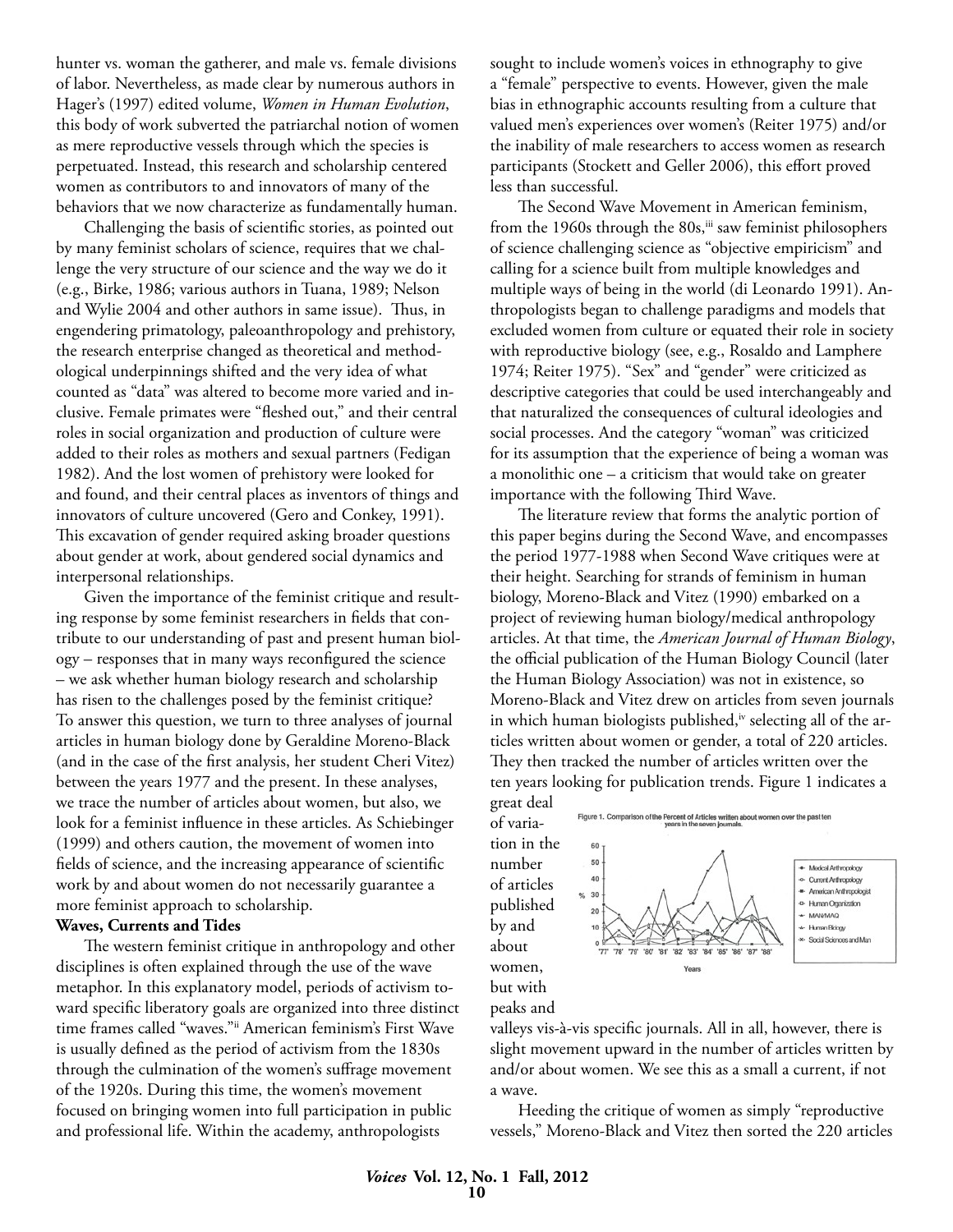into categories of content with respect to human biology. Figure 2 indicates the vast majority of articles included content about Reproduction and Reproductive Lifeways,



while articles on Health, Growth and Development, and Energetics – all traditional categories of human biology research – received far less attention. For the final step in the Phase

1 analysis, Moreno-Black and Vitez extracted themes from the feminist critique of science, and from these, developed analytic categories to be used in identification of a feminist approach in the journal articles. A fundamental question that had arisen earlier in their work was how to distinguish or name these categories. Barbara DuBois (1983:108) argues that "naming" is probably the first order of interpretation in science because "naming defines the quality and value of that which is named – and it also defines reality and value to that which is never named …" Therefore, Moreno-Black and Vitez chose to extract themes from the literature rather than creating their own categories. These extracted themes are listed in Figure 3 along with the number of articles represented in each category (note that an article could be in more  $\hskip1cm \Box$ 

| Figure 3. Characteristics of Feminist approach in Articles: Phase I |     | than one     |
|---------------------------------------------------------------------|-----|--------------|
| (Feminist Articles=28/220 (13%)                                     |     | depending    |
|                                                                     |     | on its con-  |
| By women                                                            | 136 |              |
| About women                                                         | 205 | tent). These |
| <b>For Change</b>                                                   | 16  | data suppor  |
| For Women                                                           | 12  |              |
| <b>Deconstruction</b>                                               | 12  | the caution  |
| Reflexive                                                           |     | that re-     |
| Oppression                                                          |     |              |
| <b>Subjectivity</b>                                                 | l੨  | search abou  |
| <b>Lived Experience</b>                                             |     | women or     |
| <b>Reject dualism</b>                                               |     |              |

port ion bout or by women is

not necessarily feminist; the number of articles that could be categorized "feminist" according to the themes was 28/220 or 13%.

A little more than a decade after the work of Phase 1, Sara Stinson's 2003 article, "Participation of Women in Human Biology, 1975-2001" appeared in the *American Journal of Human Biology* (AJHB). Stinson examined the trends in women's participation in the field of human biology through an examination of membership in the key organization, authorship of articles in AJHB and the extent to which women had been the subject of research published in the journal. Her analysis indicated women's membership in the organization had increased from 25% to over 40% and women's authorship in the AJHB increased from 20-30%. The analysis also indicated that more research articles focused solely on

"females" than solely on "males" although she conceded that this may be the result of a focus on aspects of biology only found in females, and/or a tendency to assume male biology as that typifying the species. This publication sent us back to the literature to determine if feminism had entered the field along with women.

The Phase 2 analysis focused on a single journal, the *American Journal of Human Biology*, which came into existence in 1989 and is now, as it was then, the journal of the Human Biology Association (formerly Human Biology Council). It is a peer-reviewed publication, published six times per year, and includes original research, theoretical articles and reviews, abstracts and minutes of the annual meeting presentations, and brief communications in the interdisciplinary field of human biology. Following the strategy laid out in Phase 1, Moreno-Black identified articles with content focusing on women or gender. During the ten-year period between 1996 and 2006, 210 of the journal's 759 articles (28%) were identified as such, with a substantial increase in the percent of articles over the time period (Figure



4). This increasing percentage, in addition to Stinson's findings, seems to indicate that the feminist concern to "make women visible" has been successful. Continuing the analysis, Moreno-Black

g articles into human biology content categories to determine how women's biology was being portrayed and interpreted. Biology 8 se This exercise revealed increasing variability in content area over Phase 1 (Figure 5) with the addition of new human  $\frac{1}{2}$ 



ing Phase 2 to Phase 1, we see that the category of "reproduction and reproductive lifeways" continues to be the most represented among the articles; however, the total percentage of articles in this category is less than in Phase 1 (36% vs. 81%). We see this as a positive current.

For the third part of the Phase 2 analysis, Moreno-Black again looked for signs of "feminism" in the work. At this time, feminism was undergoing further transformation in the so-called "Third Wave," in which essentialist notions of femininity were being challenged, and a heightened emphasis was being placed on the discursive power and fundamental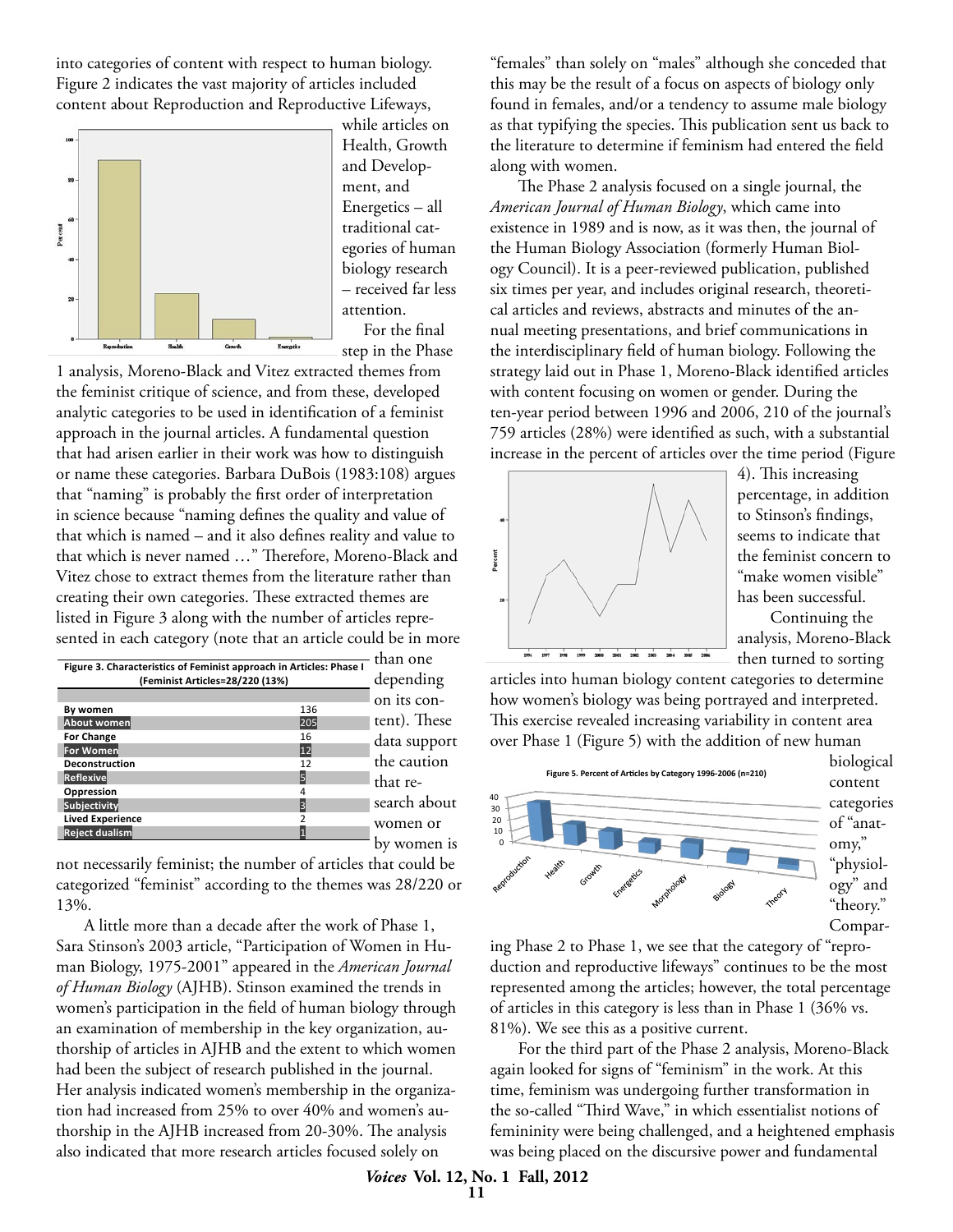ambiguity inherent in all gender terms and categories. As a consequence, Moreno-Black generated categories from the current literature (rather than relying on previous categories) by which to judge the presence of a feminist perspective in this second collection of articles. The analytic categories generated from review of the literature on feminism were much more variable than during the previous Phase 1 analysis, as can be seen in Figure 6. This increased variability, we argue, reflects the increasing insistence on "cultural and

#### **Figure 6: Analytic Categories**

| Reproduction (14)        | Reproduction             |                           |
|--------------------------|--------------------------|---------------------------|
| Menarche (10             |                          |                           |
| Puberty (15)             | Reproductive system      |                           |
| Menstruation (4)         |                          |                           |
| Menopause (15            |                          |                           |
| Fertility (5)            | Fertility                | Reproductive Lifeways     |
| Pregnancy (8)            |                          |                           |
| Lactation (10)           |                          |                           |
| Fetal (3)                | Child Care & Outcome     |                           |
| Birth Order (1)          |                          |                           |
| Birth weight (4)         |                          |                           |
| Health (4)               |                          |                           |
| Disease (9)              |                          |                           |
| Mental Health (7)        | Health/Illness           |                           |
| Nutrition (7)            |                          | <b>Medical Issues</b>     |
| Obesity (11)             |                          |                           |
| Mortality (2)            | Survival                 |                           |
| Growth (21)              | Growth                   |                           |
| Development (4)          |                          | Developmental             |
| Maturation (5)           |                          |                           |
| Biology                  |                          |                           |
| Mental Development (1)   | Development              |                           |
| Sex Ratio (1)            |                          |                           |
| Physical Activity (10)   |                          |                           |
| Energetics (7)           | <b>Physical Exercise</b> | <b>Physical Exercise</b>  |
| Physical Performance (2) |                          |                           |
| Dentition (4)            | Body Form/Morphology     | Anatomy                   |
| Morphology (21)          |                          |                           |
| Physiology (1)           |                          |                           |
| Hormone (2)              | Physiology               | Physiology                |
| Genetics (4)             |                          |                           |
| Theory (4)               |                          |                           |
| Evolution (1)            | Theory & Knowledge       | <b>Theoretical Issues</b> |
| Gender Bias (2)          |                          |                           |
| Life History (1)         |                          |                           |
|                          |                          |                           |

human variability" in the Third Wave Movement (Stockett and Geller 2007:11), which necessitates attention to the multiple locations women occupy in society and the effects of layered and/or intersectional experiences of gender, age, class, race, ethnicity, etc. on human biology. But even with the increasing number of articles over time, and the greater diversity and complexity in Third Wave feminist theory, only 20 articles (10%) could be categorized as "feminist" in the Phase 2 analysis of the human biology literature. We feel it important to note, though, that the small number of articles that included a discussion of theory or that specifically addressed some of the feminist perspectives were important because they provided an opening for feminist perspectives that would later lead to new forms of knowledge creation and methodological strategies.

In preparation for the 2012 American Anthropological Association session for which this paper was written, a

Phase 3 analysis looked again at the articles in the *American Journal of Human Biology*, this time between the years 2007 and 2011, updating the previous analysis. Within this four year period, Moreno-Black identified 214 articles on women and/or gender out of 446 or 48%. Many of these articles, however, were a simple sex or gender-based comparison, and these were eliminated from further analysis, leaving 92 papers ty, that focused solely or significantly on girls and women. Like  $\overline{P}$  Phase 1 and 2, these were sorted into content categories (Figure 7) revealing an increased percentage of articles in the  $\frac{1}{10}$ 

Figure 7: Phase 3 - Percent of artiles by category (n=92)



"Reproductive and Reproductive Lifeways" category compared to Phase 2 (57% vs. 36%). The analysis for feminist content, which utilized the same categories as Phase 2, revealed that 11% could be categorized as "feminist" compared to 10% in Phase 2 and 13% in Phase 1. Despite the increase in the number of articles published, there was no significant change in the number of articles that were 'feminist." **Is there a Rising Tide?**

The data we present here do not indicate a rising tide of feminism in human biology research in terms of numbers of feminist articles, despite increases in the number of women in the field and increasing attention to women's biology in human biology publications. However, we are heartened by a change in the content and perspective of the articles we deemed "feminist" in Phase 3. What we found in this most recent analysis is an approach to research on human biology that does not rely on an uncritical presentation of single-cause explanations stripped of their social and political context, as certainly was the case in Phase 1 if not Phase 2. Instead, the Phase 3 feminist authors situate biology within highly negotiated, gendered processes of economic and social change, thus revealing complexity and heterogeneity. For example, in their 2011 article, "Nutrition in transition: Dietary patterns of rural Amazonian women during a period of economic change," Piperata et al. (2011) show how changes in nutritional status reflect changing access to the market economy facilitated through new, gendered wage labor markets and through gender-specific targeting of cash transfer programs. In their 2008 article, "Mixed-longitudinal growth of breastfeeding children in Moroto District, Uganda (Karamjoa subregion): A loss of biological resiliency?", Gray et al. (2008) show how child growth can reach the limits of innate resilience as environments deteriorate and women caretakers suffer emotional distress from decades of armed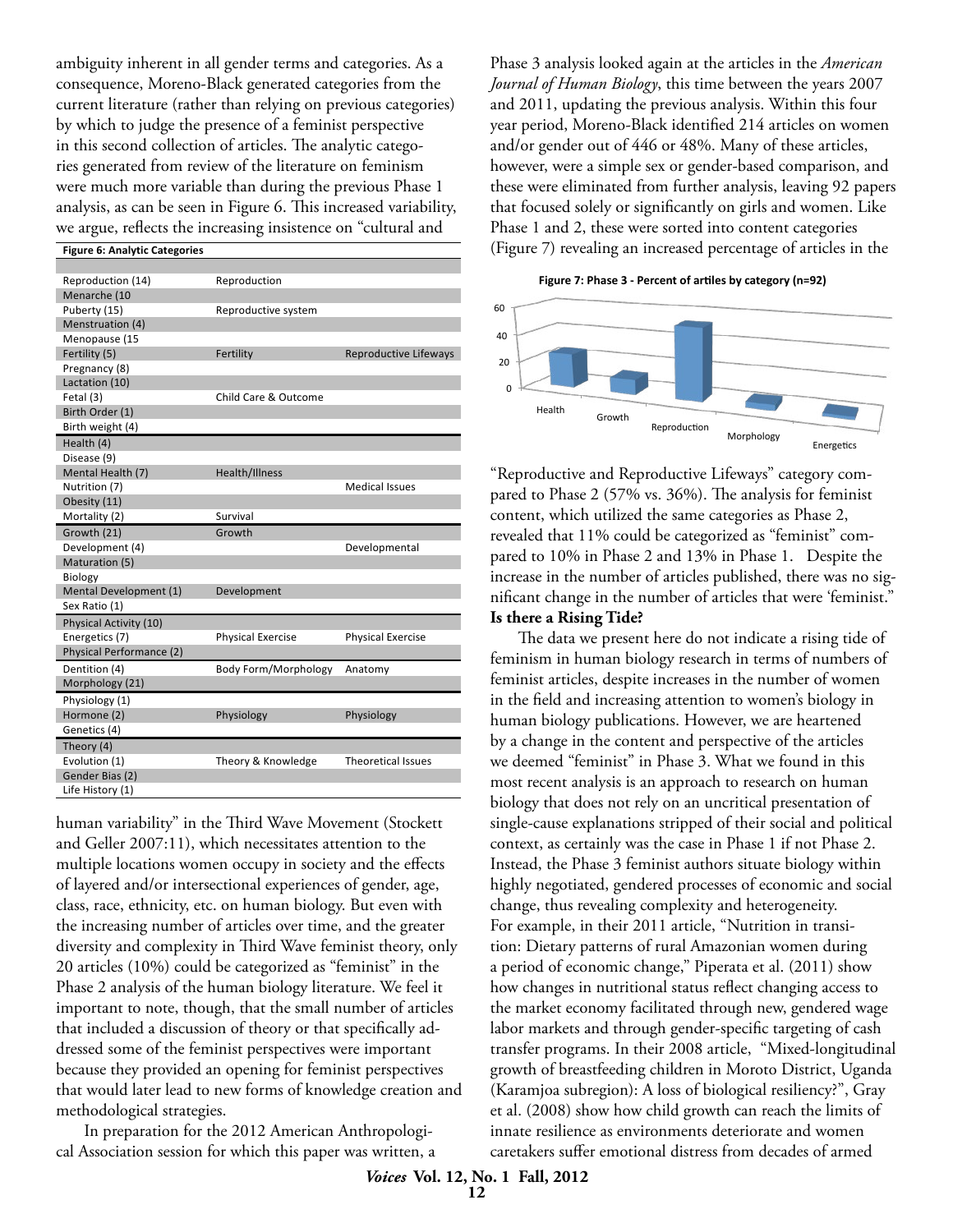violence between communities. The difference between these articles and earlier ones, whether the authors declare themselves feminist or not, is an attention to context and history, the activities that constitute peoples' lives – women's and girls', men's and boys'– and an analysis of the impact of these histories and activities on biology and well being (Inhorn and Whittle 2001:553). We propose that this more feminist perspective awaited not simply the movement of women into the field of human biology, but the development of a fully biocultural approach, in other words, a change in the way we do our science.

These shifts in perspective and approach, although perceptible in only a handful of articles, are being included in the mainstream journal in the field. To us, this represents a rethinking of how women, gender and human biology are conceptualized and researched – a trend that was presaged in our Phase 2 analysis and which is built on the legacies of feminist science and feminist anthropology. Whether or not this trend will continue or be recalled by mainstream science awaits a Phase 4 analysis somewhere down the road. At this moment, however, our conclusion is that the feminist waters are slowly rising in human biology, but we still await the feminist wave.

#### **Acknowledgements:**

We thank Jen Wies and Hanna Garth for organizing the session and for inviting us to participate, and we thank Stacie King for chairing. Thank you also to Amy Harper and the anonymous reviewers of our paper for your helpful comments and suggestions. Finally, our heartfelt thanks to all the "Squeaky Wheels" for their courage and their legacies.

#### **REFERENCES CITED:**

Birke, L.

 1986 Women, Feminism and Biology. The Feminist Challenge. New York: Methuen. Conkey, Margaret and Joan Gero 1997 Programme to Practice: Gender and Feminism in Archeology. Annual Review of Anthropology 26:411-437. Di Leonardo, Micaela 1991 Gender at the Crossroads of Knowledge: Feminist Anthropology in the Postmodern Era. Berkeley: University of California Press. DuBois, Barbara 1983 Passionate Scholarship: Notes on Values, Knowing, and Method in Feminist Science. In Theories of Women's Studies. Gloria Bowles and Renate Duelli Klein, editors. Pp. 105-116. London: Routledge and Kegan Paul. Dufour, Darna 2006 Biocultural Approaches in Human Biology. American Journal of Human Biology 18(1): 1-9.

Fedigan, Linda M. 1982 Primate Paradigms: Sex Roles and Social Bonds. Montreal: Eden Press. Geller, Pamela and Miranda Stockett 2006 Feminist Anthropology. Past, Present and Future. Philadelphia: University of Pennsylvania Press. Gero, Joan and Margaret Conkey 1991 Engendering Archeology: Women and Prehistory. Cambridge: Blackwell. Gray, Sandra, Hellen A. Akol and Mary Sundal 2008. Mixed-longitudinal Growth of breast Feeding Children in Moroto District, Uganda (Karamjoa Subregion). A Loss of Biological Resilience? American Journal of Human Biology 20:499-509. Guy-Sheftall, Beverly 1995 Evolution of Feminist Consciousness Among African American Women. In Words of Fire: An Anthology of African American Feminist Thought. Beverly Guy-Sheftall, editor. (Pp. 1-22). New York: New Press. Hager, Lori 1997 Women in Human Evolution. London: Routledge. Haraway, Donna 1989 Primate Visions: Gender, Race, and Nature in the World of Modern Science. New York: Routledge. Harding, Sandra 1987 Introduction: Is there a Feminist Method? In Feminism and Methodology: Social Science Issues. Sandra Harding, editor. Pp.1-14. Bloomington: Indiana University Press. 1986 The science question in feminism. Ithaca, NY: Cornell University Hartsock, Nancy 1997 Truth and Method: Feminist Standpoint Theory Revisited: Truth or Justice? Comment. Signs 22(2):367-374. Hrdy, Sarah Blaffer 1981 The Primate Origins of Female Sexuality, and Their Implications for the Role of Non-conceptive Sex in the Reproductive Strategies of Women. Human Evolution 10(2):131-144. Inhorn, Marcia and K. Lisa Whittle 2001 Feminism Meets the "New" Epidemiologies: Toward an Appraisal of Antifeminist Biases in Epidemiological Research on Women's Health. Social Science and Medicine 53(5):553-567. Mann, S.A & Huffman, D.J 2005 The Decentering of Second Wave Feminism and the Rise of the Third Wave. Science and Society 69(1):56–91. Mayberry, Maralee and Margaret Rees 2001 Feminist Pedagogy, Interdisciplinary Praxis and Science Education. Journal of the National Women's Studies Association (NWSA) 9(1):57-75.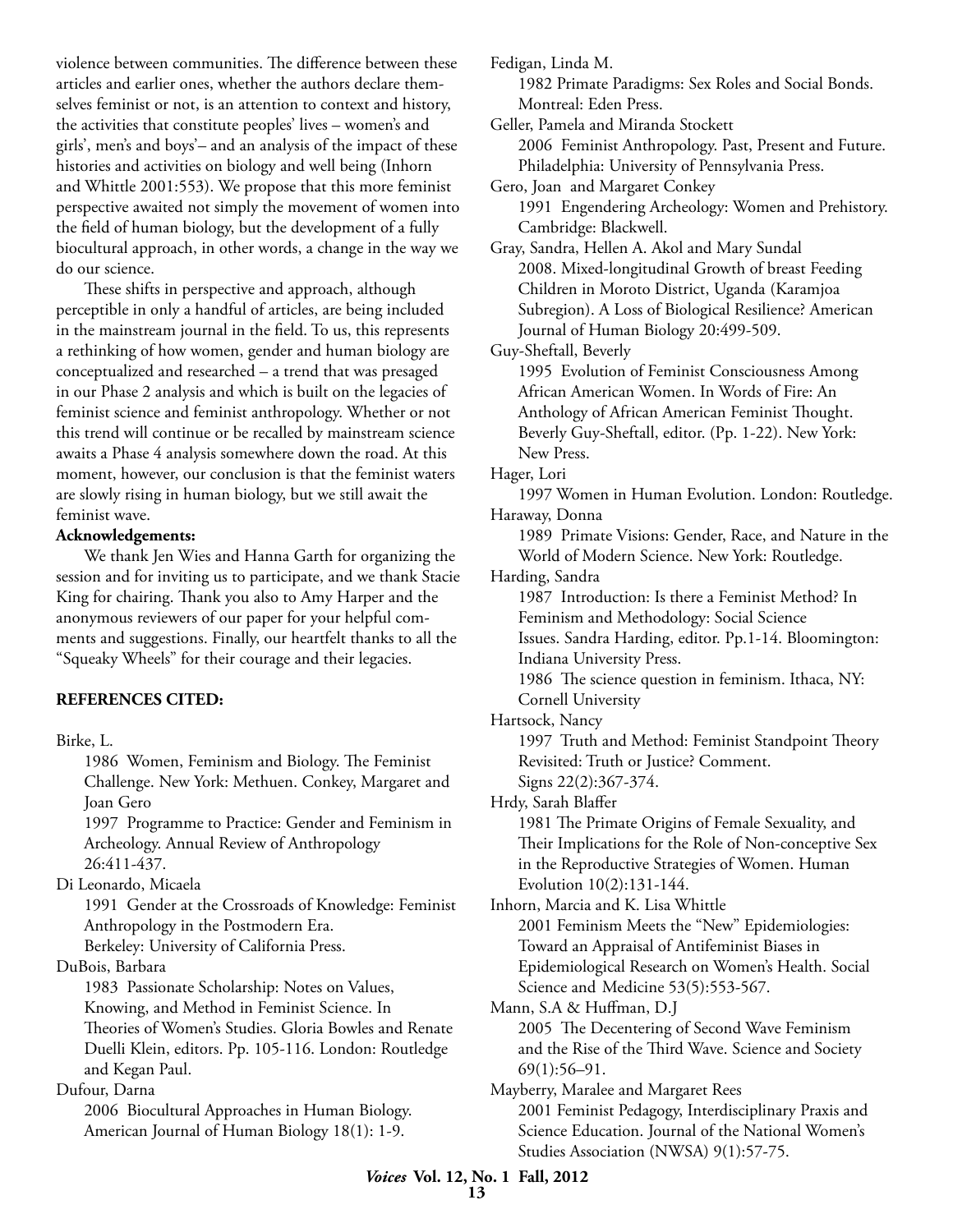Moreno, Geraldine and Cheri Vitez 1990 Feminism and Medical Anthropology. Paper presented at the Annual Meeting of the American Anthropological Association, Washington, D.C. November 28-December 2, 1990. Nelson, L. H. and A. Wylie 2004 Introduction: Hypatia Special Issue on Feminist Science Studies. Hypatia 19:vii-xii. Piperata, Barbara, Sofia A. Ivanova, Pedro Da-gloria, Goncalo Veiga, Analise Polsky, Jennifer E. Spence, and Rui S. S. Murrieta 2011 Nutrition in transition: Dietary patterns of rural Amazonian women during a period of economic change. American Journal of Human Biology 23(4):458-469. Reiter, Reyna 1975 Toward an Anthropology of Women. New York: Monthly Review Press. Rosaldo, Michelle and Louise Lamphere 1974 Women Culture and Society. Stanford: Stanford University Press. Ruth, Sheila. 1998 Issues in Feminism: An Introduction to Women's Studies. Mountain View, CA: Mayfield. Schiebinger, Londa 1999 Has Feminism Changed Science? Cambridge: Harvard University Press. Siegel, D. 2007 Sisterhood, Interrupted: From Radical Women to Grrls Gone Wild. New York: Macmillan. Slocum, Sally 1975 Woman the Gatherer: Male Bias in Anthropology. In Toward an Anthropology of Women. Reyna Reita, editor. Pp. 36-50. New York: Monthly Review Press. Smuts, Barbara B. 1985 Sex and Friendship in Baboons. Chicago: Aldine. Stinson, Sara 2003 Participation of Women in Human Biology. American Journal of Human Biology 15:440-445. Stockett, Miranda and Pamela Geller 2006 Introduction: Feminist Anthropology: Perspectives on Our Past, Present and Future. In Feminist Anthropology Past, Present and Future. Pamela Geller and Miranda Stockett, eds. Pp. 1-20. Philadelphia: University of Pennsylvania Press. Tanner, Nancy 1981 On Becoming Human. Cambridge: Cambridge University Press. Tuana, Nancy, ed. 1989 Feminism and Science. Bloomington: Indiana University Press. Zihlman, Adrienne 1987 Women in Human Evolution. Part II. Subsistence and Social Organization among Early Hominoids. Signs 4(1):4-20.

#### **Endnotes**

i According to the Human Biology Association website, between 1983 and 2010 only six of 28 Pearl Memorial Lecturers have been women.

 ii We acknowledge that serious critiques have been leveled against the wave approach by a variety of scholars (Guy-Sheftall 1995; Ruth 1998; Springer 2002 in Mann & Huffman 2005; Siegel 2007; Stockett and Geller 2006). The wave approach is often criticized, and rightfully so, as emanating from a fairly mainstream, Eurocentric standpoint and vision. It thus downplays the importance of individual small scale collective actions; rather, its tendency is to draw attention to common themes that unify each wave, obscuring diversity and marginalizing the more radical and already marginalized. For our purposes however, the wave approach has merit, because it does provide a way to present an overview and provide a backdrop against which to view general trends within critical periods in the complicated collective past of feminist thought and history (Siegel 2007).

 iii Many scholars argue that the women's movement took a hiatus following the winning of women's suffrage in 1921, emerging as the Second Wave in the 1960s. However, once again, this perspective all but ignores the ongoing resistance to male domination by women across time and space. Nevertheless, in context of our discussion of a feminist perspective in the field of human biology within the U.S. academy, we see the period between the first and second waves as a time when women moved into the academy in greater numbers but did little to alter the theoretical or methodological status quo. In other words, we do not find indication of a feminist perspective developing in human biology research during this time period.

iv The journals *American Anthropologist, Current Anthropology, Human Biology, Human Organization, Medical Anthropology, Medical Anthropology Newsletter/Medical Anthropology Quarterly*, and *Social Science and Medicine* were chosen because they are peer-reviewed, prestigious journals that include articles relevant to human biology. For journals that publish articles from multiple disciplines, only those articles where at least one author self-identified as an anthropologist were selected.

v We deliberated on one article that was clearly informed by "critical" theory – thus meeting Third Wave requirements – but was not focused on gender. To keep our analysis as "comparable" as possible, we did not include this article in the "feminist" column; however, we are still a bit uneasy over this choice.

<sup>vi</sup> We note, however, that many of the authors whose worked we deemed "feminist" in Phase 3 were the same authors, or their students, whose work we deemed "feminist" in Phase 2. As one reviewer commented, "This seems very, very interesting in terms of the reproduction of theoretical frameworks or tides… Wouldn't it be interesting to plot a social network analysis or kinship diagram of this phenomena?" We agree that it would.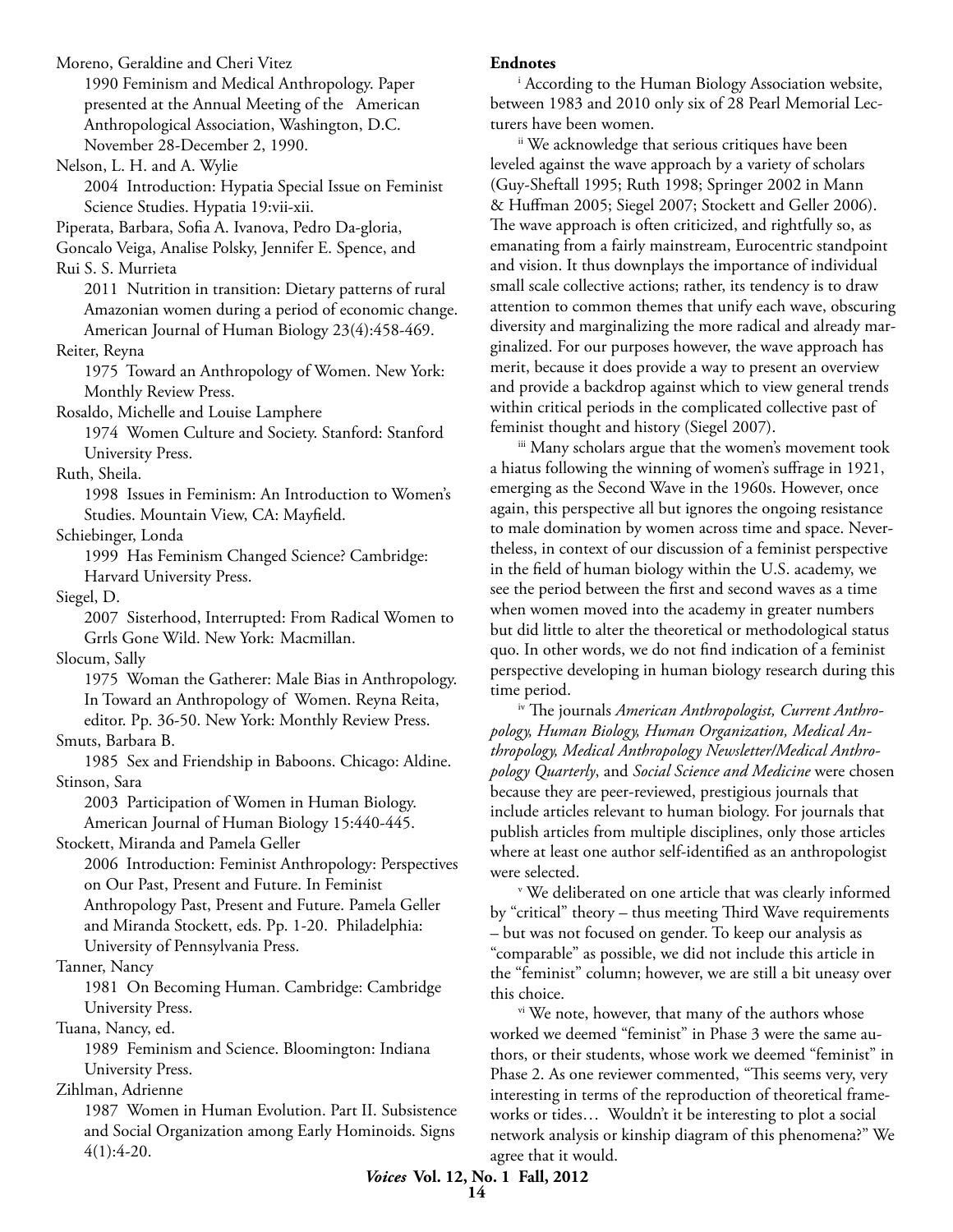# **The Women-Nature Correlation: Mapping the Legacy of Ecofeminism**

*Indrakshi Tandon, University at Albany, SUNY (t.indrakshi@gmail.com)*

#### **Introduction**

In environmental history, as in many other fields of study, key actors were assumed to be male, hiding women's involvement (Scott 1988). Not only were women's activities and engagement with ecology excluded from all history, but denial of their presence also led to a lack of attention to their struggles and responses to environment policies, rendering them passive and powerless non-actors. There has been a long standing debate in feminist anthropology regarding the relationship between women and nature originating from cultural ideologies about women's biologically-inherent nurturing personality based on their role in reproduction and extended periods of child care. This, at one time a dominant ideology, gave rise to the notion of women being closer to the environment (nature) and thus more able to identify with ecological conservation efforts and sustainable development of natural resources.

One theoretical framework that rests on this supposition is ecofeminismwhich relates the subordination and oppression of women by men to that of the environmentby culture. Focusing on ecofeminist perspectives that were once influential in mapping out trajectories of women's development in the rural third world, this article seeks to explore and critique this paradigm, tracing its linkage to discourses of feminism in order to examine the role and significance of women in development initiatives and environment conservation movements. The advent of modern industrial and development models and their effect on village women in their quotidian lives, influencedby theoretical shifts in dominant feminist and development discourses,proves significant in such an examination. This article thus deconstructs and analyzes the ecofeminist paradigm in a post-colonial, Third World context, with the help of ethnographic examples,asserting a new way of thinking about ecofeminism and its legacy within anthropological literature.

#### **What is ecofeminism?**

As a response to the 'women-less' representation of environment history and policy, the ecofeminist approach gained prominence in the 1980s. Asserting that women enjoyed a 'special' relationship with the environment this approach took as its premise discourses of 'natural' and bio-physical connectedness, based on the belief that women interacted with the environment more closely than men on a daily basis through activities that were considered 'reproductive' in nature, such as gathering fuel and fodder, collecting water for household use, and food production (Leach and Green 1997:345).

As Maxine Molyneux and Deborah Lynn Steinberg have said, "[E]cofeminism is constituted by, and draws upon a diverse range of political and theoretical projects including environmental studies, critiques of science and modernity, development studies and a range of feminist critical writing and activism" (1995:86). Closer to home in feminist studies, the discourse of ecofeminism is reflective of several different strands of Western feminist ideologies that arose in the North as part of second wave feminist theories (Agarwal 1992:120). More specifically, this paradigm argues that women are closer to nature and men are closer to culture, a concept first introduced in anthropological discourse by Sherry Ortner (1974). In trying to find the logic underlying the universal devaluation of women, Ortner argued that the second-class status of women stemmed from being "identified with" or "a symbol of…something that every culture devalues, something that every culture defines as being of a lower order of existence than itself" (1974:72). She suggests this 'something' to be nature, arguing that every culture, i.e. human consciousness, is engaged with manipulating nature in order to generate systems of meaningful forms such as symbols, artifacts, and so forth. Thus, if "it is always culture's project to subsume and transcend nature, if women were considered part of nature, then culture would find it "natural" to subordinate [women]" (73). She further clarifies that by virtue of women's bodies and its functions, the social roles that this places her in and her resulting psychic structure, all align her with nature more than culture, implicating her as a universal subordinate to man.

Ortner has since modified her views, but this strand of thought continues to inform the arguments of ecofeminism. Although ecofeminism recognizes that the conflation of women with nature is ideological, based on certain beliefs and values that places men and women in a hierarchy, rather than representative of reality, proponents nevertheless emphasize the 'women are closer to nature' ideology, highlighting their bio-physiology as a reason for this (Mies and Shiva 1993;Salleh 1984).

Ecofeminist scholars have over time suggested different versions of this ideology. Ariel Kay Salleh (1984) has taken the extreme view of calling women's link with nature as biologically inevitable. On the other hand, ecofeminist pioneers such as Ynestra King (1981) and Carolyn Merchant (1980) accept the view that women are "ideologically constructed as closer to nature because of their biology" but critique the nature-culture dichotomy as false (Agarwal 1992:121). Attempting to bridge the gap between these poles, King has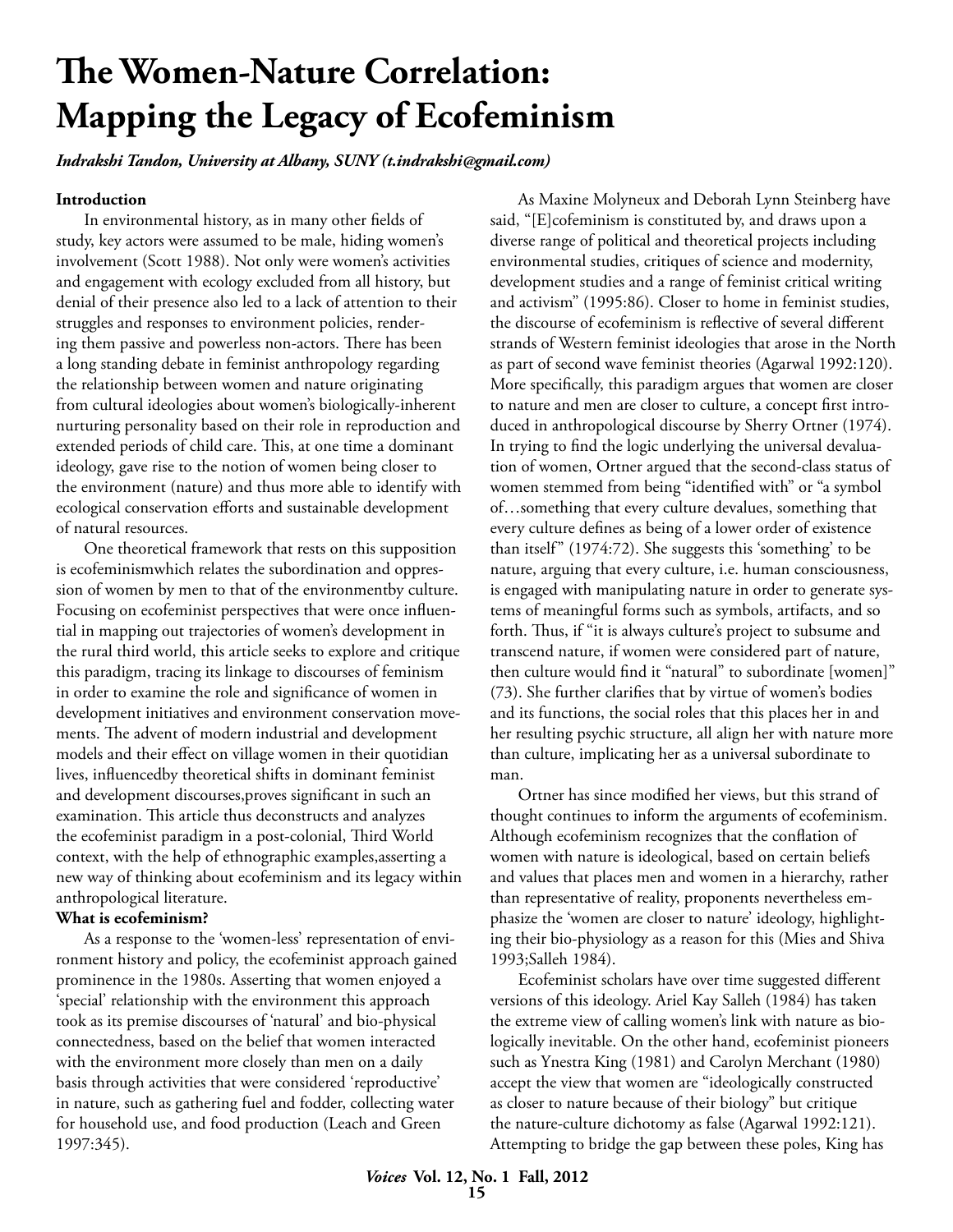argued that "the liberation of women is to be found neither in severing all connections that root us in nature nor in believing ourselves to be more natural than men" (1981:15). **Ethnographic Example**

Here I present a case study of an environment conservation movement in India in order to lay a backdrop on which to map the tidemarks of the ecofeminist argument - that women are more dependent on the environment and thus more adversely affected by environment degradation than men. The Chipko movement was staged in the Chamoli district of northwest India in 1972-73 to protest the auctioning of 300 ash trees to a sports goods manufacturer when localshad recently been denied access to fell a few trees in order to make agricultural implements for the community. The movement relied on village women hugging trees to prevent felling, which grew in popularity with help from outside feminist activists, prominent Indian environmental activist and ecofeminist Vandana Shiva being one of them, until it had spread regionally (and nationally) to incorporate other resistances to tree felling. The involvement of local women in these protests could be analyzed on two levels; first, they were jointly protesting along with village men against nonlocal contractors, and second, they were positioned against the village men due to differences in priorities regarding resource use.

How does the Chipko movement relate to newer approaches of gender and environment discourses? Was the holistic, interactive approach of women in the movement related to women's sensibilities, personalities, 'gentler and more sensitive qualities,' that prompted the desire to save the trees, or was there a deeper political-economic motivation? According to Jain, the answer lies in seeing women's primary involvement in the Chipko movement as "a struggle for material resources in the context of gender-ascribed natural resource dependence, and women's limited opportunities as compared with men to out-migrate" rather than a result of 'natural' attachment (as cited in Leach and Green 1997:352). Alternatively Guha (1989) has suggested that the Chipko movement was a peasant movement rather than a women's movement.

#### **Ecofeminism and Development**

In this section I map various feminist ideologies that have theoretical connections with ecofeminism in order to trace the legacy of ecofeminism on contemporary development discourses, demonstrating their linkages by drawing upon ethnographic examples. By understanding how these schools of thought have influenced each other and contributed to each other's development, I provide a better vantage point of the tidemarks of ecofeminist ideology on gender and environment theories today. The Women, Environment and Development (WED) approach of the 1980s has been interlinked with ecofeminism almost since the latter's origin. It drew heavily on the women in development (WID) approach that was popular among development analysts and policy-

makers in the 1970s<sup>1</sup>. What WED inherited from WID was a static conception of women's roles, gendered division of labor, a focus on solely women's activities ignoring the role of men, and the portrayal of women as a homogenous group. Although WED discourses do not explicitly state the 'natural' connection of women with the environment, the policies generated as a result of the WED approach implicitly hint at it just as ecofeminism does (Leach 2007).

Melissa Leach and Cathy Green argue that it is in upholding this 'special' relationship of women with the environment that WED aligns itself conceptually with ecofeminism (1997:345). Thus, contrary to viewing women as victims of development initiatives, these approaches stress on women as 'carers of the natural environment' by virtue of their extensive knowledge and interaction with local ecologies (Leach 2007). As proponents of WED and ecofeminism saw it, this meant that women were less victims of environmental degradation practices of development programs than bearers of indigenous, traditional knowledge of the local environment. Thus development initiatives regarding environment conservation sought to focus on women and utilize their knowledge in order to better implement development programs. From a feminist perspective, it was thought that such a step would pass the reign of control over the environment on to the women themselves, empowering them in turn.

#### **Women as targets of development**

At a time when development practitioners were under pressure to recognize both, environment and gender concerns, the alliance between WED and ecofeminism was adopted by a wide variety of agencies such as the World Bank and other NGOs to improve development efforts (Leach 2007:70). A common sight in the Bhil tribal villages of Jhabua, in the state of Madhya Pradesh in India<sup>2</sup>, is of women tending to everyday domestic and field-related activities. Collecting firewood from forested areas, transporting water from wells, ponds and tube wells to their huts for domestic consumption, food production, providing child care, and assisting with agricultural activities are just some of the duties in the long list of women's responsibilities. Women overwhelmingly contribute their time and labor towards their households, have significant responsibility for family subsistence, and spend much of their time interacting with the natural environment. Being a drought-prone area with erratic monsoons and arid weather, crop failure in this region has led to large-scale seasonal migration by men to nearby urban areas in search of labor<sup>3</sup>. Compounded by restricted opportunities for the women who remain behind to earn income outside of the village, development efforts by the State and NGOs are being expended to train them in income-generating activities such as fish production, basket weaving, pottery, and selling produce grown in domestic vegetable gardens, capitalizing on knowledge and accessibility of the natural resources available to them.

In the time I spent in Jhabua I met many *Mahila*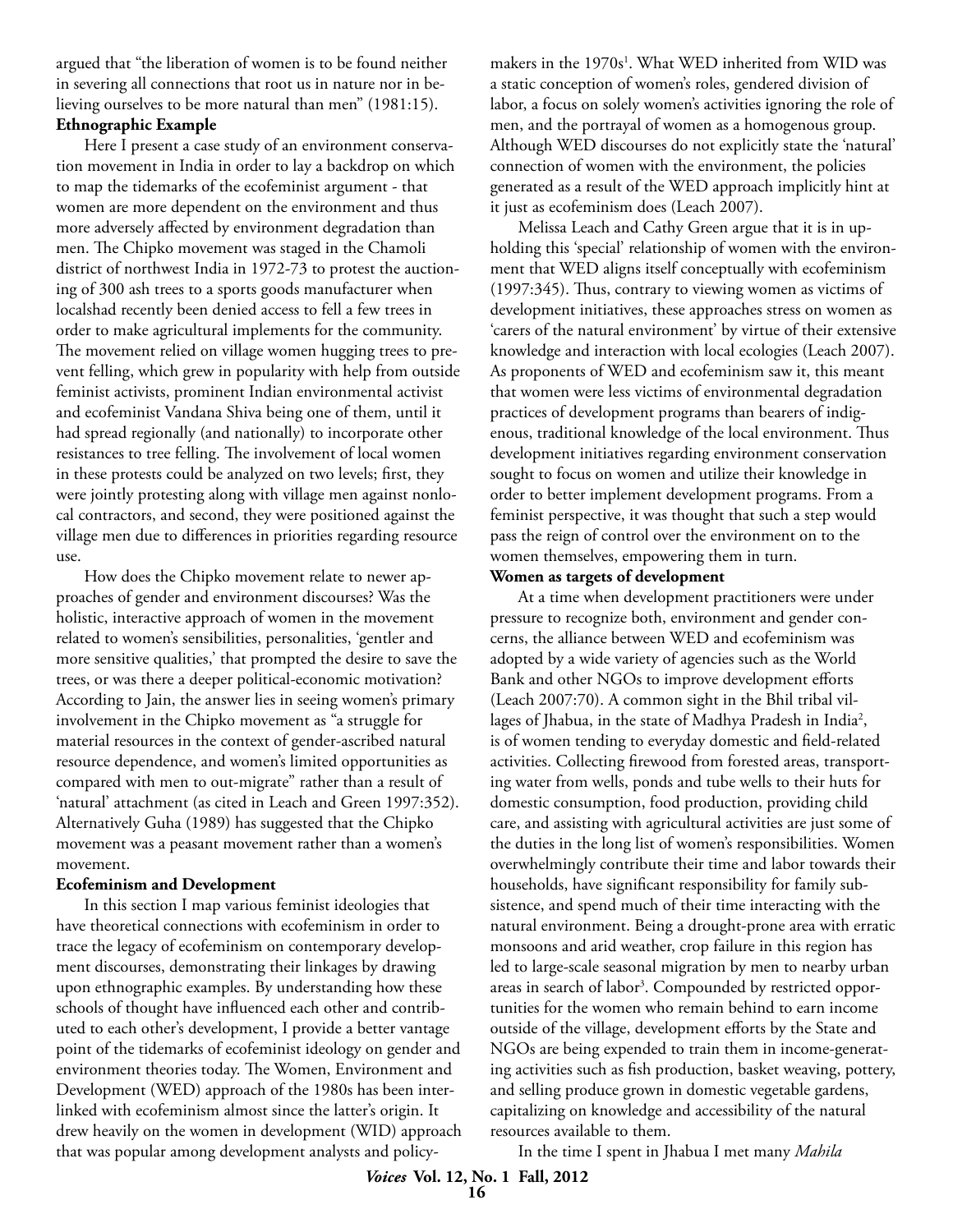*Mandal* (Women's Organization) workers from local NGOs who spent days in villages talking to the women, inquiring about their quality of life, promoting the new 'fish-production schemes,' among others, that would improve their cash income and contribute meaningfully to household expenditures. They would train women willing to learn how to go from hut to hut collecting small amounts of money to buy the initial startup fish or vegetable seeds, manage the money in a government bank account opened for them with the help of the NGO workers, and start their own 'fishery' or vegetable garden. I talked with enthusiastic women who were keen on these development initiatives, and then heard about how interest in the schemes, money in the bank, and the fish slowly dwindled and died<sup>4</sup>. The simple fact was without a proper market system in which to sell these items – minus a middle-man – cash would not and could not flow in. And more often than not NGO intervention ended after the training stage<sup>5</sup>.

#### **Ecofeminism and Conservation**

Ecofeminist arguments inspired a range of social and environment movements in the 1980s, from grassroots to larger international networks. For instance, ecofeminist ideas resonated equally in the localized Chipko movement in India and in the preamble to Women's Action Agenda 21 discussed in the United Nations Conference on Environment and Development (UNCED) conference that took place in Rio de Janeiro, Brazil, in 1992. Subsequently, the ideology behind the Chipko movement as being a women's movement to protect the environment spread like wild-fire and mobilized other conservation efforts by rural women around India.

In Dongri Paintoli village a potato-seed farm was to be established by cutting down a tract of oak forest, but this was protested against by the women. Cutting down of the forest would mean the eradication of their only nearby source of fuel and fodder, adding five kilometers to their fuel-collecting journeys. Alternatively, this scheme was supported by men because it meant receiving a cash income, but as the women perceived it, cash in the hands of men would not always be spent on the household and children (Agarwal 1992). The men and women of the village also differed on what trees to plant according to their priorities, as "women typically prefer trees that provide fuel, fodder and daily needs, the men prefer commercially profitable ones" (Agarwal 1992:148). What this study suggests is an association between the gendered nature of providing for a family's subsistence needs and responding to threats against resources that fulfill those needs. This differential gendered valuation of the environment – how men and women value and to what end they use the environment – forms the basis of ecofeminist claims of the 'natural' link between women and the environment.

One of the biggest critiques of ecofeminism and WED perspectives has been that in most cases the programs not only failed to accomplish their primary goal of achieving gender equality, but also failed to succeed in conservation

efforts. According to Leach, emphasizing women-environment links in development discourse was either motivated by "acknowledging women's environmental roles so that they could be brought into broader project activities such as tree planting, soil conservation and so on, mobilizing the extra resources of women's labor, skill and knowledge," or in order to justify environmental interventions that targeted women through women's groups (2007:72).

This failure can be attributed to different expectations of the benefits that the development program would bring. For example, women as targets of the program might well be more inclined to try to provide for her household rather than participate in resource conservation, opposing the implementing organization's expectation that women will unquestioningly comply with conservation efforts<sup>6</sup>. As Leach points out, in certain cases, projects of conservation supplement women's already present responsibilities, proving more detrimental than empowering and project 'success' is usually secured at women's expense, by appropriating women's labor, unremunerated, without meeting their needs or securing them the benefits that are promised. Thus not only do women-environment relations overlook issues such as "intrahousehold dynamics, resource access, and agrarian property and power" but, as she eloquently puts it, "the fallacy [lies in] assuming that women's participation in environmental projects is coterminous with benefit" (Leach 2007:75), by assuming that it is what women want and need.

Such tensions are evident in other conservation efforts in India. For example, in the Joint Forest Management (JFM) program, the government aims to manage forested areas in conjunction with surrounding rural communities. Heavily derived from early ecofeminist literature, policy planners decided that involving women was not only desirable but necessary since they would be more committed to protecting the forests due to their dependence on its resources more so than men. In the concluding section of this article, I explorethese underlying assumptionsabout 'women as natural carer' rather than their investment in material causal aspects, but what is important to note here is that the provisions made in the JFM policy for participation of women actually restricted their participation rather than promoting it. For instance, in the largely patriarchal rural communities, the manner in which JFM committee members held public meetings inhibited women from speaking (Sarin 1996). Similarly, having a one person per household committee member rule actively prevented women from becoming committee members since almost always a male representative is chosen within the household. Other insensitivities to such things as timings, availability, increasing work burden, illiteracy, and so on actively prevents women from taking part in the JFM program (Agarwal 1997). Not only do women not benefit from this program but they have the added burden of contributing time and labor, and in some cases, are coerced to participate.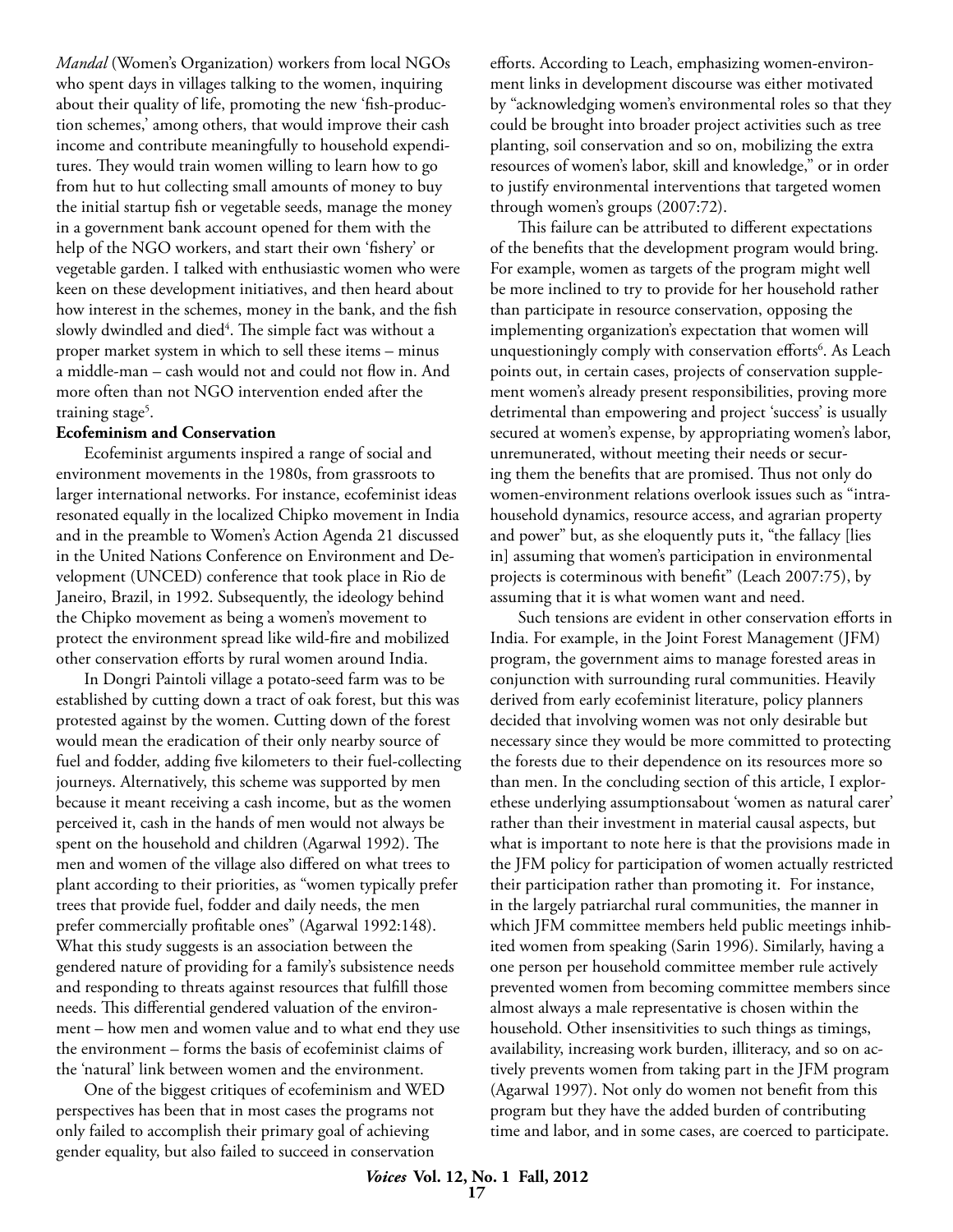#### **Deconstructing ecofeminist theories**

Two of the major proponents of ecofeminism in the late 1980s and 1990s have been Maria Mies and Vandana Shiva whose co-authored book *Ecofeminism* (1993) has contributed prominently to environment, development and feminist discourses. Molyneux and Steinberg note that this work attempts to create a dialogue between "a Western feminist and 'Southern' feminist standpoint." It offers critiques of modern science and scientific rationality as "the core constituents and the driving motors of capitalist accumulation" which along with colonialism are the forms of patriarchal violence that seek to control nature, and by extension women. They argue that "the scientific pursuit and production of universalized 'truth' is seen to be grounded in the exploitation of women, nature and the 'Third world'" (1995:86, 89). Shiva's (1988) work in India takes us further by suggesting that the adoption of such industrial/development models is a "radical conceptual shift away from the traditional Indian cosmological view of nature as…the feminine and creative principle… which in conjunction with the masculine principle…creates the world" (Agarwal 1992:124). She argues that the older notion of humans as a part of nature has been subsumed by beliefs about humans as separate, above and dominating over nature, in a violent and repressive way. Elaborating further Shiva talks of a "pre-colonial golden age" when femininity, the environment and its conservation were essential to women's livelihoods (Shiva 1988:4). But it is this conception of the "pre-colonial golden age" and ubiquitous feminine principle that proves problematic. Through such an essentialist view of 'woman' and representation of the Hindu principle as universal, ecofeminism meets its most trenchant critique; as though the 'Northern' feminist of the 1970s with her WID approach has been transposed on the 'Southern' feminist. The vantage point has changed but the ideology remains the same – that of homogeneity and essentialism, external to grassroots reality. Most importantly, the generalizations and universal application of this theory have been heavily criticized as not taking into account cross-cultural and historical variability in the meanings attributed to 'male' and 'female' categories and the way they are differentially linked to the environment. By obscuring cultural and historical particularities such ecofeminists fall into the same dichotomous trap as Western (second wave feminism) ideologies, "offering only a single, inverted alternative to supposed female is to male as nature is to culture hierarchies" (Leach and Green 1997).

Another line of critique came very early on from anthropological feminist scholars. These critiques specifically highlighted the shortcomings of the proposition that women are closer to nature and that women's subordination is solely, whether indirectly or directly, related to reproduction and bio-physiology. Anthropologists such as Sherry Ortner (1974), Nancy Chodorow (1978) and Michelle Rosaldo (1974) also came under scrutiny for arguing that the roots of gender inequality could be traced to a division between

domestic and public spheres of activity. Rosaldo later revised her earlier assumptions by saying that women's status in societies is more a result of "the meaning her activities acquire through concrete social interactions" rather than a direct function of her activities and biology, pointing to the importance of understanding gender in "political and social terms, with reference not to biological constraints but local and specific forms of social relationship" (1980:400). Alternatively, in the ecofeminist argument, by assuming a natural link with the environment, issues concerning property and power that might lead to unequal gender relations are obscured. Similarly, Vassos Argyrou (2005) proffers that ecofeminists' view of nature rejects modern scientific and rational thought in favor of forming an identity with the environment based on emotional relationships. Emerging from these critiques, the importance of gender, rather than women, comes to the forefront in environmental theories in the 1990s. This gender and development (GAD) approach maintains that women cannot be isolated from gender relations and it is gender relations, not women, which need to be the object of analysis.

The premise of ecofeminism that categorizes women in a homogenous group in relation to their environment has also been heavily critiqued by anthropologists and otherfeminist scholars alike. By viewing women as a homogenous group, ecofeminism ignores the multiple identities that constitute women according to ethnicity, class, age, caste and local ecology. This type of examination begs the question of how gender and environment debates are affected by the politics of voice and the power relations involved in setting feminist research agendas. Who is theorizing and analyzing whom, and how does this influence the trajectory of the debate? Chandra Mohanty's work (1991) was pioneering in its argument for defining a third world feminist perspective. She suggests that in order to be able to reach a somewhat coherent interpretation of women's lives, third world women cannot be constituted as a unitary interest group. Women's lived experiences are shaped by diverse social ideologies and understandings of class, race, ethnicity, sexuality, histories and material (economic) interactions.

Shiva's work, on the other hand, and her attempts to highlight the plight of rural women in India, and by extension all third world women, is not salient to contemporary feminist environmentalism because the analytical lens is heavily influenced by 'elitist' assumptions; she fails to "address the conceptual and material factors which distinguish individual or groups of women from each other" (Leach and Green 1997:350). For instance, upper caste women in a village might have differential access to resources as compared to women of lower castes, and might even actively prevent the latter from accessing these resources. Micaela Di Leonardo calls this 'the embedded nature of gender' which proposes that "women must be seen not only in relation to men but to one another" (1991:30). As Mohanty warns, "defining third world women [as a common interest group] in terms of their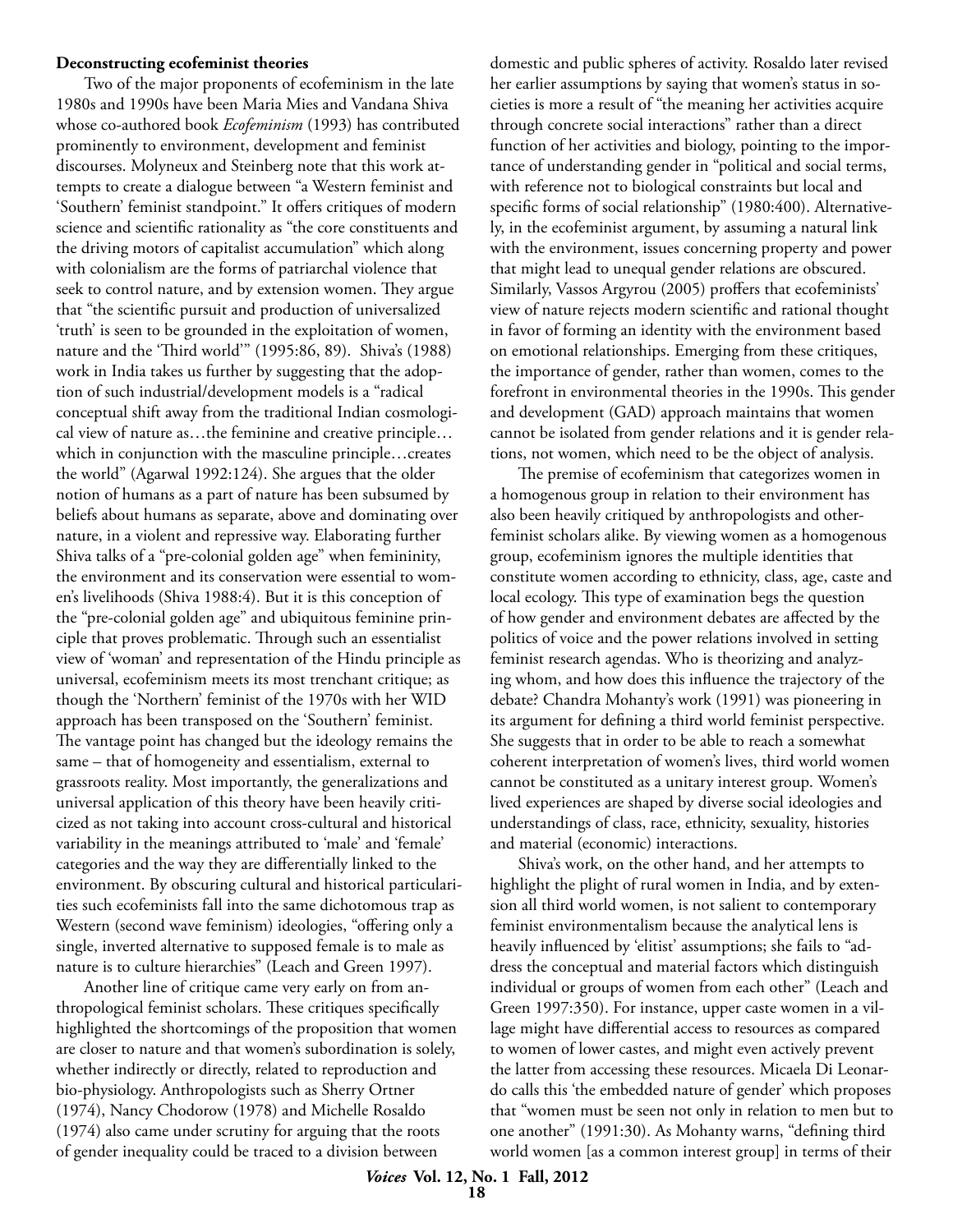'problems' or their 'achievements' in relation to an imagined free white liberal democracy effectively removes them (and the 'liberal democracy') from history, freezing them in time and space" (1991:7). In Jhabua, not all women were able to join the development schemes being implemented by NGOs. Women from some of the poorer households could not pay the initial contribution and were thus excluded from the scheme altogether. I observed that most young, newly-married girls were also not interested in participating, nor were elderly women, whether they had the economic necessity and capital to take part or not.

This criticism also leads to a larger issue of the importance of analyzing feminist discourses, and indeed ecofeminism, from the gaze of rural women of the South rather than from the view of Northern 'white' and Southern-elite feminists. Ecofeminism originated in the North, as did second wave feminist theories, aiming to 'advocate' for oppressed women in developing and under-developed nations. Not only do most of its proponents play into the historical dichotomies of 'us' and 'them,' and 'observer' and 'subjects/ observed' but they also seek to 'save' third world women from detrimental colonial and development agendas. The overly divisive aspect of ecofeminism in dichotomizing between a "harmonious, timeless pre-colonial golden age and the destructive effects of capitalism and colonialism" (Leach and Green 1997:351) is dangerous in its presuppositions. As most of the premise of ecofeminism rests upon a critique of post-colonial, Western, externally-applied, harmful development practices versus traditional, indigenous, sustainable, eco- and women-friendly activities, some ecofeminist scholars effectively produce and maintain this binary, which is problematic on many levels. The dichotomy assumes a classless, un-stratified, un-changing environmental society prior to colonialism, essentially reducing the material aspects of people's changing gender and environmental relations, fundamentally misrepresenting crucial relationships between gender, ecology and colonial politics (Leach and Green 1997). As di Leonardo puts it,

"[S]imply too many 'primitive' women have been recorded as experiencing extreme exploitation and oppression at the hands of men in their own societies to lend credence to the argument that Western contact, colonialism, or capital penetration are alone responsible for all inegalitarian gender relations in foraging and horticultural societies" (1991:15).

While definitions of masculinity and femininity have been restructured as a result of colonial and capitalist dynamics, and ideologies of how men and women relate differently to economic and environment activities have been shifted, according to Leach, "the image of western thought and colonial science as monolithically wiping out other [traditional] views and knowledges" is problematic (2007:76). She indicates how this image "obscures the complex content and political–economic relations of production of colonial

and modern scientific discourses, and the processes through which they articulate with rural people's own" (76). Additionally, some ecofeminists make the mistake of viewing precolonial subsistence communities as isolated categories with no outside links via trade and commerce, a notion that has been proven false by post-colonial and globalization scholars.

Related to this argument is lambasting the notion of the 'woman as natural carer' of the environment. Amita Baviskar demonstrates in her ethnography of the Bhil an instance where she observes an (woman) informant cutting down a living tree rather than collecting dead wood for fuel. She says that such deforestation is common and "part of a series of practices which tend to treat the forest as a given…[and].. resources seem to be used without any qualms about waste; there is no attempt at conserving for the future" (1995:148).

Lastly, another critique of ecofeminism has been that different categories of men are largely ignored in debates, almost as if women are posited against the White industrial man rather than various local male identities. Further, this also poses the problem of treating women and men as dichotomous, obscuring the various relations that exist among them. As Agarwal (1992) shows, in several conflict situations regarding the environment not only do women take oppositional stances to the men in their local communities, but the community as whole (composed of men and women) sometimes confront the industrial threat.

It is worth mentioning here that Niamh Moore (2008) brings attention to the fact that most anti-ecofeminists levy heavy criticism on all ecofeminist alike, not taking into consideration those ecofeminists who themselves critique the essentialist nature of this ideology. I have wherever possible tried to critically analyze those premises of ecofeminism that are essentialist, monolithic and simplistic in nature without falling into the essentialist trap of arguing that 'all' ecofeminists have the same ideologies. For instance, Merchant's (1980) analysis of the connection between women and nature is illuminating in its historical perspective. She shows that in premodern Europe the image of earth as a nurturing mother, deserving of respect, opposed the view of nature as wild, uncontrollable and violent, and thus sanctioning cultural control over it. With the advent of Scientific Revolution and market-oriented economies, she suggests that the latter image became prominent, further supporting the exploitation of nature and male dominance over women. Although this perspective does not deny the parallel subordination of women and the environment, it does not neglect the material aspects of this domination that is based on "economic advantage and political power" (Agarwal 1992:122). **New Approaches**

Despite critiques, ecofeminism has retained its salience and traces of its main arguments can be found influencing different schools of thought, such as feminist environmentalism (Agarwal 1995) and feminist political ecology (Rocheleau et al 1996). These approaches focus on the material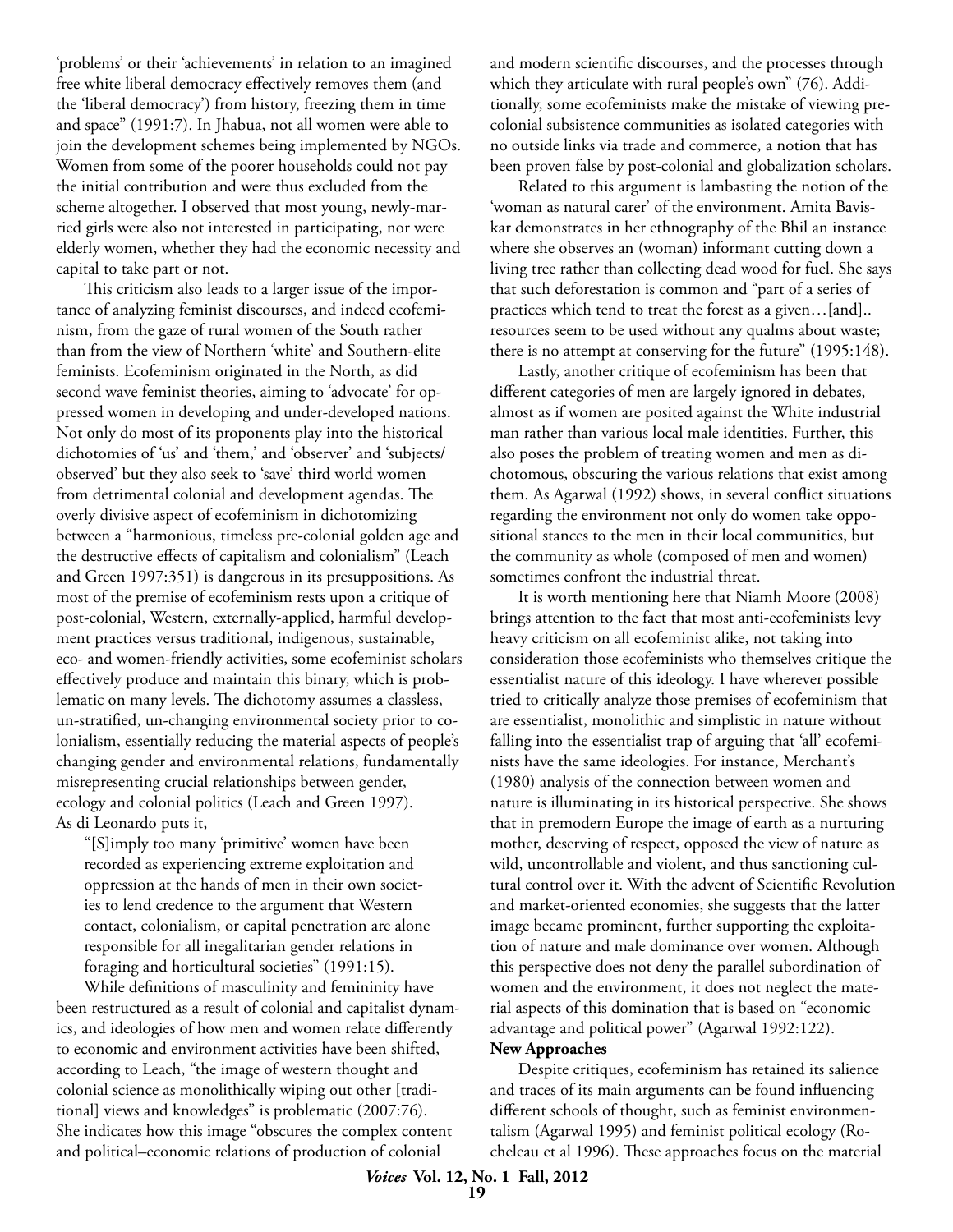aspects of gender-environment relations, "drawing attention to the nature of gendered knowledge, questions of resource access and control, and the engagement between local struggles and more global issues" (Leach 2007:74). By proposing that women's and men's relationships with the environment emerges from "the social context of dynamic gender relations," the notion of a preexisting 'special,' 'natural', unchanging relation between women and the environment is effectively placed into question. But, as Seager proffers, what these approaches have in common with ecofeminism is

"a commitment to illuminating the ways in which gender, class, and race mediate people's lived experiences in local environments; an interest in examining the ways in which human-environment perceptions and values may be mediated through "gendered" lenses and shaped by gender roles and assumptions; an interest in examining the gendered nature of the constellation of political, economic, and ecological power in institutions that are instrumental players in the state of the environment; and an interest in exploring the interconnectedness of systems of oppression and domination" (Seager 2003:950).

Similarly, Agarwal and other scholars have suggested feminist environmentalism as a perspective that grows from ecofeminism. She argues that the relationship between women and nature is already structured in a gendered way, rather than being ideologically constructed as one of the reasons for male (cultural) domination over women and nature, thus suggesting "that women's and men's relationship with nature needs to be understood as rooted in their material reality, in their specific forms of interaction with the environment" (1992:126). Therefore the point is not to debate whether nature is to culture as women is to men, but to ask: if women are the knowledge bearers of ecological practices, how can this be converted to better systems of conservation? In the JFM program, women were seen to be the knowledge bearersof ecological practices by policy planners from simple observations of their daily chores. The material, economic aspects of why they were the primary users of the environmental resources were not investigated. With better planning the program can perhaps successfully employ women to manage and protect forest resources without having to further question why women should be the targets, but this may overlook certain important aspects of the relationship between women, their environment, and their socio-cultural realities.

Kathi Wilson's (2005) study of the First Nations People in Canada points toward interesting directions for contemporary ecofeminist discourse. Focusing on the biological and spiritual connections between land and Anishinabek women, as well as Anishinabek men, she observes that these linkages are very important to the community and that women celebrate their reproductive and fertility connections with Mother Earth. Though critics of ecofeminism might be

troubled with "the implications such essentialized and hierarchical connections have for women and other oppressed populations," overlooking such connections may well be just as concerning (Wilson 2005:348). The question then is how to reconcile indigenous cultural beliefs about women's' connections with nature without falling into dichotomous traps that lead to their further oppression and exploitation. For instance, by misunderstanding women-nature links, environmental-development practitioners have more often than not placed the onus of conservation activities on women thereby increasing their already overburdened workload. Instead, what is required is critical engagement with the cultural and historical particularities of different communities, and a need to listen to their voices (Wilson 2005) in order to generate a more nuanced understanding of the women-nature correlation.

Within anthropology ecofeminism fell into disfavor almost immediately after its conception and has never quite recovered. While it is more accepted in fields such as geography, economy, women's studies, environmental studies, international development and even theology, the absence of ecofeminist ideology in popular GAD literature, except as a critical analysis framework suggests a wariness of the gender essentialism that underlies the approaches of particular ecofeminists'. Feminist anthropologists are also cautious of the term "ecofeminism," mindful of its dual and dichotomist implications (women and nature at one end and men and culture on the other). Rather, it is more useful to talk of feminist environmentalism and feminist political ecology. But as Moore (2008) reminds us, not all ecofeminism is essentialist, and ignoring aspects of it that is not, itself essentializes ecofeminism. Noel Sturgeon articulates this impasse by saying, "rather than see the recurrence of essentialist moments in development discourses on women being a part of an ongoing process of political struggle stimulated by feminist interventions, these scholars [Agarwal, Jackson, Leach and Rao] critique "ecofeminism" instead" (as cited in Moore 2008:471). While some anthropologists such as Anna Tsing (1997) and Tania Li (2002) have been able to move beyond critiquing ecofeminism's 'universalist, essentialist stance' and engage further with different understandings of 'woman' (whether as 'natural carer' or not), as well as the environment and the politics of ecofeminism, there is more to be accomplished before the legacy of ecofeminism and the tidemarks it has left on feminist discourse can be accepted within anthropology, in order to shape contemporary GAD theories in a meaningful way.

Yet this problem of essentialism is one that has tremendous implications for feminist theory within anthropology. Recently, feminist scholars (Andrea Cornwall, Elizabeth Harrison, Cecile Jackson, Ruth Pearson and Ann Whitehead among others) have indicated a need for reasserting gender's engagement with natural resource development as a political project.By questioning why women (as a biologi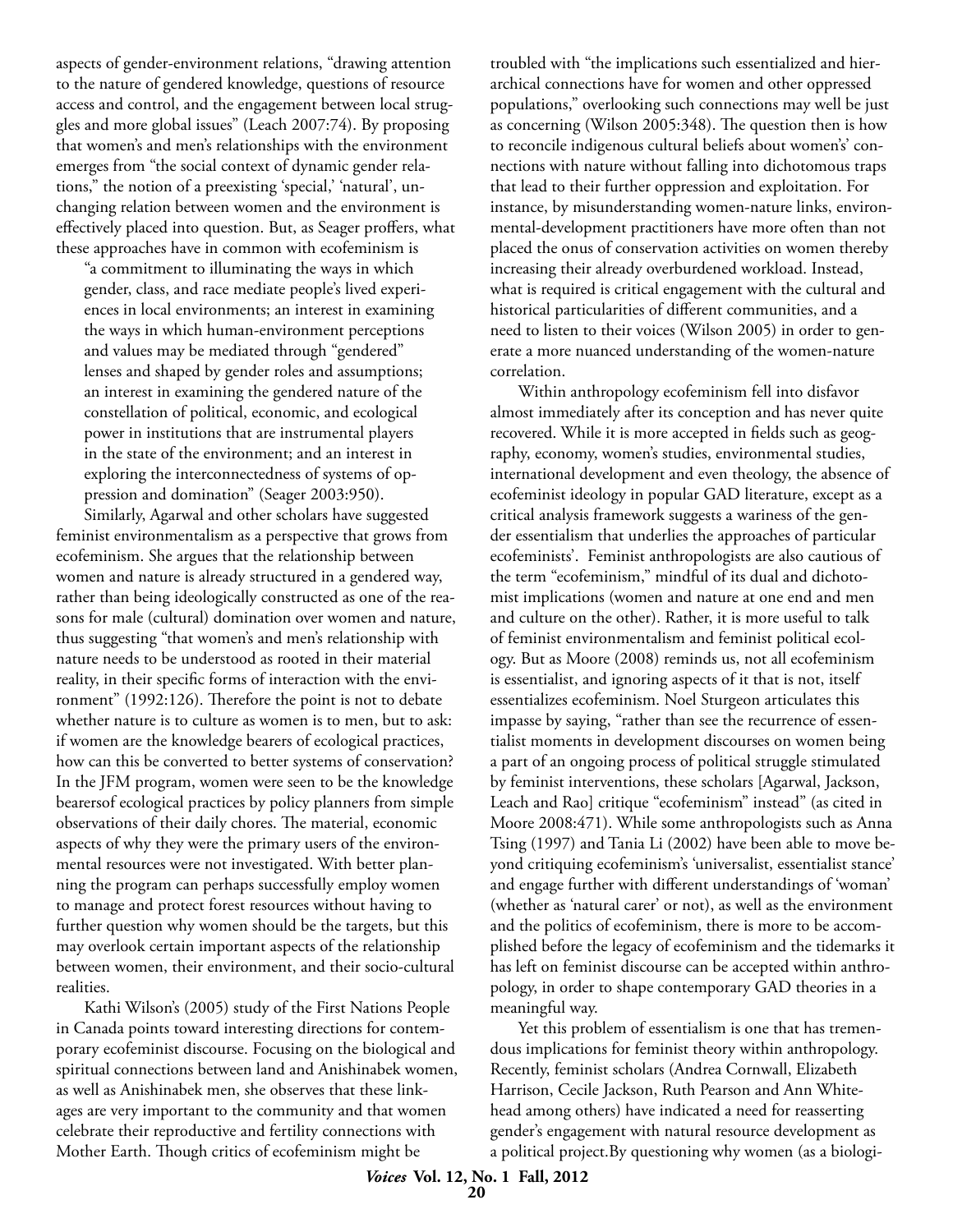cal category) are the primary users, managers and collectors of environmental resources to begin with. Theysuggest redefining and reclaiming the category 'woman' as a way of navigating threads of commonality and difference that run through gender analyses (Baden and Goetz 2005; Coles and Wallace 2005; Cornwall et. al. 2007; Jackson and Pearson 2005; Sardenberg 2007). Jackson and Pearson (2005) argue that although 'sex' has fallen out of favor with feminists, as a biological category it "crudely…frame[s] what women appear to have in common" (2005:5), while the cultural specificity accorded to women through gender differences presents itself as problematic by suggesting the absence of commonalities. They suggest that it is an important task to overcome this impasse by recognizing that despite being socially constructed, the existential experience of biological sex can prove meaningful to women (2005). "Recovering a female subject risks essentialism; [but] refusing a female subject risks erasing gender difference" (Jackson and Pearson 2005:8).

Perhaps, by conceptualizing the various meanings of 'gender' and 'women' as they are understood by women themselves, as well as development practitioners and researchers, an examination of women's relationship with the environment that avoids essentialisms, yet recognizes the existence of gender (biological) differences, may be within reach. Gayatri Spivak encapsulates this idea succinctly: "thosewho claim to be, or to speak for, 'women of the South' must also take care not to (mis) represent the diverse positions of different women, nor to collapse the complex multiple social identities of women into a simplistic notion of gender identity" (as cited in Jackson and Pearson 2005:7).

#### **NOTES**

<sup>1</sup> This was rather late since WID was already under heavy criticism by the 1980s.

2 I conducted fieldwork in Jhabua in 2006 and 2010 for my Master's and Doctoral research respectively.

<sup>3</sup> Seasonal migrations have always been an integral part of Bhil society, but in the past two decades the number of community members migrating has increased exponentially, such that most households now have at least one member that migrates (Baviskar 1995).

<sup>4</sup> This was not a universal occurrence. In some villages the scheme worked, usually in the ones located closer to the town areas and on major roads. 5

<sup>5</sup> In tribal areas, usually women have more mobility compared to caste communities, therefore permission from the patriarch or head of the family (for instance, an elderly father who was too old to migrate) to go to markets would not pose as much of a problem as accessibility to markets. But in some caste communities this would be an added hindrance for women.

<sup>6</sup> see Rocheleau's (1988) work on women's groups in Kenya and her argument that they partook in conservation efforts in order to access famine relief food from organizations rather than for conservation purposes.

#### **REFERENCES**

Agarwal, Bina

1992 The Gender and Environment Debate: Lessons from India. Feminist Studies 18(1):119–58. 1995 A Field of One's Own: Gender and Land Rights in South Asia. Cambridge: Cambridge University Press. 1997 Environmental Action, Gender Equity and Women's Participation. Development and Change. 28:1-43.

Argyrou, V.

2005 The Logic of Environmentalism: Anthropology, Ecology and Postcoloniality. Canada: Berghahn Books. Baden, Sally and Anne Marie Goetz

2005 (1998) Who Needs [Sex] When You Can Have [Gender]?Conflicting Discourses on Gender at Bejing. In Feminist visions of development: gender analysis and policy. 2nd edition Cecile Jackson and Ruth Pearson. Eds. London: Routledge. Pp. 18-37.

Baviskar, Amita

1995 In the Belly of the River: Tribal Conflicts over Development in the Narmada Valley. New Delhi: Oxford University Press.

Chodorow, Nancy

1978 The Reproduction of Mothering: Psychoanalysis and the Sociology of Gender. Berkeley: University of California Press.

Coles, Anne and Tina Wallace 2005 Gender, Water and Development. Oxford: Berg Publishers.

Cornwall, Andrea, Elizabeth Harrison and Ann Whitehead 2007 Introduction: Feminisms in Development: Contradictions, Contestations and Challenges. In Feminisms in Development: Contradictions, Contestations and Challenges. Andrea Cornwall, Elizabeth Harrison and Ann Whitehead. Eds. London/ New York: Zed Books. Pp. 1-20

Di Leonardo, Micaela

1991 Introduction. *In* Gender at the Crossroads of Knowledge: Feminist Anthropology in the Postmodern Era, M. di Leonardo. Ed. Berkeley: University of California Press.

Guha, Ramachandra

1989 The Unquiet Woods: Ecological Change and Peasant Resistance in the Himalaya. Delhi: Oxford University Press.

Jackson, Cecile and Ruth Pearson

2005 (1998) Feminist Visions of Development: gender analysis and policy. 2nd edition. London: Routledge.

King, Ynestra

1981 Feminism and the Revolt of Nature. Heresies 13 4(1):12-16.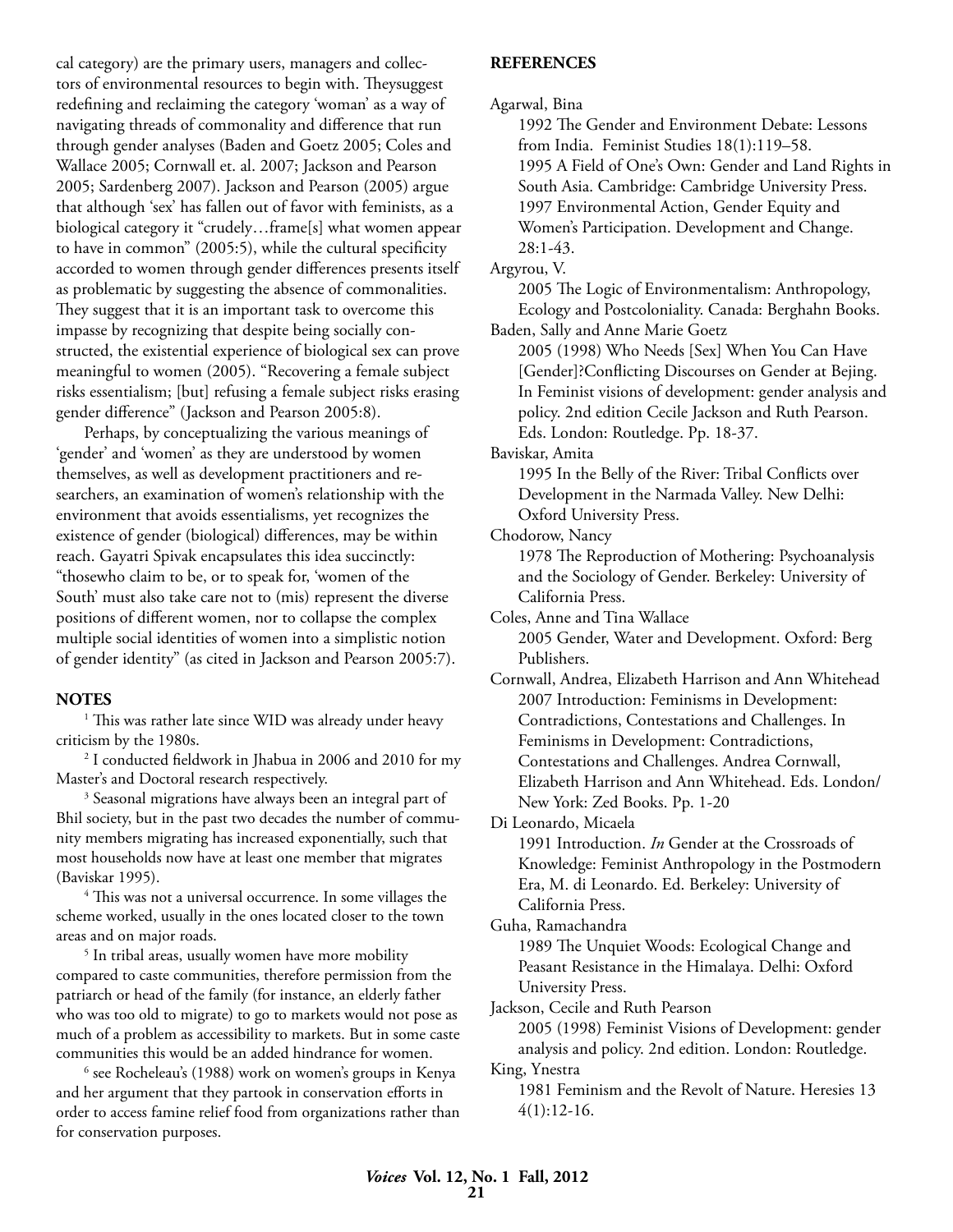Leach, Melissa 2007 Earth Mother Myths and Other Ecofeminist Fables: How a Strategic Notion Rose and Fell. Development and Change 38(1):67-85. Leach, M. and C. Green 1997 Gender and Environmental History: From Representations of Women and Nature to Gender Analysis of Ecology and Politics. Environment and History 3(3):343–70. Murray Li, Tania 2002 Local Histories, Global Markets: Cocoa and Class in Upland Sulawesi. Development and Change 33(3): 415–37. Merchant, Carolyn 1980 The Death of Nature: Women, Ecology and the Scientific Revolution. London: Wildwood House. Mies, M. and V. Shiva 1993 Ecofeminism. London: Zed Books. Mohanty, Chandra Talpade 1991 Introduction. *In* Third World Women and the Politics of Feminism, C Mohanty, Ann Russo and Lourdes Torres. Eds. Indianapolis: Indiana University Press. Molyneux, M. and D. L. Steinberg 1995 Mies and Shiva's Ecofeminism: A New Testament? Feminist Review 49: 86–107. Moore, N. 2008 The Rise and Rise of Ecofeminism as a Development Fable: A Response to Melissa Leach's 'Earth Mothers and Other Ecofeminist Fables: How a Strategic Notion Rose and Fell.' Development and Change 39(3):461-475. Ortner, Sherry 1974 Is Male to Female As Nature Is to Culture? *In* Women, Culture, and Society, M. Z. Rosaldo and L. Lamphere. Eds. Stanford: Stanford University Press. Rocheleau, D. 1988 Women, Trees and Tenure. *In* Whose Trees? Proprietary Dimensions of Forestry, L. Fortmann and J. Bruce. Eds. Boulder, CO, and London: Westview Press. Pp. 254–72. Rocheleau,D.,B. Thomas-Slayter and E.Wangari 1996 Feminist Political Ecology: Global Issues and Local Experience. London and New York: Routledge.

Rosaldo, Michelle Z. 1974 Woman, Culture and Society: A Theoretical Overview. *In* Women, Culture, and Society, M. Z. Rosaldo and L. Lamphere. Eds. Stanford: Stanford University Press. 1980 The Use and Abuse of Anthropology: Reflections on Cross-cultural Understanding. Signs 5(3):389-417. Salleh, Ariel Kay 1984 Deeper than deep Ecology: The Ecofeminist Connection. Environmental Ethics 16:339-45. Sardenberg, Cecilia M. 2007 Back to Women? Translations, Resignifications and Myths of Gender in Policy and Practice in Brazil. In Feminisms in Development: Contradictions, Contestations and Challenges. Andrea Cornwall, Elizabeth Harrison and Ann Whitehead. Eds. London/ New York: Zed Books. Pp. 48-64. Sarin, M 1996 From conflict to collaboration: Institutional Issues in community management. InVillage Voices, Forest Choices. M. Poffenberger and B. McGean. Eds. Delhi: OUP.Pp. 165-209. Scott, Joan W. 1988 Gender and the Politics of History. New York: Columbia University Press. Seager, Joni 2003 Rachel Carson Died of Breast Cancer: The Coming of Age of Feminist Environmentalism. Signs 28(3):945-972. Shiva, Vandana 1988 Staying Alive: Women, Ecology and Development. London: Zed. Tsing, A.L. 1997 Transitions as Translations. *In* Transitions, Environments, Translations: Meanings of Feminism in Contemporary Ethics. J. Scott, A. Kaplan and D. Keates. Eds. London: Routledge.Pp. 253–72. Wilson, K. 2005 Ecofeminism and First Nations People in Canada: Linking Culture, Gender and Nature. Gender, Place and

Culture 12(3):333-355.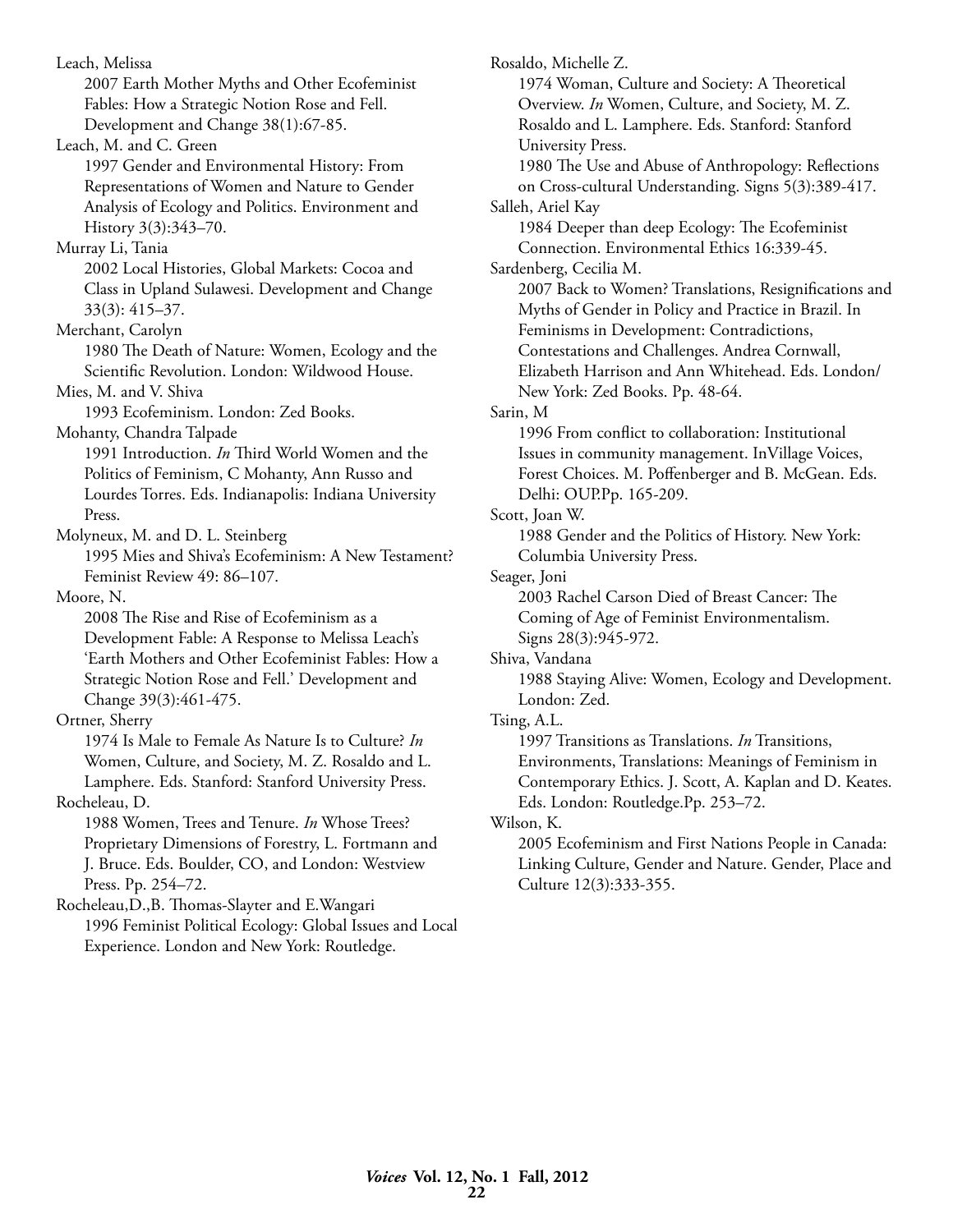# **Women's Production: Annette Weiner and the Study of Gender in the Prehispanic New World**

#### *Traci Ardren, University of Miami (tardren@miami.edu)*

Often the most productive cross-pollinations within anthropology happen accidentally, when the work of an anthropologist within one sub-discipline strikes a chord in the minds of those working in what we all too often consider a separate sub-discipline. Like the highly detailed cosmology described by an ethnographer or the deep time depth given to a modern cultural practice by an archaeologist throughout the history of our discipline, we have found new and powerful interpretive inspiration in the work of other anthropologists who conducted fieldwork on the opposite side of the globe or in societies with radically different social structures.

The rich application of Annette Weiner's contributions to the study of prehistoric societies of the New World is a perfect example of the power of our discipline to generate not just cross-cultural analogies or comparisons, but to imagine and investigate invisible social processes of the past through the careful reading of well-documented ethnographic examples. Weiner's research and theoretical contributions established an entirely new perspective on gendered production and exchange in prehistory, and her ideas have shaped our current understanding of nearly all the prehistoric societies of the New World.

Weiner was a powerful advocate for archaeologists, biological anthropologists, and social-cultural anthropologists to speak to one another about the socially constructed nature of science and anthropological theory (Weiner 1995). Her work was also an important early contribution to the field of feminist studies, especially the analysis of variance and the ways in which certain women created structural systems of power and influence. In the 1970's, when male dominance was considered a cultural universal even by many feminists, Weiner's research revealed how the social capital that women produced was a central component of status enhancement in New Guinea (Weiner 1976, 1978, 1979). Today the study of variation and difference, and the intersections of gendered and other identities are core components of modern feminist research (Stockett and Geller 2006). Annette Weiner's documentation of the means by which the status of all members of a kinship group were tied to the economic production of certain female relatives demonstrated not only that women were not peripheral to systems of authority as previously described, but that domestic production was key to understanding the intersection of identities based on gender, age, kin, and wealth.

#### **Background and Biography**

Dr. Annette Barbara Cohen Weiner (1933-1997) was

born in Philadelphia, Pennsylvania. After high school she married and worked as an x-ray technician, eventually entering college when she was 31 years old. During her sophomore year she read *Stranger and Friend*, the autobiographical account of anthropological fieldwork by Hortense Powdermaker (1966), and became interested in anthropology.

In 1968 she received her B.A. in Anthropology from the University of Pennsylvania and in 1974 her doctorate from Bryn Mawr College. She is best known for her original and provocative studies in Oceania, many of which challenged earlier canonical publications by the renowned anthropologist Bronislaw Malinowski (1922, 1929, 1935). Weiner revisited Malinoski's findings by articulating the important roles played by women in Trobriand society as well as the means by which gifts were ascribed value. In 1976, the University of Texas published her doctoral thesis as *Women of Value, Men of Renown: New Perspectives in Trobriand Exchange*. She subsequently published a French translation of her doctoral thesis, *The Trobrianders of Papua New Guinea* (1988), *Cloth and Human Experience* (1989), *Inalienable Possessions: The Paradox of Keeping-While-Giving* (1992), as well as numerous articles. Weiner conducted most of her ethnographic fieldwork from 1969 - 1991 in diverse regions that included Western Samoa, Bastrop County, Texas, Pakistan, Antigua, and Guatemala.

She began her academic career in 1973 as a visiting Assistant Professor at Franklin and Marshall College. In 1974 she took a position at the University of Texas, and she moved to New York University as Professor of Anthropology in 1981. In 1984, she assumed the title Kriser Distinguished Professor of Anthropology. She served as Chair of the Department of Anthropology at NYU, as Dean of the Graduate School of Arts and Sciences, and as President of the American Anthropological Association until her untimely death in 1997. **Legacies**

Annette Weiner made fundamental contributions to the study of gender through her exploration of the value of cloth and other goods produced by women in various societies of Oceania (1976, 1989, 1992). Reacting to earlier structuralist analyses of the societies of Oceania (by Malinowski and others) that described women's roles as ambiguous, and their meaning in society as defined by associations with fertility and pollution, Weiner documented the powerful ways in which women's production of the cloth used in ritual exchanges was central to the maintenance of status within kinship groups. The ranked lineages of the south Pacific rely upon ceremonial exchanges of goods at key moments in the life cycle such as marriages, funerals and inaugurations.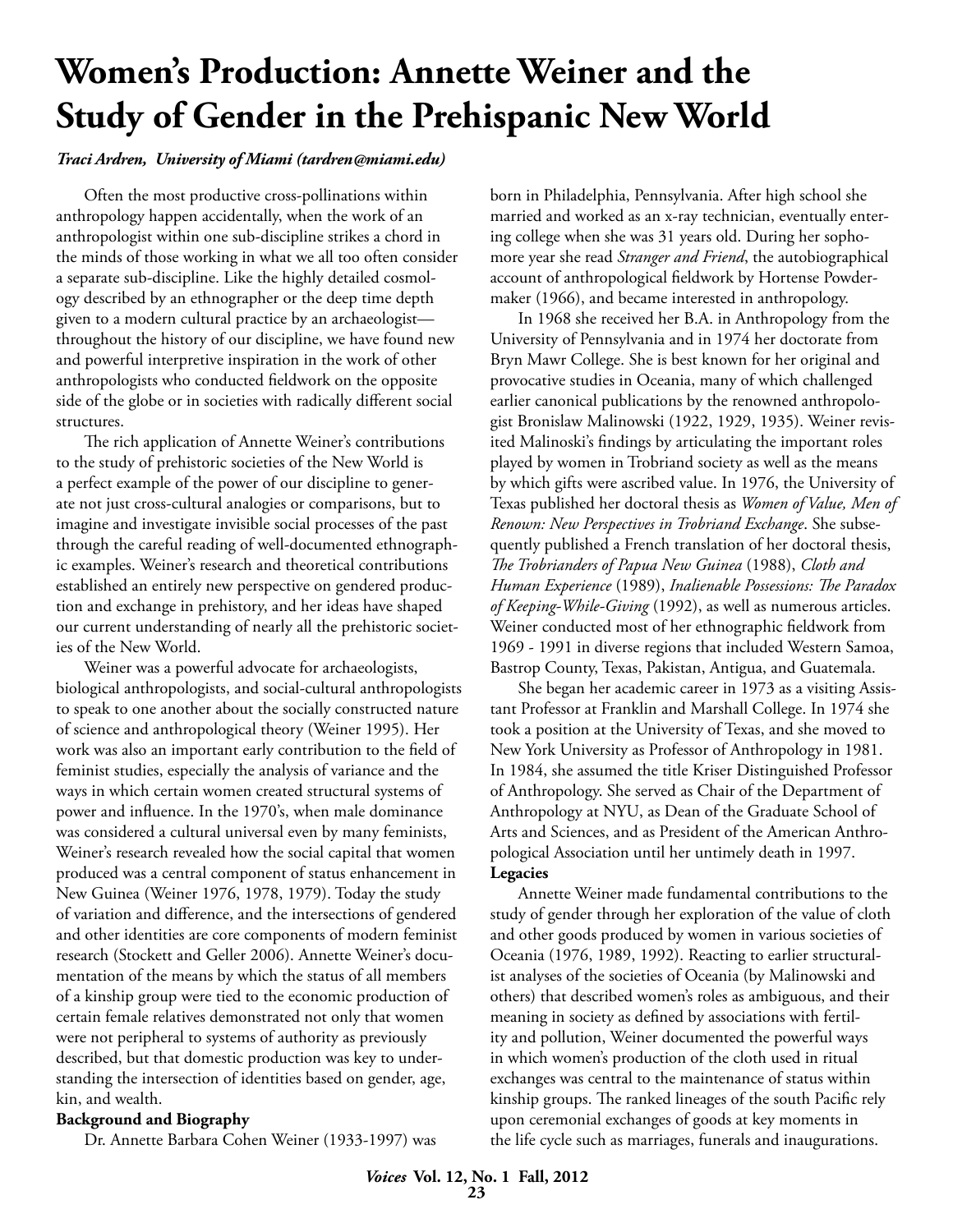At these junctures, vast quantities of cloth made by female relatives are assembled for exchange in order to maintain the social relations established by the individual during his or her lifetime. Weiner was able to show that these circulations of cloth have profound political consequences that are rooted in the kinship obligations of sisters and brothers, obligations that do not change over the course of a lifetime and which constitute a mechanism for the maintenance of kinship groups.

She provides this example from her work in the Trobriand Islands: at a funeral, the sisters of the deceased member of their matrilineage dispense bundles of banana leaf cloth to members of other matrilineages who gave objects to the deceased during his or her lifetime (Weiner 1989:40). By doing this, Weiner argues, the women expose and reclaim for their own matrilineage "all that went into making the dead person more than they were at conception" (Weiner 1989:40). Cloth, because it is made in women's homes and is ubiquitous, had been overlooked as a source of wealth that underwrote the political hierarchy. Weiner showed that a product made by women, alone and in small groups but not in any highly structured or controlled manner, was an "agent through which kinship identities are translated into political authority" (Weiner 1989:33).

Perhaps even more significant than the recovery of women's key role in the maintenance of power relations in Oceania or the political importance of an ephemeral craft good, was Weiner's development of a theory of "inalienable possessions." In her studies of cloth circulation, Weiner noted that often older, special cloth was considered a treasure to be hidden away and protected from the gift exchanges that occurred on ritual occasions (Weiner 1989:35). The longer this cloth was safeguarded as an heirloom, the more power it accumulated from contact with ancestors and mythic beings of the past—as it transcended the lifetime of the maker, it transcended time and temporality. In its ability to transcend time, Weiner learned that this cloth became not only sacred but brought the immortal into the everyday. Thus it became a highly charged object that was not circulated or exchanged, and a challenge to the usual gift exchange system. Weiner came to call this the paradox of "keeping-while-giving," and she considered it simultaneously a major social challenge as well as a key component in the renegotiation of kinship group status. Old cloth carried with it the history of past relationships, and inheritance of this precious material provided a connection to ancestors and thus older kin networks. These sorts of objects, which were taken out of circulation and whose primary value came from keeping them within the family, she called "inalienable possessions."

Weiner's model challenged earlier notions of reciprocity and gift exchange because she saw exchange as defined as much by what goods were held back as what was given. In the Trobriands and Samoa, women often made these

inalienable possessions, because they made cloth, and Weiner elucidated clearly how the ability of women to keep while giving was a position of power. This power extended not just within the household but primarily within the extended kinship group and thus women as producers of cloth were key to political and social negotiations between lineages. Cloth wealth, and its circulations or storage, marked the current state of relationships between members of a matrilineage to those people who are related primarily by spouses and fathers (Weiner 1989:55).

#### **Contributions to Archaeology**

By looking at what was exchanged as well as what was not exchanged, Weiner's focus was on production and how production enhances the status of the producer and her household (Mills 2000:337). Oceania happened to present a case where some of the most important social capital was 'soft wealth,' or cloth, made by women. Weiner's work provided exquisite detail on the role of women as household producers and the social capital that resulted from this work. Production, especially at the household level, has always fascinated archaeologists and good artifactual evidence is often available for a variety of craft production activities at many sites. Too often in early studies craft production was assumed to be gendered male, or at least the production of politically and socially significant crafts was considered to be the work of men. As soft wealth, cloth has come to be understood as a primary medium for a range of significant social phenomena—as identity marker, currency, ritual tool, and in many other ways, cloth can materialize social values and knowledge. In many of the ethnographically known cultures of the New World, cloth was made primarily by women, and current models support its manufacture by women in pre-contact periods as well. Thus Weiner's model for women's production of politically and cosmologically charged cloth within a household context provided a powerful template for how to understand women's production in other societies where cloth was known to be a significant social currency. Her perceptive analysis of ethnographic details within the context of women's production activities left a profound legacy within the analysis of household economies, both modern and ancient.

Weiner was a student of archaeology early in her career and came to appreciate the way objects acquired a unique history, or biography (Myers and Kirsten-Gimlett 2001, Wright in press). In a candid interview on her ideas about art and material culture, Weiner followed up on an idea of Marcel Mauss (1954) that things retain some of the qualities or attributes of the person associated with them: "I don't think something gets really, really valuable until it has a history, its own genealogy of famous lineages, famous kings, till it really represents not just me, but more than me" (Myers and Kirsten-Gimlett 2001:291). Rita Wright suggests that the perceptive elucidation of how objects accrue layers of value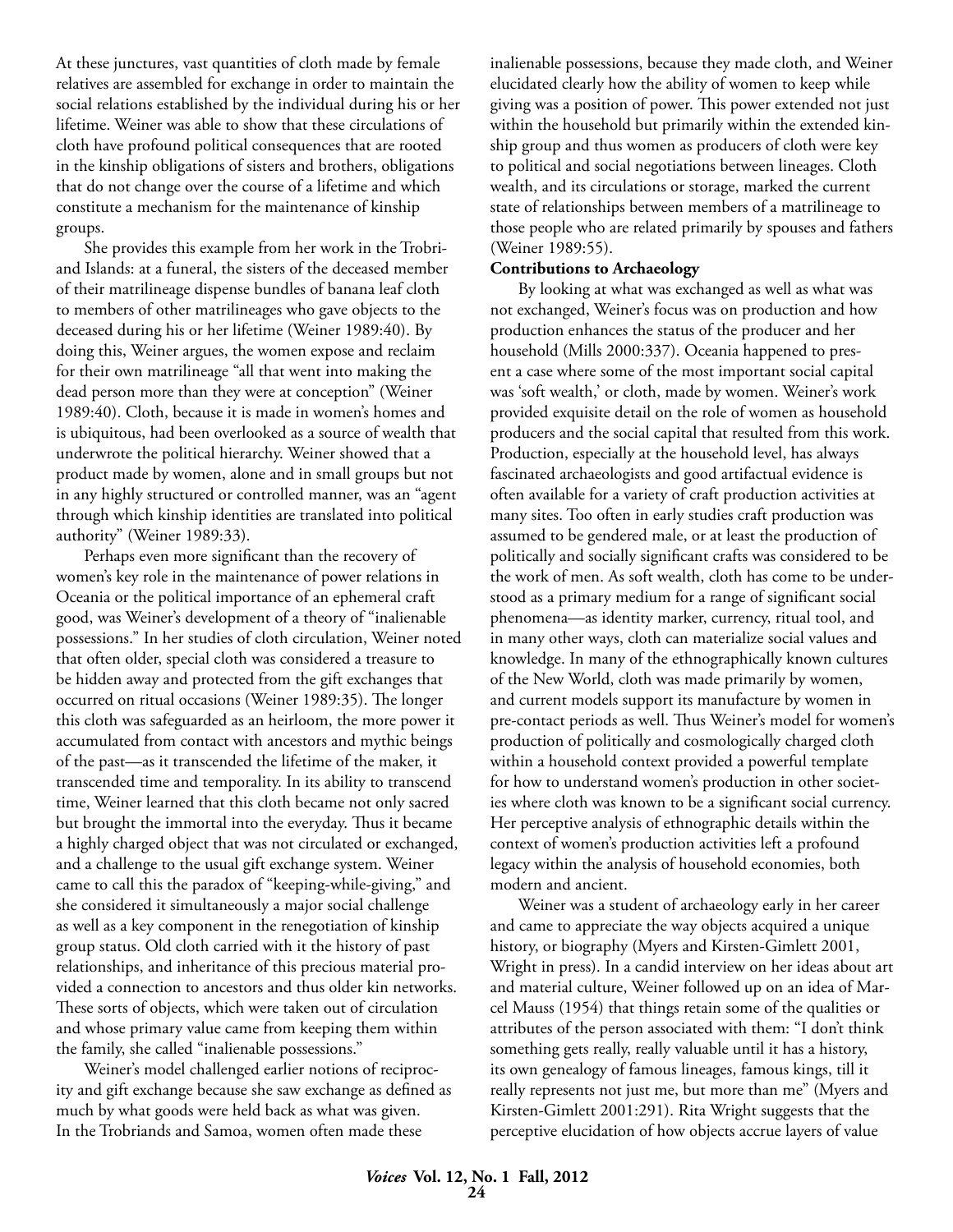may have been one of the greatest contributions to archaeology in the work of Annette Weiner (Wright in press). Layers of value are the result of the historical trajectories of material goods, as they circulate through society and through time. Weiner added a greater understanding of the importance of considering the accumulated experiences of objects, and their cultural age or density, when analyzing systems of exchange. This perspective acknowledges the agency of objects and the affect their biographies might have upon systems of circulation. For archaeologists who often encounter heirlooms, patched or mended artifacts, and objects that have been passed through many hands before their eventual deposition in the archaeological record, Weiner's documentation of not only object "density" but the means by which everyday objects accrue such significance within systems of social relations, was a revelation.

In a far from exhaustive review of publications by archeologists working on the pre-contact cultures of the New World, it is obvious that Annette Weiner's research has had a major influence upon the way craft production and especially women's production is conceptualized (see also Ardren 2007). In the Maya area where textile production by women continues to encode significant cultural values, Weiner's theories have been used by a number of scholars to model the social capital women weavers may have had during the Classic period. Julia Hendon draws a parallel between Weiner's research in Oceania and the Classic Maya as she notes women's labor was critical to the success of rituals, and rituals were a major source of status enhancement (Hendon 1997:45). Because the evidence suggests craft production was highly gendered in the pre-contact Maya area, Hendon concludes the value placed on cloth and other women's work led to social and economic complementarity between genders (Hendon 1997:45). Rosemary Joyce likewise felt Weiner's models were relevant for understanding the Classic Maya, especially women's control over the production of goods necessary for ritual and the status that resulted from this control. She notes that 16th century Spanish accounts of the Maya of Yucatan mention women engaged in household production of cloth and ceramics, and women are shown in these activities in small figurines from the Classic period (Joyce 1996:189). In a later work Joyce suggests these depictions were an opportunity to claim credit for the productive work of women by the house societies or kin networks to which they belonged (Joyce 2000:88). Joyce and Susan Gillespie drew on Weiner's observations about the gendered nature of households and household objects. Objects can be gendered for many reasons, including who produces them or wears and uses an item, but Weiner stated that cloth was gendered female because it is an impermanent good, like women who leave their house of origin at marriage (Weiner 1992:59, Gillespie and Joyce 1997:195).

Archaeologists have also utilized Weiner's work as an

example of the social life of things, or the ways in which objects and material culture have life cycles of production, use, exchange and abandonment. Prior to Arjun Appadurai's book of this title, Weiner stressed the active role of objects in creating social relationships and transforming social organization (Costin 1998:5). Ethnographic examples of the dynamic nature of material culture, how it shapes social interactions and responds to cultural change, have always been particularly useful to archaeologists as they attempt to reconstruct the social structures behind the material evidence of the past. Weiner's studies of cloth were exemplary in the nuanced understanding of how common objects, produced in every household by every woman, could assume such a range of different social values given their context of consumption. Likewise, Weiner documented the changes that occur in craft producers as a result of their involvement in the creative process. Artisans of highly charged media are affected by the cosmological significance of their creations, and while a few early Spanish accounts of New World cultures document a similar experience for artisans within Maya or Aztec society, Weiner's research suggested details of this transformative relationship that simply do not exist in ethnohistoric documents. Cathy Costin used Weiner's work to explore how crafting can become a central aspect in the social identity of artisans, and thus change how the artisan is perceived and valued within her household or kinship group (Costin 1998:7).

Annette Weiner's perceptive elucidation of the value of inalienable possessions, or the objects that are withheld from circulation even when a society enforces or expects exchange at every significant ritual juncture, was perhaps her greatest contribution to the field of anthropology as a whole. Her definition is worth quoting at length: "inalienable possessions are symbolic repositories of genealogies and historical events; their unique subjective identity gives them absolute value placing them above the exchangeability of one thing for another" (1995:33). While Weiner made it clear that inalienable possessions could be non-tangible, like land rights or ritual knowledge, her documentation of how common material objects could become so charged as to be guarded as treasures with textured layers of meaning has had particular relevance for archaeologists. John Clark (Clark 2007) has struggled with Weiner's definition of inalienable possessions and how it can best be integrated into the traditional concepts used by archaeologists of goods versus commodities. Many archaeologists have suggested the materials they excavate in unusual contexts may represent inalienable possessions of past cultures. Barbara Mills suggested that in the prehistoric Southwestern US, items produced in small quantities and passed on through lineages or religious societies enhanced the status of the producer and had to be ritually discarded rather than desecrated by profane use (Mills 2000:337). She considers that many of the objects found in burials and caches fall into the definition of inalienable possessions, based on their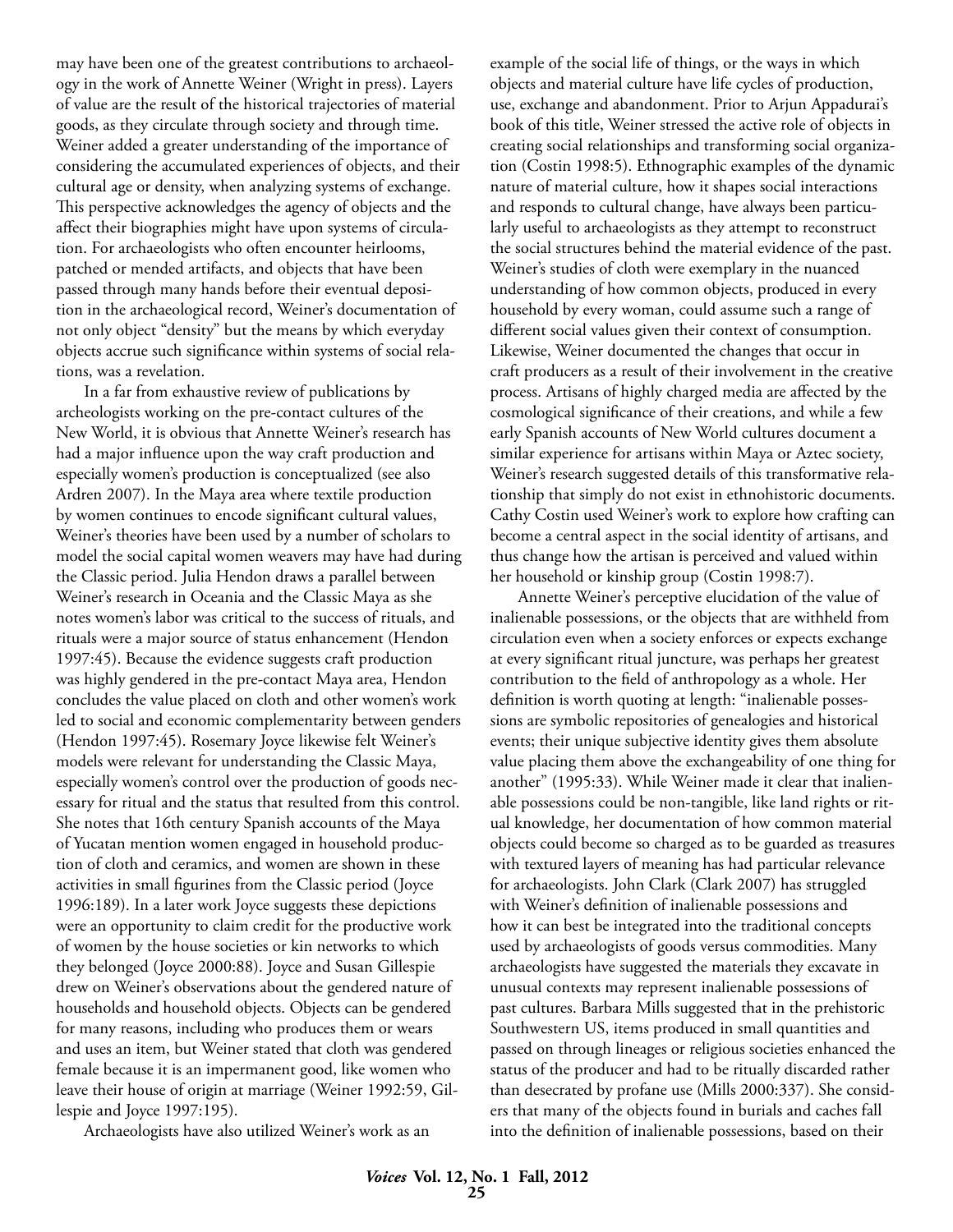presence in a context not associated with normal "use," but rather with a depositional context that suggests an invocation of their symbolic connection to authority and power (Mills 2000:337).

Annette Weiner is rightly considered a tidemark theorist not only for her contributions to economic anthropology and studies of Oceania, but especially in light of her profound understanding of gender and women's roles in the societies of Samoa and the Trobriands. In addition to recording the pivotal position of women in status enhancement rituals, Weiner was able to widen her perspective and identify the hidden side of gift exchange—the power of women to decide what is kept while giving. Her perception of the power and potential contained within the productive activities of women and their subsequent decisions about what to exchange and with whom in ritual contexts has enriched the entire field of anthropology and especially feminist studies. These ideas have proven especially useful for archaeologists of the New World, where productive activities were highly gendered and the crafts women made were central to ritual processes of cultural reproduction. Weiner herself would have embraced her admiration by archaeologists—in her presidential address to the American Anthropological Association in 1993, she called on anthropologists to "transcend the narrower objectives of all traditional core sub-disciplines to think about research areas that provide mutual and necessary interaction" across sub-disciplines, and the social sciences more broadly (Weiner 1995:17). Weiner's work stands as a testament to the power of broadening our perspective to see the less visible members of society, the less visible social processes at work, and the less visible power structures that exist in every culture.

#### **Acknowledgements:**

This article was first presented in the session "Gender in Anthropology: Tidemarks and Legacies," at the 110th annual meeting of the American Anthropological Association, Montreal, November 18, 2011. I wish to thank the session organizers Jennifer R Wies and Hanna Garth for the invitation to participate is the session and subsequent publication, and two anonymous reviewers as well as Rita P. Wright, for their insightful commentary.

#### **References Cited:**

Ardren, Traci

2007 Studies of Gender in the Pre-hispanic Americas. Journal of Archaeological Research 16:1-35.

Clark, John E.

2007 In Craft Specialization's Penumbra: Things, Persons, Actions, Value, and Surplus. *In* Rethinking Craft Specialization in Complex Societies: Archaeological Analyses of the Social Meaning of Production, edited by Zachary X. Hruby and Rowan K. Flad, pp.20-36. Archaeological Papers of the American Anthropological Association Number 17. Arlington,

Virginia: American Anthropological Association. Costin, Cathy Lynn

1998 Introduction: Craft and Social Identity. *In* Craft and Social Identity, edited by Cathy Lynn Costin and Rita P. Wright, pp.3-18. Archaeological Papers of the American Anthropological Association Number 8. Arlington, Virginia: American Anthropological Association.

Gillespie, Susan and Rosemary Joyce

1997 Gendered Goods: The Symbolism of Maya Hierarchical Exchange Relations. *In* Women in Prehistory: North America and Mesoamerica, edited by Cheryl Claassen and Rosemary Joyce, pp. 189-207. Philadelphia: University of Pennsylvania Press.

Hendon, Julia

1997 Women's Work, Women's Space and Women's Status among the Classic period Maya Elite of the Copan Valley, Honduras. *In* Women in Prehistory: North America and Mesoamerica, edited by Cheryl Claassen and Rosemary Joyce, pp. 33-46. Philadelphia: University of Pennsylvania Press.

Joyce, Rosemary

1996 The Construction of Gender in Classic Maya Monuments. *In* Gender and Archaeology, edited by Rita Wright, pp. 167-195. Philadelphia: University of Pennsylvania Press.

2000 Gender and Power in Prehispanic Mesoamerica. Austin: University of Texas Press.

Malinowski, Bronislaw

1922 Argonauts Of The Western Pacific: An Account Of Native Enterprise And Adventure In The Archipelago. New York: E. P. Dutton.

1929 The Sexual Life Of Savages In North-Western Melanesia: An Ethnographic Account Of Courtship, Marriage and Family Life among the Natives of Trobriand Islands, British New Guinea. New York: Harcourt Brace Jovanovich.

1935 Coral Gardens and Their Magic: A Study Of The Methods Of Tilling The Soil and Of Agricultural Rites. New York: American Book Co.

Mauss, Marcel

1954 The Gift: The Form and Reason for Exchange in Archaic Societies. London: Cohen and West.

Mills, Barbara J.

2000 Gender, Craft Production, and Inequality. *In* Women and Men in the Prehispanic Southwest, edited by Patricia L. Crown, pp.301-344. Santa Fe: School of American Research.

Myers, Fred R. and Barbara Kirshenblatt-Gimblett 2001 Art and Material Culture: A Conversation with Annette Weiner. *In* The Empire of Things, edited by Fred R. Myers, pp.269-314. Santa Fe: School of American Research. Powdermaker, Hortense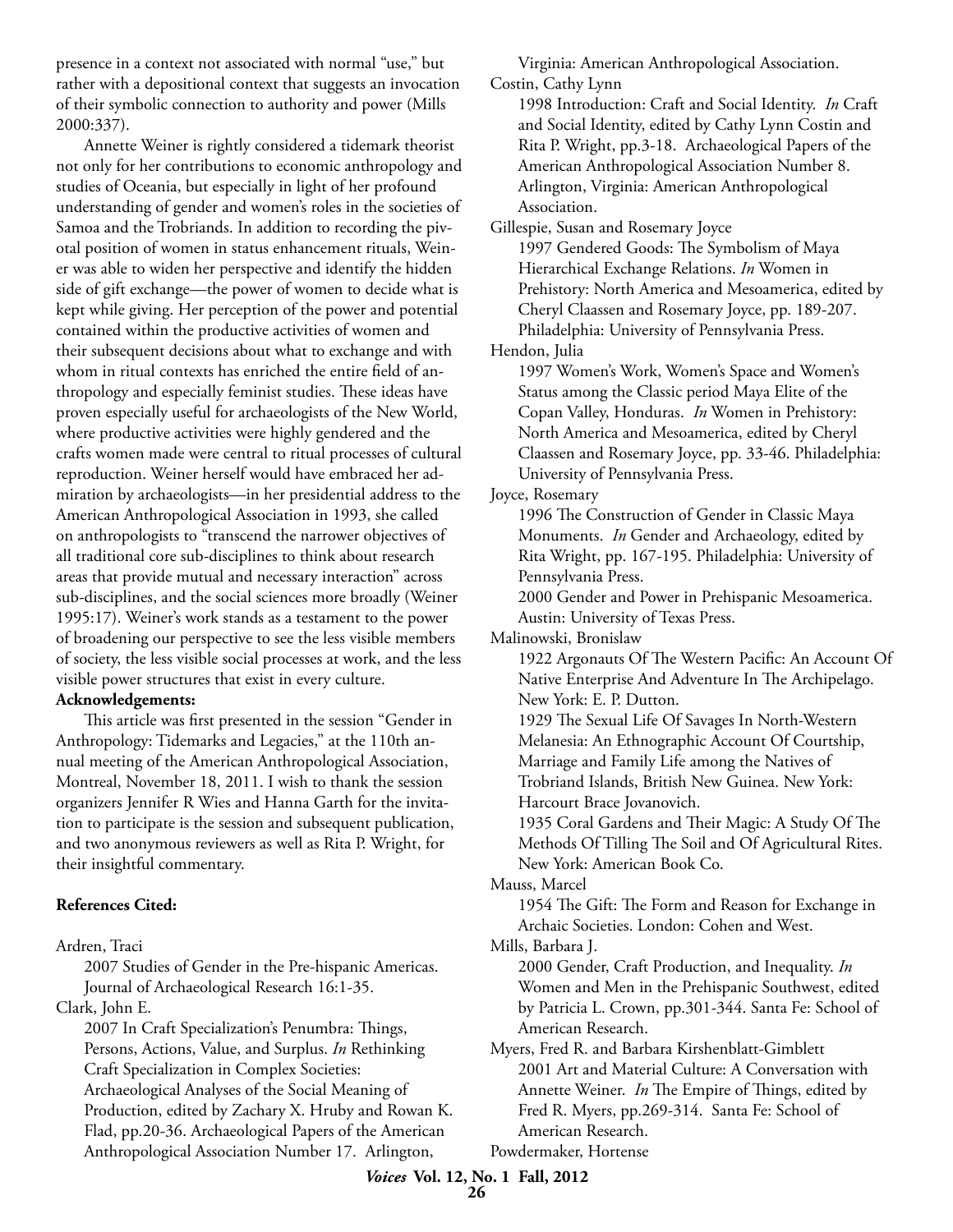1966 Stranger and Friend: the Way of an Anthropologist. New York: W. W. Norton.

Stockett, Miranda K. and Pamela L. Geller 2006 Feminist Anthropology: Perspectives On Our Past, Present, and Future. *In* Feminist Anthropology: Past, Present, and Future, edited by Pamela L. Geller and Miranda K. Stocket, pp.1-20. Philadelphia: University of Pennsylvania Press.

#### Weiner, Annette

1976 Women of Value, Men of Renown: New Perspectives In Trobriand Exchange. Austin: University of Texas Press. 1978 The reproductive model in Trobriand society. Mankind 11(3):175-186. 1979 Trobriand kinship from another view: the reproductive power of women and men. Man 14(2):328-348. 1988 The Trobrianders of Papua New Guinea. Fort Worth: Harcourt Brace Jovanovich College Publishers.

1989 Why Cloth? Wealth, Gender, and Power in

Oceania. *In* Cloth and Human Experience, edited by Annette Weiner and Jane Schneider, pp. 33-72. Washington D.C.: Smithsonian Books. 1992 Inalienable Possessions: The Paradox of Keeping While Giving. Berkeley: University of California Press. 1995 Culture and Our Discontents. American Anthropologist 97(1):14-40. Weiner, Annette and Jane Schneider, editors 1989 Cloth and the Human Experience. Washington: Smithsonian Institution Press. Wright, Rita P. In press Commodities and Things – The Kulli in Context. *In* Connections and Complexities: New Approaches to the Archaeology of South and Central Asia, edited by S. Abraham, P. Gulpalli, T. Raczek,

U. Rizvi. Walnut Creek: Left Coast Press.

## **Report on the Zora Neale Hurston Travel Award**

We are pleased to congratulate the following students, who each received grants for travel to the 2011 American Anthropological Meetings in Montreal.

**Erin Durbin-Albrecht,** University of Arizona

**Margie Serrato,** Texas A&M University

**Wendy Vogt,** University of Arizona

The Zora Neale Hurston Travel Award has been an AFA tradition since 2002. The award honors the contributions of pioneering African American anthropologist Zora Neale Hurston (visit the AFA website for further information on her contributions and accomplishments). Eligibility is restricted to students and recent PhDs focusing on issues of concern to feminist anthropology. Preference is given to individuals from underrepresented US groups. The winning awardees will be notified prior to the AAA meetings, but the awards will be formally announced and checks given out at the AFA business meeting held in conjunction with the AAA meetings. The winners of the 2012 awards will be announced in the next issue of *Voices*. See the AFA website to apply for the Hurston Travel Award.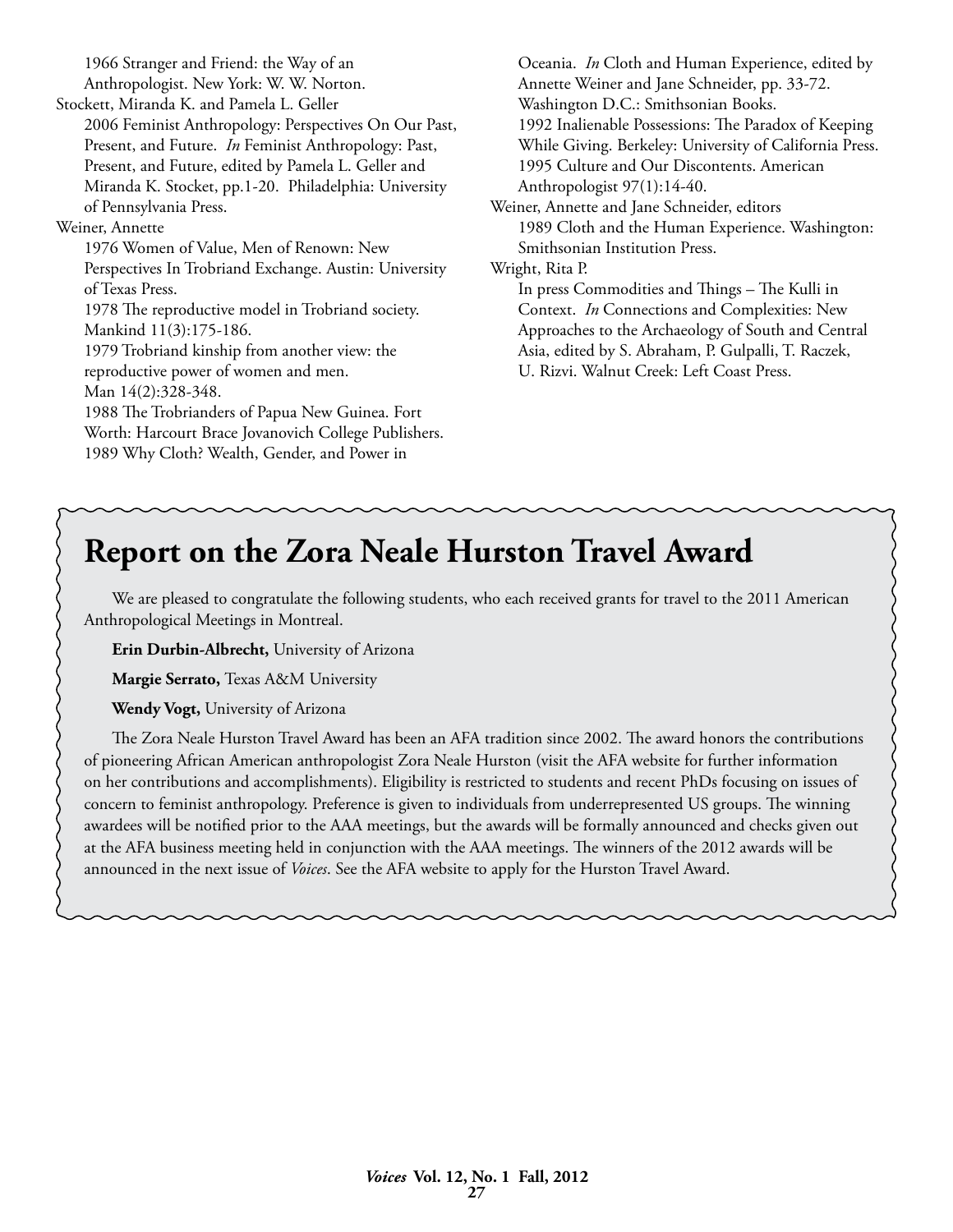# **What Are We Missing? Expanding the Feminist Approach to Gender-Based Violence**

*Hillary J. Haldane, Quinnipiac University (Hillary.haldane@quinnipiac.edu)*

#### **Introduction**

Anthropologists have long studied violence, in myriad forms<sup>1</sup>; and feminists have worked to prevent, understand, and theorize gender-based violence since the 1970s (Wies and Haldane 2011). So what have we achieved, and where do we go from here? While this article is not intended to be a comprehensive review of anthropology's engagement with gender-based violence, I would like to highlight some of the key tidemarks demonstrating the important role feminist anthropologists have played in developing this field of study, and then identify gaps in knowledge we might seek to fill in the future. I will build on the advice put forward in a previous issue of VOICES2 by Louise Lamphere (2010:40) and Peggy Sanday (2010:41) who compel us to be mindful of how social beings are gendered within both local and international contexts; to acknowledge the physical bodies present in all acts of abuse; and to remain committed, as feminist anthropologists, to the possibilities of social and cultural change in this topical minefield. I add one suggestion here: if we pull our disciplinary sub-fields together, to produce a thicker exploration of gender-based violence, this may allow us to see the terrain before us with fresh eyes.

#### **Tidemarks: Early studies of gender-based violence**

While anthropology came rather late to the topic of gender-based violence itself when compared to the other social sciences, anthropologists were recording the physical punishment of wives by husbands and acts of violence perpetrated against women or children early in the 20th century. As early as 1928 scholars<sup>3</sup> noted acts of violence that we may today characterize as domestic violence without labeling it as such. The topic of domestic violence was specifically addressed at a 1987 working session of the Association of Social Anthropologists of Oceania. The papers from the ASAO eventually became the 1990 special issue of Pacific Studies, edited by Dorothy Counts.

Counts' work laid the foundation for the language and method we needed to address the specific topic of domestic violence in our field. While Counts asserted that anthropologists may be hesitant to address the issue due to our investment in cultural relativism $4$ , she also argued that anthropologists must study the issue if only because it is so widespread, and quite obviously has a negative impact on people's lives. Soon thereafter, feminist scholars Christina Toren, Victoria Burbank, Martha MacIntyre, Margaret Jolly, and Christine Bradley<sup>5</sup> addressed the topic of domestic violence while providing detailed accounts drawn from local perspectives. Their pioneering work has influenced a new generation of scholars,

who have moved from noting domestic violence in their fieldsites to centering it in their analyses.

Another major work was published in 1990, focusing on a different form of violence: sexual assault and rape. Peggy Sanday's 1990 book *Fraternity Gang Rape: Sex, Brotherhood and Privilege on Campus* was one of the first major anthropological studies to engage with sexual violence and explore forms of abuse against women "at home"—thus opening the door for U.S.-based scholars to examine their own local contexts of violence through an anthropological lens. Sanday's work simultaneously made sexual violence and U.S.-based research legitimate topics of study.

#### **Legacies of fragmentation**

Following from the Counts and Sanday publications, feminist scholars engaged with violence across topics and continents. While a majority of publications within the field of gender-based violence focus on forms of abuse we categorize as domestic or sexual violence, feminist anthropologists expanded the field to include new theoretical models (structural violence, social suffering, and political economy) and forms of abuse which did not fit into the lexicon of violence between intimate partners or strangers (rape as a weapon of war, torture, political violence, and discrimination).

A new phase of research commenced with the publication of Sally Merry's 2006 book, *Human Rights and Gender Violence: Translating International Law into Local Justice*, which has become the most influential text in the field. Merry, through her use of violence as a lens on human rights discourses and globalization, has cemented gender-based violence as an important field of study within feminist anthropology and beyond. What is notable about the framework of the book is the departure it takes from its predecessors. Merry's shift in focus and theoretical orientation explains why none of the foundational texts listed above make an appearance. First, it explicitly uses a deterritorialized ethnographic approach rather than focus on a particular place, though it draws heavily from a Pacific and Pacific Rim context; second, Merry uses gender-based violence to examine the discourse of human rights, rather than to study gender-based violence itself; and finally, there are no bodies. The attention is on language and process, rather than on the physicality of violence—a divorce of discourse from corporality. Merry's book signals a significant change in how scholars have come to deal with the topic of violence. It highlights the splintering of the discipline between those who approach violence as a medical issue, and those who situate it squarely in the political and/or legal realm. This is a splintering within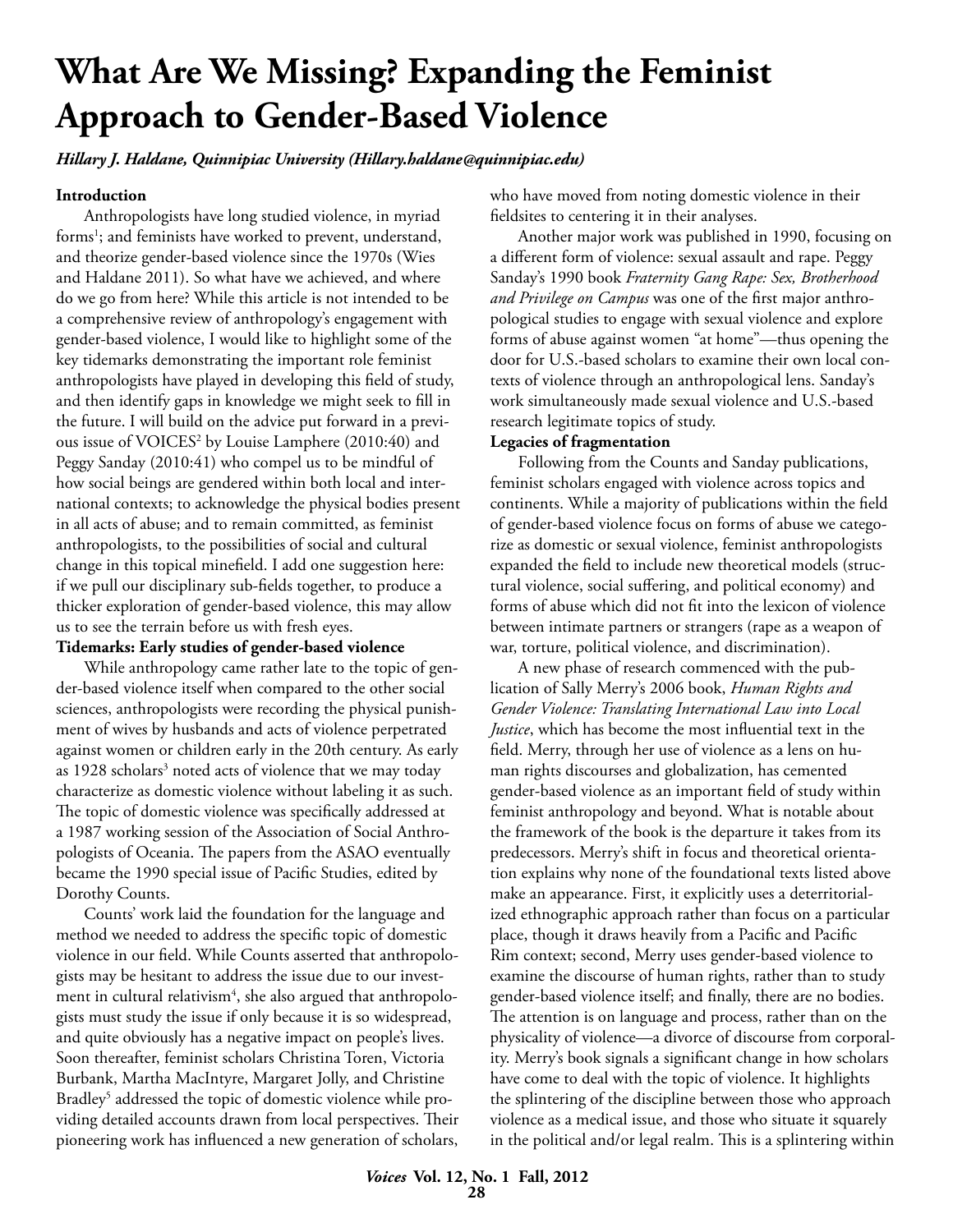cultural anthropology, and thus attempts to converse with archaeology and biological anthropology have fallen short of the mark. While Merry's book opens up rich opportunities to explore how human rights discourses are put to work (or ignored) around issues of gender-based violence, this work does not attend to what Lamphere (2010) reminds us is central to our studies—to understand gendered bodies, and the processes and conditions of gendering social beings.

The pioneering feminist anthropologists who studied violence taught me something about the venerable anthropological lodestar: holism. They suggested something critical about how we might address the corporality of suffering and abuse and relate it to the policy directives that criminalize it. Of immediate concern to me is the way that we have separated domestic violence as a human rights issue in one specialization of the discipline, and a health issue in another. I agree with Shell-Duncan's point that if we treat a problem as a medical issue, we make the mistake of believing we can solve it with medicine (2008). To believe that domestic violence can only be addressed by attending to transnational discourses, "sites" that don't seem very situated, and abstracted women somehow divorced from the culturally-specific corporality of suffering, is probably not the only answer.

An additional impact of the more recent work in the field is the ways scholars operationalize the terms "gendered violence," "gender violence," "gender-based violence," and "violence against women" without much consistency or discussion as to whether or not the forms of violence are differentiated by degree or by kind. As feminists continue to engage with this topic, we need to address the usefulness of each term. My recent experience as a team consultant for the United Nations Special Rapporteur for Violence Against Women made clear the importance of precise language: we were explicitly informed to focus on acts of violence against women, both structural and interpersonal, but to avoid discussing any acts of aggression by women against men or children. How is this different from gender violence or gender-based violence?

#### **Toward an integrated theorization of violence**

In my own research amongst front-line workers, I've found that workers do use precise language to describe the problems they encounter, and they also recognize the somatic and cultural damage caused by violence. Workers suggest that we cannot separate the clinical, physical and psychosocial needs of patients from their legal and economic needs, anymore than we can separate the victims' minds from their bodies. The workers seemed to believe that it all goes hand in hand. Scholars who identify as legal/political anthropologists, and those who identify as medical anthropologists, can mutually strengthen each other's understandings of the problem, and thereby come to more efficacious solutions<sup>6</sup>. Following from this, our intellectual concerns cannot be separated into those whose problems are medical (the victims) and those whose acts are criminal (the perpetrators). We have to try and understand not only the experiences of those who are abused, but of those who perpetuate the abuse in the first place. And this leads us into territory that is fraught and uncomfortable for many feminist anthropologists.

One area we have been reluctant to engage is women's perpetration of violence. There are understandable reasons for this—research definitely demonstrates that women are the majority of victims of intimate partner violence and sexual assault, and that the majority of forms of structural violence are perpetrated by men. But anthropology has a longstanding interest in what we can learn from minority populations, and this may be just as true with gender-based violence as it is with kinship theory. Recent studies in psychology have found that nearly 33% of college age women report using physical violence on a male partner, as well as 68% of young women used some form of emotional abuse with their male partners (Leisring 2009). Why? And what do anthropologists have to say about this? When Jennifer Wies and I conducted the literature review for our book (2011), we found two ethnographies that stood out for their attempt to explain women's use of violence-Victoria Burbank's 1994 book on Aboriginal Australian women, and Holly Wardlow's continued work with the Huli in Papua New Guinea. While Burbank and Wardlow do not share a common theoretical orientation, they are both grappling with questions about how women are violent, and to what end. Workers in my studies have long identified women perpetrators, but are often quick to explain it away as aberrant behavior or an anomaly. We are far from understanding why men commit violence, and even further away from understanding why women do.

Yet, as Natalie Zemon Davis has argued (1973), that violence should not surprise us—that it is striking precisely because it is so normative—then all human violence must be considered anthropologically. There are anthropologists who attempt to explain why they believe men use violence against women. For example, human behavioral ecologists and evolutionary psychologists have long argued that the paternal disinvestment model explains why men abuse women, and attention must be paid to a dual reproductive strategy (Stieglitz et al 2011). While this may be antithetical to how feminist anthropologists often conceptualize the problem, at the very least we should be engaging, rather than dismissing, this line of inquiry. Counts' collection was at least entertaining possible reasons for why things happen. When I argue we need to rethink the way we approach violence studies, I believe we have to identify why we think the problem exists. If our theorizing to date amounts to descriptive accounts of social processes, we are no closer to preventing abuse now than when the anti-violence movement began 40 years ago. We've either reduced abuse to a reproductive strategy, or medicalized the problem into a humanitarian corner (Ticktin 2011).

Anthropology should consider a return to grand theory, of asking the why rather than just describing the how. This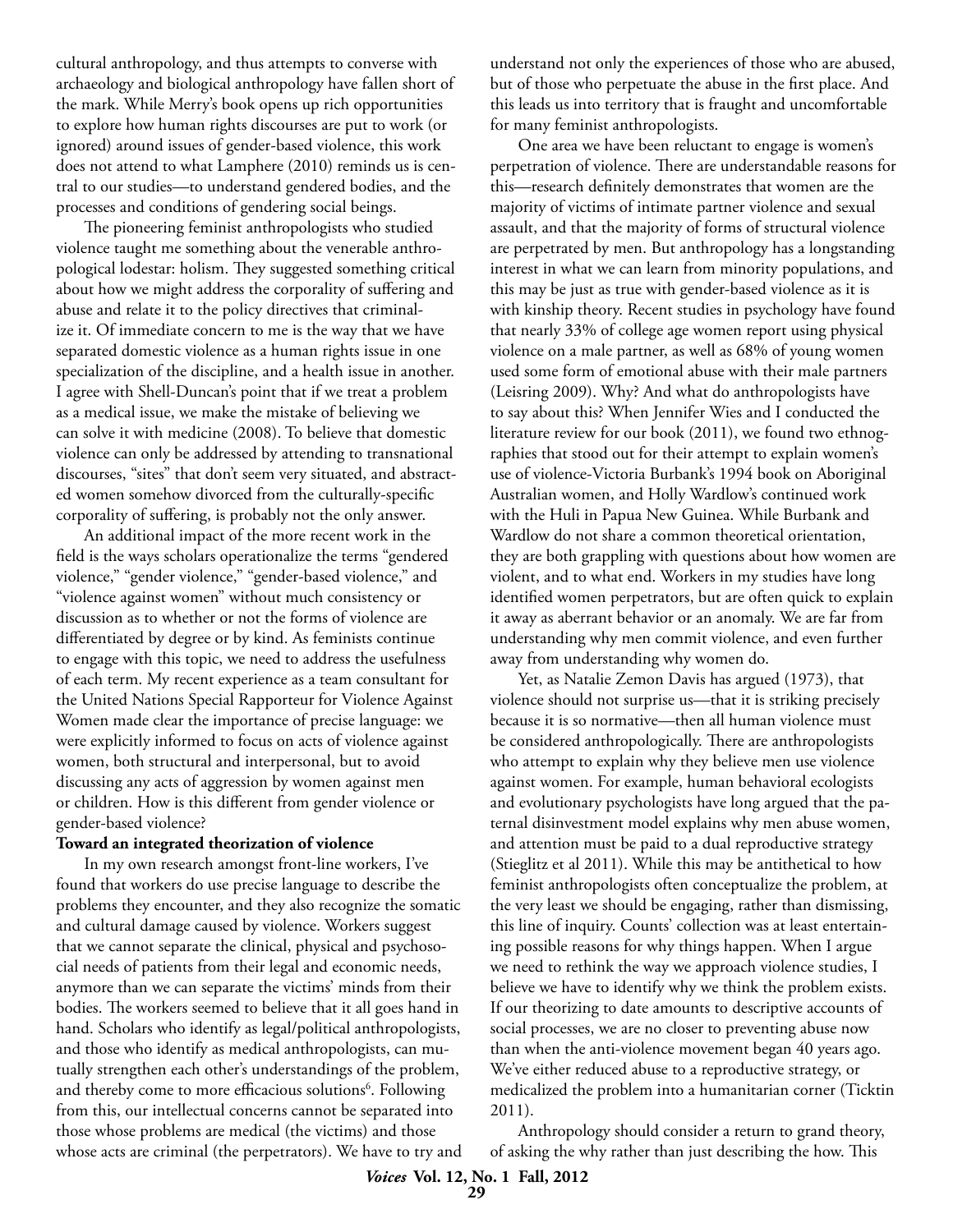is not reductionist, nor is it positivist. It is feminism at its finest, when we seek to identify the causes of social ills and seek solutions to remedy it<sup>7</sup>. We can imagine alternatives to the present social and political order. We go through periods in our discipline of fragmentation and synthesis, and this seems to also happen in the ways we address and categorize the abuse far too many people experience across the world. And since we are, to paraphrase Veena Das, in the middle of something that is not settled<sup>8</sup>, i.e. we haven't come close to "answering" the violence question, Das claims we don't have to have things fully understood to still be successful. Our journey together will make for some imagined alternative.

#### **Notes**

1 See Wies and Haldane's *Ethnographic Notes from the Front Lines of Gender-Based Violence* for a more comprehensive literature review on anthropology's engagement with violence. Also, numerous Annual Review of Anthropology articles have focused on forms of violence: Phillip Walker's 2001 piece on bioarchaeology and violence; Veena Das' 2008 work on gender and violence, Jill Korbin's 2003 focus on children and violence, and Carole Nagengast's 1994 piece on the state and violence are a few of the outstanding reviews of anthropology's exploration of violence in its past and present forms.

<sup>2</sup> The Fall 2010 issue of VOICES is a critical contribution for understanding feminist engagement with the topic of sexual abuse and sexual violence as forms of gender-based violence, providing ethnographic accounts of women and children's experiences.

<sup>3</sup> As early as 1928, Margaret Mead, in writing about one young woman in a Samoan village noted that "she had been married at sixteen and against her will to a man much older than herself who had beaten her for her childish ways". Much later, Marshall Sahlins, wrote in 1962 that "most men maintain the prerogative of giving their wives a sound beratement or occasionally a good beating" in his work in Fiji (Sahlins 1962:116). Sahlins also noted violence between women over a sexual indiscretion. In 1976 Andrew Arno published a piece detailing one man who physically forced himself on a woman and beat another, and Jill Korbin's work as early as 1981 focused on child abuse in Hawai'i.

 4 See Sanday (2010) for her nuanced argument on cultural relativism and suffering.

 5 See Bradley (1994), Burbank (1994), Jolly (1996), MacIntyre (2000) and Toren (1994) for some of the earlier disciplinary pieces on addressing forms of violence against women.

 6 Nia Parson's forthcoming book *Traumatic States: Gendered Violence, Suffering and Care in Chile* (Vanderbilt University Press) marries political and medical anthropological analysis, mirroring the way frontline workers view the problem.

 7 Recent publications like *Creating Consilience: Integrating the Sciences and the Humanities*, call for a "vertically integrated" approach for the study of culture and human behavior, but lack a feminist analysis.

 8 Veena Das' comments from the 2011 American Anthropological Association annual meetings in Montreal, Canada. Das served as discussant for the panel "Beyond the Body Proper: Biopolitics and Biocontingencies" Thursday November 19, 2011.

#### **References**

#### Arno, Andrew

1976 Joking, Avoidance and Authority: Verbal Performance as an Object of Exchange in Fiji. Journal of the Polynesian Society 85(1):71-86. Bradley, Christine 1994 Why Male Violence against Women is a Development Issue: Reflections from Paupa New Guinea. In M. Davies (ed.), Women and Violence: Realities and Responses Worldwide. London: Zed Books Ltd. Burbank, Victoria Katherine

1994 Fighting Women: Anger and Aggression in Aboriginal Australia. Berkeley: University of California Press.

Counts, Dorothy, ed.

1990 Domestic Violence in Oceania. Pacific Studies, Special Issue 13(3).

Das, Veena

2008 Violence, Gender and Subjectivity. Annual Review of Anthropology 37:283-299.

Davis, Natalie Zemon

1973 The Rites of Violence: Religious Riot in Sixteenthcentury France. Past and Present 59(1):51-91.

Jolly, Margaret

1996 Woman Ikat Raet Long Human Raet O No? Women's Rights, Human Rights and Domestic Violence in Vanuatu. Feminist Review 52:169-190

Korbin, Jill, ed.

1981 Child Abuse and Neglect: Cross-Cultural Perspectives. Berkeley: University of California Press. 2003 Children, Childhood, and Violence. Annual Review of Anthropology 32:431-446.

Lamphere, Louise

2010 Child Sexual Abuse and the Cultural Construction of the Female Body. Voices 10(1):38-39.

Leisring, Penny

2009 What Will Happen if I Punch Him? Expected Consequences of Female Violence Against Male Dating Partners. Journal of Aggression, Maltreatment, and Trauma, Special Issue: Female Offenders of Intimate Partner Violence 18(7):739-751.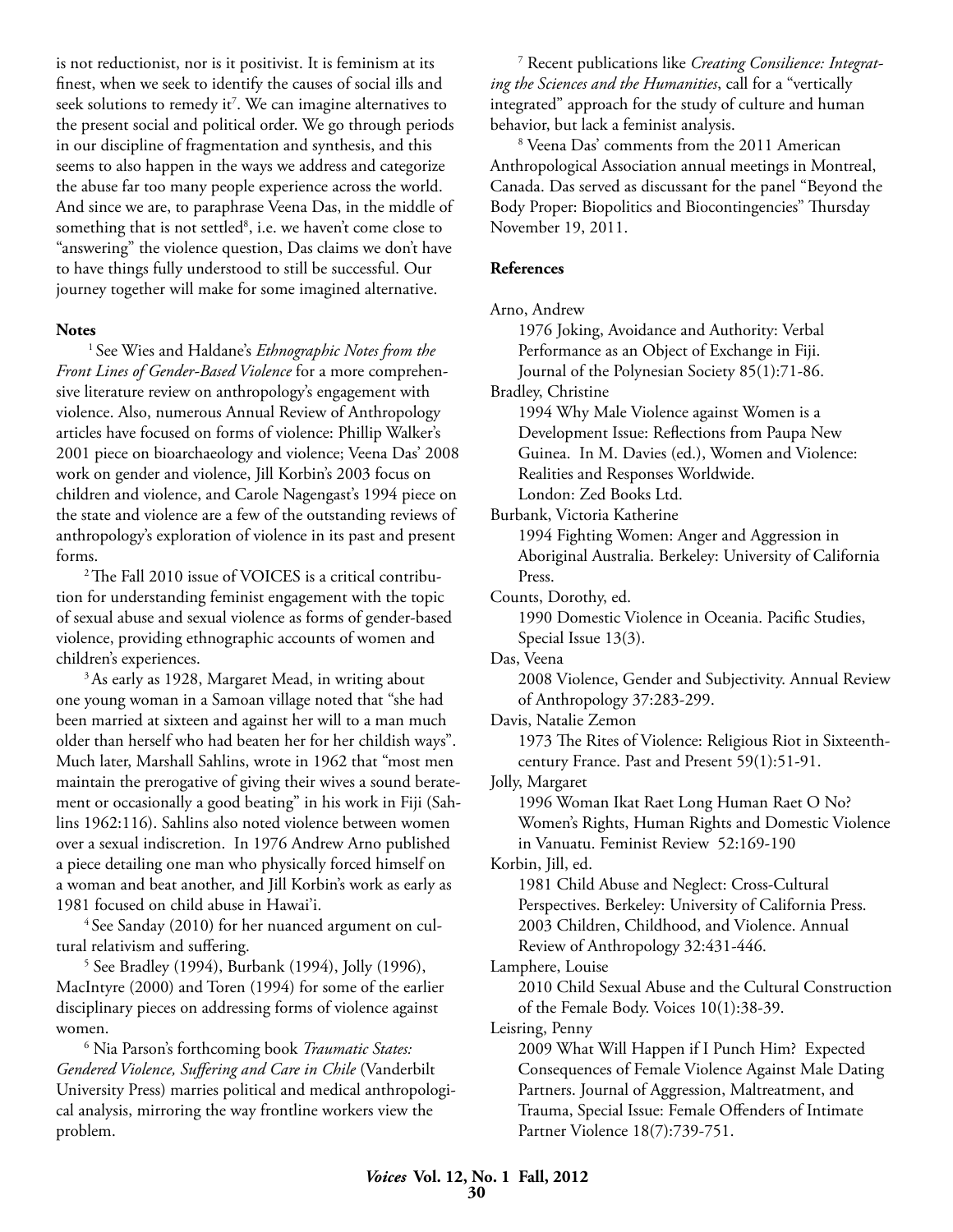MacIntyre, Martha 2000 Violence and Peacemaking in Papua New Guinea: a Realistic Assessment of the Social and Cultural Issues at Grassroots Level. Development Bulletin 53:34-47. Mead, Margaret 1928 Coming of Age in Samoa: A Psychological Study of Primitive Youth for Western Civilization. New York: William Morrow & Company. Merry, Sally Engle 2006 Human Rights and Gender Violence: Translating International Law into Local Justice. Chicago: University of Chicago Press. Nagengast, Carole 1994 Violence, Terror, and the Crisis of the State. Annual Review of Anthropology. 23:109-136 Parson, Nia Forthcoming Traumatic States: Gendered Violence, Suffering and Care in Chile. Nashville: Vanderbilt University Press. Sahlins, Marshall 1962 Moala: Culture and Nature in a Fijian Village. Ann Arbor: University of Michigan Press. Sanday Peggy Reeves 1990 Fraternity Gang Rape: Sex, Brotherhood and Privilege on Campus. New York: New York University Press. 2010 Afterword: Steps Forward. Voices 10(1):40-46. Shell-Duncan, Bettina 2008 From Health to Human Rights: Female Genital Cutting and the Politics of Intervention. American Anthropologist 110(2):225-236. Slingerland, Edward and Mark Collard, eds. 2012 Creating Consilience: Evolution, Cognitive Science, and the Humanities. New York: Oxford University Press. Stieglitz, Jonathan, Hillard Kaplan, Michael Gurvin, Jeffrey Winking, and Basilio Vie Tayo 2011 Spousal Violence and Paternal Disinvestment Among Tsimane' Forager-Horticulturalists. American Journal of Human Biology 23:445-457. Ticktin, Miriam 2011 The Gendered Human of Humanitarianism: Medicalising and Politicising Sexual Violence. Gender and History 23(2):250-265. Toren, Christina 1994 Transforming Love: Representing Fijian Hierarchy. In P. Harvey and P.Gow (eds.), Sex and Violence: Issues in Representation and Experience. London: Routledge Walker, Phillip 2001 A Bioarchaeological Perspective on the History of Violence. Annual Review of Anthropology 30:573-596. Wardlow, Holly 2006 Wayward Women: Sexuality and Agency in a New Guinea Society. Berkeley: University of California Press. Wies, Jennifer R. and Hillary J. Haldane 2011 Ethnographic Notes from the Front Lines of Gender-Based Violence. In Anthropology at the Front Lines of Gender-Based Violence. Jennifer R. Wies and Hillary J. Haldane, eds. Pp. 1-18. Nashville: Vanderbilt University Press.

## **Join the Association for Feminist Anthropology Today!**

We would love to have you join us!

Membership of the AFA requires membership of the American Anthropological Association. Current members of the AAA can add AFA section membership for \$15 for professionals and \$8 for students and retirees.

For further information on joining the AAA, visit the AAA's website (**www.aaanet.org**). Combined membership includes subscriptions to American Anthropologist, Anthropology News, and Voices, plus other benefits.

Anociation for Feminist Anthropology

AAA Member Services (**http://www.aaanet.org/memsrv.htm**) provides online and printable membership forms.

*Voices* **Vol. 12, No. 1 Fall, 2012 31**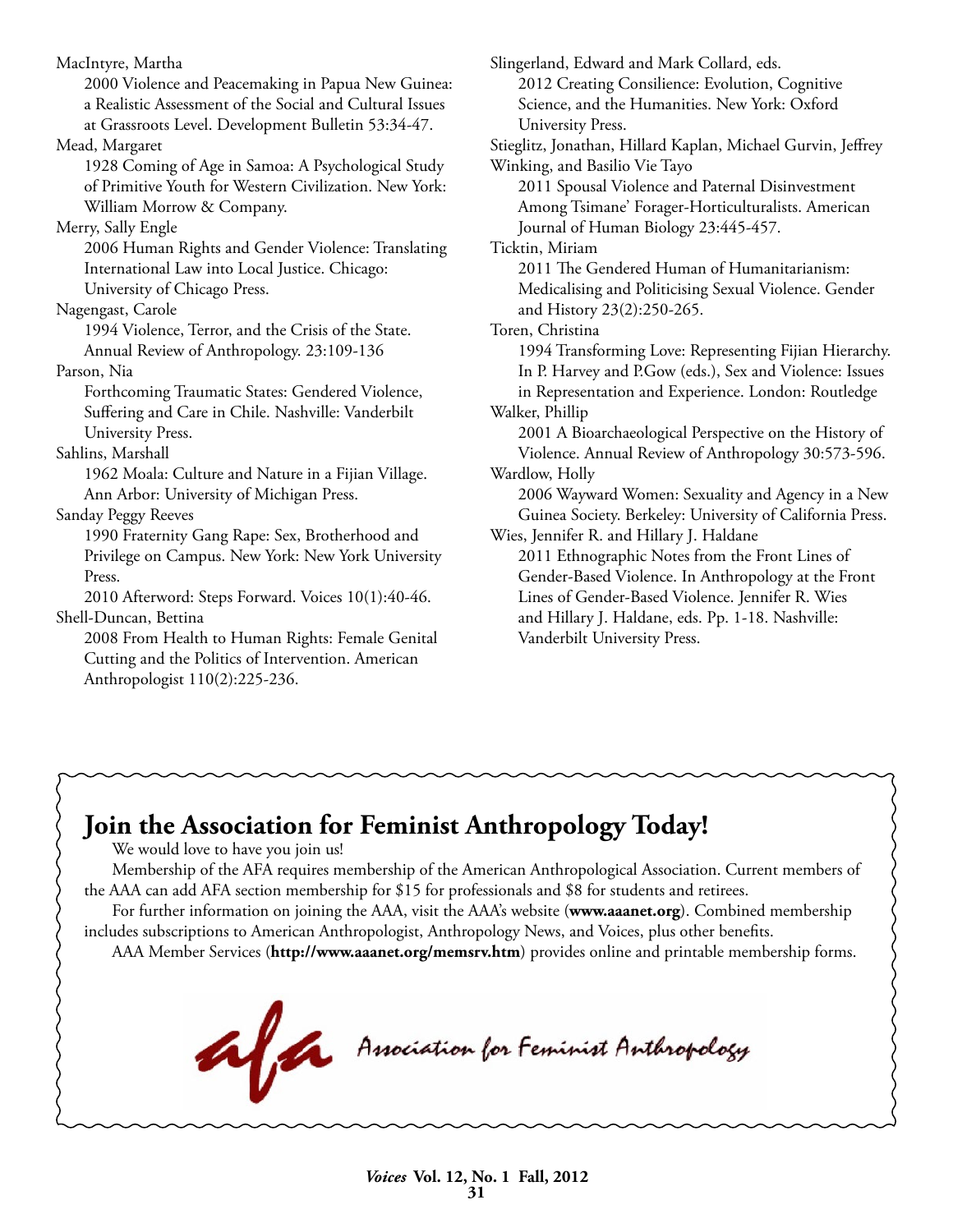## **Feminist Anthropology for the Publics: Tidemarks, Legacies, and Futures**

*Jennifer R. Wies, Eastern Kentucky University (jennifer.wies@eku.edu)*

As this special issue illustrates, across the subdisciplines of anthropology, feminist theorists and practitioners have interrogated the construction of gender and the roles of women within society. A clear theme throughout the selections in this issue is that feminist anthropologists have forcefully engaged issues of critical public concern. In this piece, I explore the legacies of feminist anthropologists who, inspired by public sentiment and issues, produced anthropology for the public. Using selected tidemarks and a historical perspective, I illuminate important similarities in this history, differences in approaches and issues, and the creativity of feminist anthropologists' outreach efforts to the public. The legacies of these tidemark pieces prompt us to consider the future of feminist anthropology.

### **Tidemarks and Legacies**

The first tidemark piece I selected is one that is familiar to many social scientists and is widely recognized as a tidemark in feminist anthropology: *The Family* (1906), by Elsie Clews Parsons. Reprinted multiple times, *The Family* is drawn from a series of lectures Parsons delivered at Barnard College (Lamphere 1989). In the text, Parsons questioned U.S. middle-class society's emphasis on woman-as-mother/ wife and argued for women's equal inclusion in the public sphere- especially in the political sphere, which at the time was dominated by males (and included her spouse, United States Representative Herbert Parsons). In this text, she proposed the idea of "trial marriages" that would allow couples to experiment with their relationships in a semi-permanent state to ascertain their suitability for lifelong partnerships. She also advocated for the availability of birth control that would allow for new possibilities for family life (Deacon 1997).

In her era, Parsons' ideas and advocacy outlined in *The Family* were radical, new, exciting, and controversial (and indeed, remain controversial today). However, it is in the title and presentation of the material that I find Parsons' greatest legacy for feminist anthropology. Originally published as *The Family: An Ethnographical and Historical Outline with Descriptive Notes, Planned as a Text-Book for the Use of College Lecturers and of Directors of Home-Reading Clubs*, Parsons deliberately set out to write this text for women to use as a tool for community-building with other middle-class women (who were also wives and likely mothers). In the preface to the first edition, she states:

"Unfortunately, in many parts of our country, a college education is not yet considered as necessary or as desirable for young women as for young men. The supporters of the arguments that the place for girls is exclusively in the home must take their stand on the ground that the home education given to girls of college age, seventeen to twenty-one, is, or may be, superior to academic education *(plus home education), i.e.*, it more adequately trains the girl for her future life. Perhaps this text-book will prove a useful guide for the *intelligent* mothers who hold this view of the value of home-training and who, *single-handed*, undertake the responsibility of fitting their daughters for useful and joyous womanhood." (Parsons 1906:x, emphasis original)

In this statement, Parsons laments that college education is often withheld from young women<sup>1</sup>. She argues that educating girls and young women provides an opportunity for them to live "useful and joyous" lives. Furthermore, in this introductory proclamation, Parsons explicitly states that her text is designed to advance the education of girls and young women and provide support to the mothers who wish to educate their female children. She writes a text that is both about the women for whom she is writing, as well as calling upon those women to reconsider the public-domestic divisions in U.S. society as the status quo. By writing directly to "directors of home-reading clubs" operating in the domestic sphere, Parsons pursues an explicit goal of connecting with a public audience, establishing an important legacy for anthropologists and feminist anthropologists alike.

Decades later, we find feminist anthropologists engaging a dramatically different public. In 1943, Ruth Benedict and Gene Weltfish co-authored a rarely-discussed pamphlet entitled "The Races of Mankind." Written for U.S. troops, Public Affairs Pamphlet #85 outlined evidence to counter a public racist belief system and discourse. The authors connect their argument to the cause at hand, saying that "thirty-seven nations are now united in a common cause, victory over Axis aggression, the military destruction of fascism," and that this unified force included "the most different physical types of men" (Benedict and Weltfish 1943:1). These different types of men, they demonstrate through straightforward language and engaging cartoon drawings, are of the same race of humans that are fundamentally equal with each other.

While this piece is explicitly advancing tolerance for racial and ethnic diversity, a seemingly minor graphic on page 19 (see Figure 1) speaks to the legacy of these two feminist anthropologists. In this surrounding section, Benedict and

Weltfish describes that intelligence is determined by a person's environment including "income, education, cultural advantages, and other opportunities" (Benedict and Weltfish 1943:18). As proof, they present the example



*Figure 1*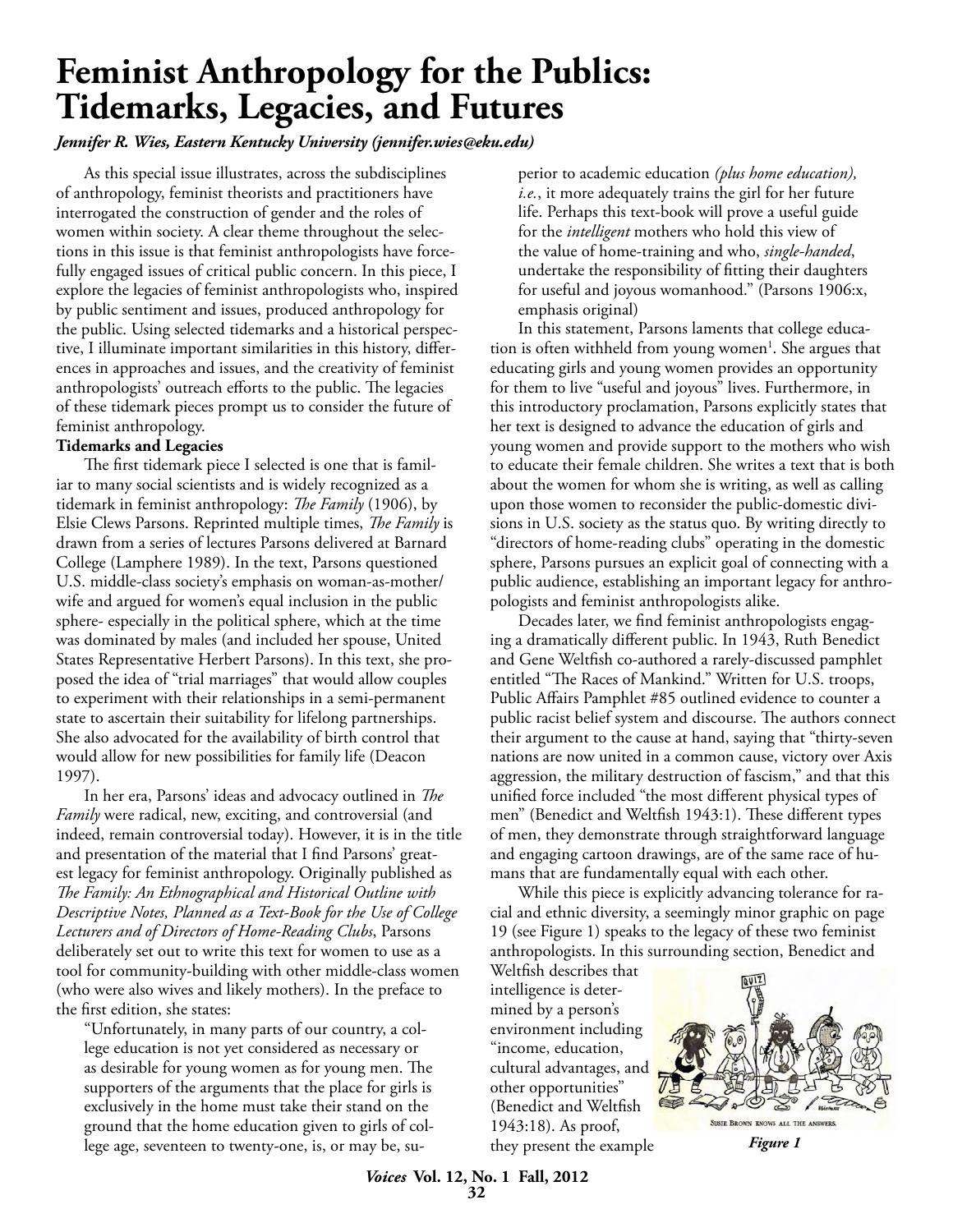that "Southern Whites" scored lowered than "Northern Negroes" on the IQ tests administered by the American Expeditionary Force in World War I. To demonstrate their point further, a cartoon attributed to Weltfish showing five children is included in the text. In the center sits a child whose hue is meant to indicate African descent, and below her is the caption, "Susie Brown knows all the answers."

The drawing of Susie Brown is an important legacy for feminist anthropology. In a pamphlet crafted for male troops, it would have been easy, perhaps even more appropriate, to portray the "smartest child" in the room as a male. However, the authors selected to portray the child as a girl, illustrating a creative, subtle, and persistent approach to advocating for the equality of women and girls. While we will never know the effect this image may have had on the GIs who received the pamphlet, it serves as an example of consciousness and persistence in pursuing a cultural shift towards gender- and racial- equity. Indeed, this legacy laid the groundwork for an intersectionality framework that integrates the multiple positionalities a person holds.

Shortly after this work by Benedict and Weltfish, the field of anthropology shifted into a value-explicit stage, wherein "anthropologists began to take responsibility for problem solution" (van Willigen 1993). Dominating this era is the very public work of Margaret Mead, whose writings appeared in popular news outlets and magazines, complementing her public appearances in congressional hearings and on the television. The piece I include here is a 1962 Redbook Magazine piece entitled, "Is College Wasted on Women?" The article responds to what Mead identifies as an "antieducation of women" sentiment that creeps into the minds of people in the United States. She explores the various cultural influences that reduce support for women's higher education, and specifically identifies additional challenges for women who are mothers, since motherhood is not seen as a profession that requires postsecondary education.

In response to statements against women's pursuit of a college degree, she rebukes:

"Implicit in these biased arguments are several very odd assumptions about college, and about marriage as well. One is that a college education is only a preparation for a "career." Another is that marriage is not a career!" (Mead 1962:6)

Mead's answer to the questions of whether college is wasted on women is a firm "no." In this one-page article, Mead addresses the public outcry over the trend for women to obtain a college education. Mead emerges as a strong supporter for women's pursuit of higher education and goes on to support her argument by stating:

"In giving a woman a chance to become a more complete human being, a college education also gives her a chance to become a more complete mother… And when her family is grown and there is time, the college education with which she began her adult life makes it possible for her to continue that life with dignity and self-respect." (Mead 1962:6) In this piece, the legacy is the presence of Mead's humanity as an anthropologist. In her rebuttal to these assumptions about the appropriateness of women's higher education, Mead shows that she is operating between her anthropological positionality and her role as an inspiration for the women's movement. Mead's support of women obtaining college degrees rests largely on a framework that supports a womanas-mother normative. In her logic, she invokes the cultural tone of her era and does not suggest something as radical that women pursue college degrees to obtain a career in the public sphere. She is influenced by the cultural norms of her time by drawing upon a model of woman-as-mother to justify her argument.

Thus, there is another legacy in this piece, supportive of Mead's approach in this article. By incorporating the gendered norms of the era, she meets *her* public in *their* cultural context. She does not distance herself from the commonalities she shares with the public identities around her, which can become a message of blame and condescension. Rather, Mead draws from the cultural tools at hand to make her argument for the advanced education of women.

I turn now to a piece published in the Village Voice in 1992, Micaela di Leonardo's "Black Myths, White Lies: Rape, Race, and the Black Underclass." In this piece, di Leonardo connects her own experience as a woman in what she presents as an "autobiographical holographic image" with the tenets of anthropology and addresses an issue experienced by a significant proportion of women around the world: sexual violence (di Leonardo 1992:27). Though her primary argument is the deconstruction of a racist political-economic structure, the poignancy of gender is visceral. Her description of the rape of a woman and the professor's wife who fears her children will be beaten by her husband reminds the reader that the experience of being a woman is about living as one statistic or another- victim of rape, black woman, white woman, wife, mother, or simply *woman*.

In her piece, readers are introduced to anthropology as a discipline that helps us to explain and recognize the ways that individual women negotiate their identity *as* statistics, because women are *more* than statistics. By divulging her own experiences, she brings to light the ways that women situate their experiences within webs of statistics and frameworks. And in telling her story, she calls upon students, colleagues, and friends to use their own experiences to dismantle racist, classist, and sexist ideologies of "the way things are supposed to be." Women are positioned to call upon their own experiences because the statistics that are written on the bodies of women and girls influence our experiences, and those experiences are shaped by the political economy of our time. As di Leonardo says, "All of these "statistical patterns" and "economic forces" are the results of hundreds of thousands of *intentional* decision over time" (di Leonardo 1992:33). She leverages her own experience with sexual violence to illustrate the structural violence, "the public policy" that "coddles whites and squeezes minorities" (di Leonardo 1992:36).

Since 2001, feminist anthropologists have engaged the public with increased frequency and in exciting new ways. For example, responding to public accusations that the

*Voices* **Vol. 12, No. 1 Fall, 2012**